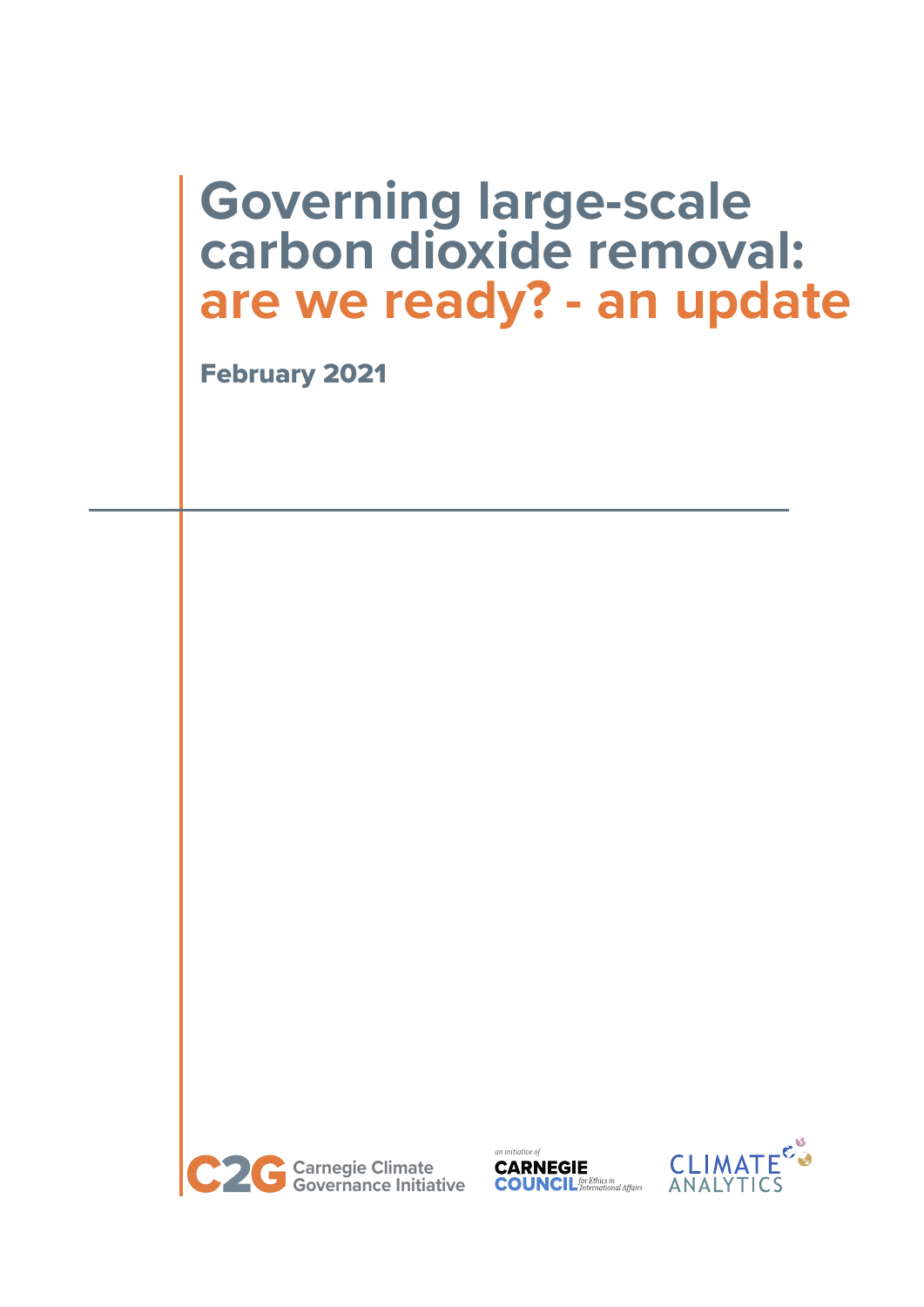This report was funded by the Carnegie Climate Governance Initiative (C2G) which is an initiative of the Carnegie Council for Ethics and International Affairs. The report was prepared in partnership between Climate Analytics and C2G. Any views expressed in this report are solely those of its authors, and do not reflect any official positions nor those of C2G, other contributors or reviewers.

This publication may be reproduced in whole or in part and in any form for education or non-profit purposes without special permission from C2G, provided acknowledgement or proper referencing of the source is made.

### Suggested citation:

Mace, M.J., Fyson, C.L., Schaeffer, M., Hare, W.L. (2021). *Governing large-scale carbon dioxide removal: are we ready?* - an update, Carnegie Climate Governance Initiative (C2G), February 2021, New York, US.

#### Acknowledgments:

The authors are grateful to the C2G team for coordinating, contributing to, and supporting this paper. The authors would also like to thank the following for very helpful conversations and insights that improved the 2018 version of this paper: Katia Simeonova, Sabine Fuss, Anke Herold, Feja Lesniewska, Florian Claeys, Christine Dragisic, Ian Fry, Ursula Fuentes Hutfilter, Eduardo Reyes, Kuki Soejachmoen and Maria Cristina Urrutia Villanueva. The authors would also like to express their gratitude to a number of anonymous reviewers for their much-appreciated comments and suggestions.

www.c2g2.net www.climateanalytics.org





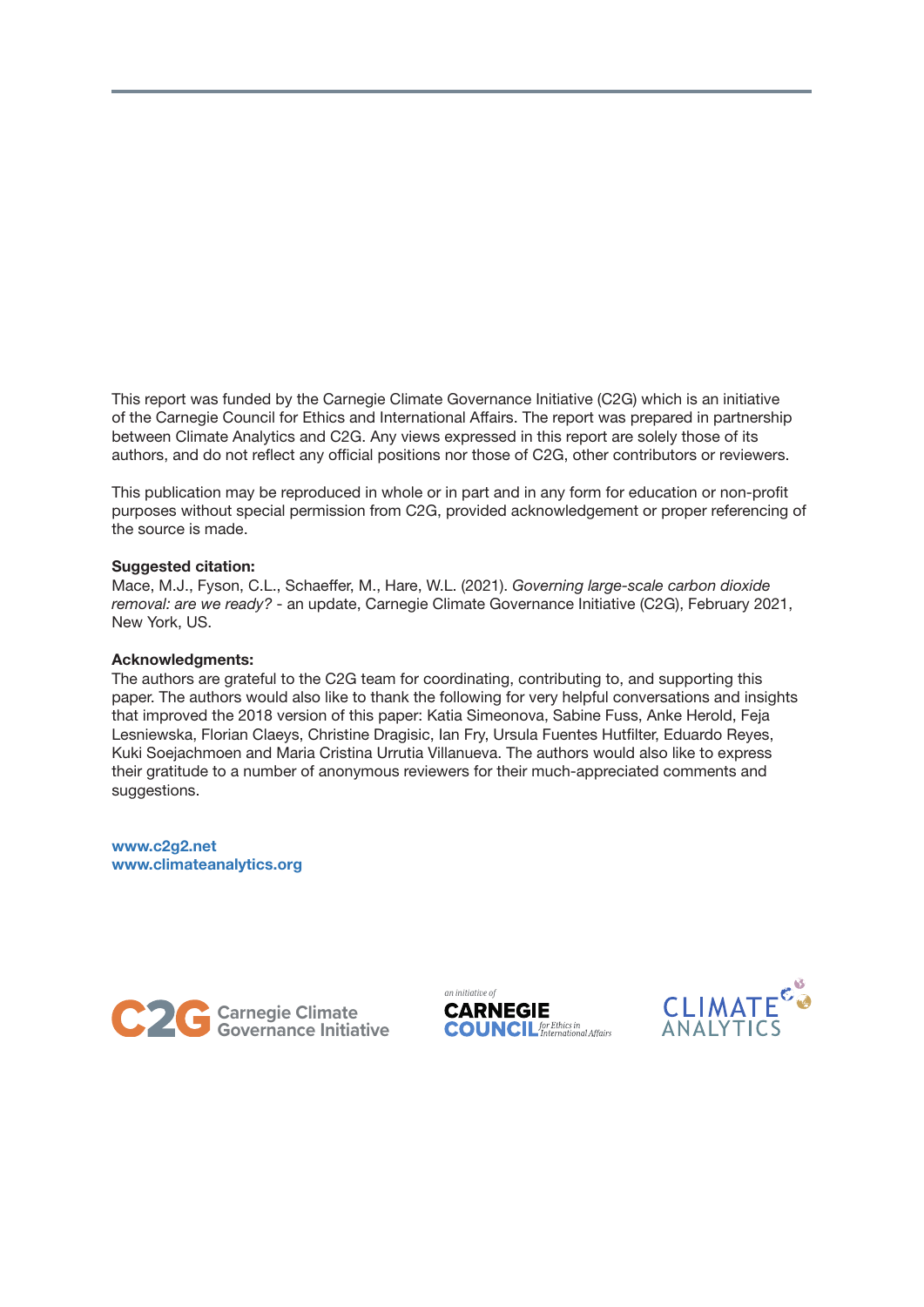# **Contents**

| Summary <b>Executive Constitution of the Constitution Constitution of the Constitution Constitution of the Constitution Constitution of American Constitution of American Constitution of American Constitution of American Cons</b> |  |
|--------------------------------------------------------------------------------------------------------------------------------------------------------------------------------------------------------------------------------------|--|
|                                                                                                                                                                                                                                      |  |
| 12 What scale of removals is needed to meet Paris Agreement goals?  12                                                                                                                                                               |  |
| 2) How do current provisions under the UNFCCC, Kyoto Protocol and                                                                                                                                                                    |  |
|                                                                                                                                                                                                                                      |  |
| 4) What governance gaps and challenges could be addressed                                                                                                                                                                            |  |
|                                                                                                                                                                                                                                      |  |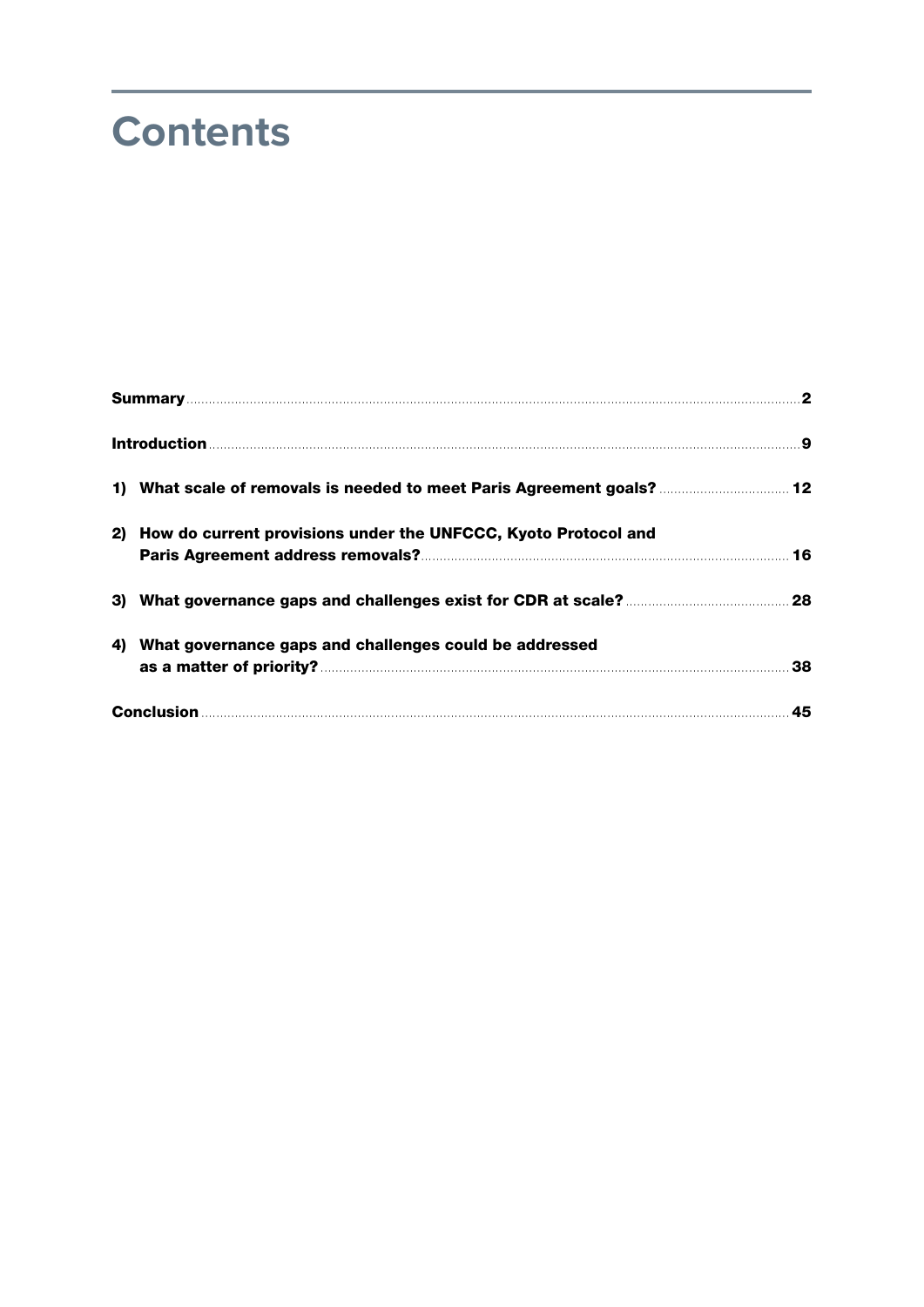# <span id="page-3-0"></span>**Summary**

In 2015, Parties to the United Nations Framework Convention on Climate Change (UNFCCC) agreed to limit global temperature increase to well below 2°C above pre-industrial levels and to pursue efforts to limit the increase to 1.5°C. This goal is to be operationalised in part through achievement of a balance between anthropogenic emissions by sources and removals by sinks, as stated in Article 4 of the UNFCCC's Paris Agreement.

In 2018, the Intergovernmental Panel on Climate Change (IPCC) Special Report on Global Warming of 1.5°C (IPCC SR 1.5°C) warned that the impacts of warming at 2°C would be significantly worse than those at 1.5°C. This IPCC report also found that all pathways to achieve 1.5°C with limited or no overshoot, project the use of Carbon Dioxide Removal (CDR) in the order of 100–1000 GtCO2 over the 21st century.

In short, the IPCC SR 1.5°C bolsters the case for pursuing the lower end of the Paris Agreement's temperature goal and makes clear that it is no longer sufficient to reduce emissions alone — CO2 will also need to be removed from the atmosphere, on a scale never previously attempted.

Is the international community prepared for the implementation of CDR options at this unprecedented scale? Can the sustainability challenges, risks and trade-offs inherent in large-scale CDR efforts be managed? What governance tools would need to be in place to deploy CDR options at the levels the IPCC says are needed? Can provisions under the current climate change regime support implementation at scale, or will further provisions and incentives be needed?

This report aims to address these questions, recognising that some degree of reliance on CDR options is now inevitable to achieve the Paris Agreement's long-term temperature goal, as a direct result of the international community's delay in making the necessary transition to a low-carbon economy.

The top-line finding is that while a number of reporting rules and accounting practices are already in place with direct applicability to the implementation of CDR options, many governance gaps remain.

This report is intended to start a discussion focused on three key issues: how much CDR is needed to avoid or limit any overshoot of the 1.5°C temperature goal; are there governance mechanisms in place that can begin to address CDR at the necessary scale; and what governance gaps remain to be filled.

The scale of the CDR governance challenge is daunting. The good news, however, is that many of the governance systems needed to support the necessary acceleration in emission reductions under the Paris Agreement will also take us a good way toward filling the gaps needed to govern largescale CDR. Addressing large-scale CDR and reducing global emissions cannot be seen as separate activities; they are intimately related, both are needed and their governance goes hand in hand.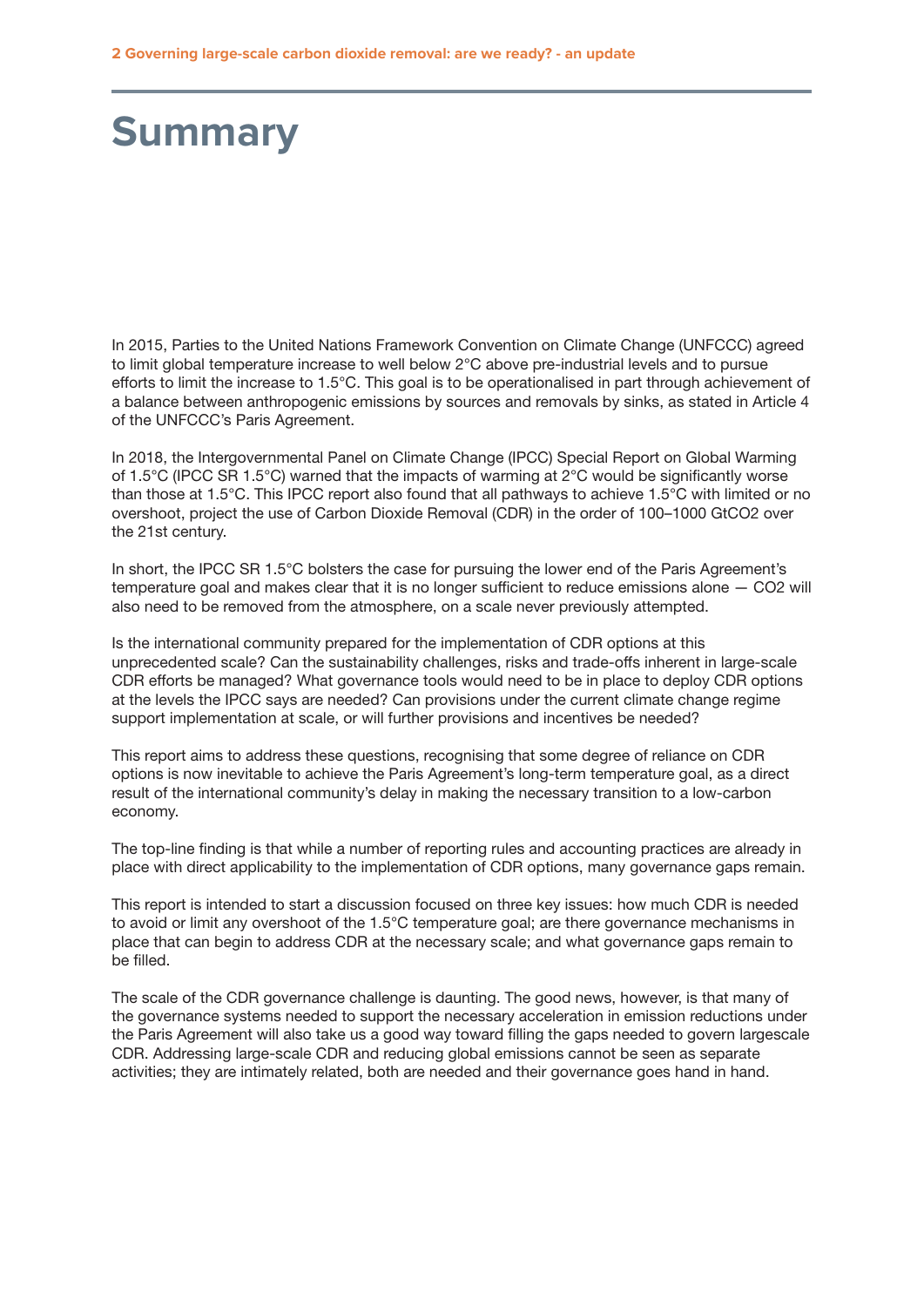# **Key insights**

## 1. The scale of CDR needed to limit global warming to 1.5°C depends on the speed of emissions reductions

According to IPCC SR 1.5 $^{\circ}$ C, to avoid or limit any overshoot of the 1.5 $^{\circ}$ C temperature goal, CO<sub>2</sub> emissions will need to be phased out almost entirely by 2050 while the "balance" cited in Article 4 would need to be reached by 2070.<sup>1</sup> Current levels of ambition in the Nationally Determined Contributions (NDCs) fall far short of what is needed.

The pace of global efforts in the near-term is therefore critical: the longer it takes to reduce emissions, the more large-scale CDR will be needed.

- Substantial amounts of CDR will likely be needed over the remainder of the 21st century even if NDCs are ratcheted up substantially, given insufficient global mitigation action to date;
- If the international community succeeds in ratcheting up NDCs only modestly, an extremely large contribution from CDR will be needed; if NDCs are ratcheted up only marginally, limiting temperature rise to well below 2°C and 1.5°C will be out of reach completely;
- A broad portfolio of CDR options will be required to satisfy the overall need for CDR, to avoid running into limitations inherent in any single CDR option;
- CDR activities and technologies will need to be rolled out sooner rather than later, as delay in deployment and hence capacity to rapidly scale-up a portfolio of options creates substantial future risk.

If Parties bring forward new and updated NDCs by 2020 that are substantially more ambitious in the reductions they deliver for 2030, this can reduce future reliance on CDR to a scale that may be economically feasible and avoid jeopardising sustainable development.

## 2. A number of existing provisions under the UNFCCC, Kyoto Protocol and Paris Agreement address governance aspects of Carbon Dioxide Removal

Provisions under the UNFCCC, Kyoto Protocol and Paris Agreement address the reporting and accounting of CO<sub>2</sub> removals. The IPCC has also provided guidance relevant to Bioenergy with Carbon Capture and Storage (BECCS) and substantial guidance on Carbon Capture and Storage (CCS). The development and application of a new rule set under the Paris Agreement provides a valuable, near-term opportunity to address a number of governance challenges and legacy issues that have not been adequately addressed through existing provisions, or that have arisen due to the scale of CDR that is now required.

For example, the presentation of consistent and comparable greenhouse gas (GHG) inventory data across all Parties, at an appropriate level of granularity in connection with CDR options employed, would help the international community assess the scale of removals underway and track progress toward the necessary "balance" between anthropogenic emissions and removals. Similarly, consistency in the presentation of NDC information, and consistency in reporting on progress in NDC implementation and achievement, would help project 2030 emission levels and aid in CDR planning. The adoption of robust land sector accounting rules and robust rules for the use of cooperative approaches under Article 6 would address historic and continuing concerns over environmental integrity in these two contexts. The presentation of separate targets for emission reductions and for removals within NDCs, and the presentation of a separate target for the land sector, would help ensure that emission reductions take place across all sectors, and avoid a situation in which land sector removals are used to delay a reduction in fossil fuel emissions.

<sup>1</sup> This applies to a 50% chance to limit warming to 1.5°C (median) or with a limited overshoot to 1.6°C, accounting for uncertainties in the climate system, non-CO2 greenhouse gases, aerosol pollutants and carbon cycle. Zero emissions would need to be achieved earlier for a 66% chance to limit warming to 1.5°C (a "likely" chance in IPCC terms). Further, the underlying energy-economic pathways show rapid global GHG emissions reductions from 2020 until the point of zero emissions, with the cumulative emissions until that point consistent with total cumulative emissions budgets, calculated using geophysical relationships. Obviously, if global emissions were not reduced and were growing, or kept constant at present-day levels, the emissions budget would be exhausted much earlier.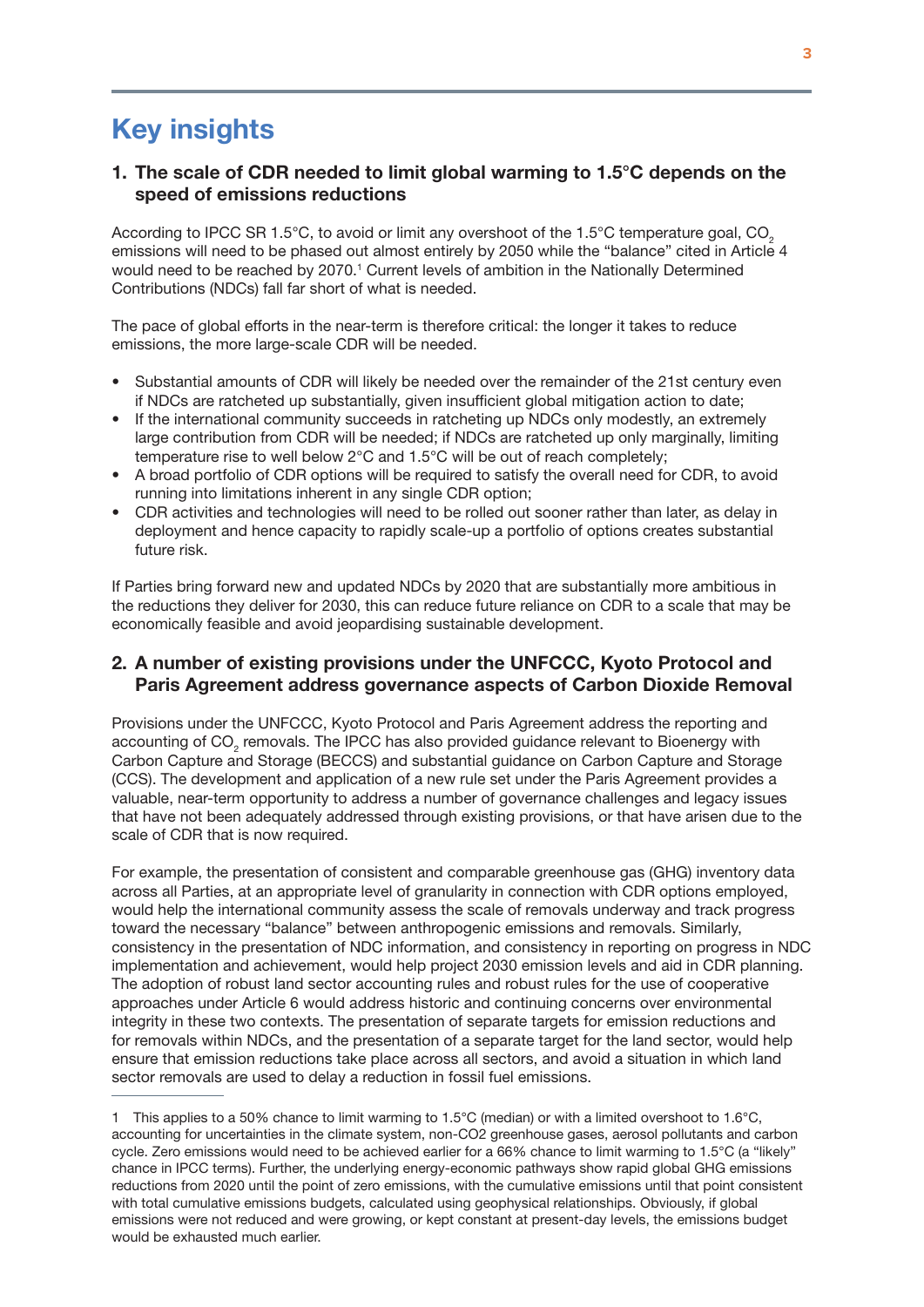| <b>UNFCCC, Kyoto Protocol and</b><br><b>Paris Agreement contexts</b> |                                                                                                              | Selected provisions*                                                                                                                                                                                                                                                                                                                                                                                                                                                                                                | <b>Key points</b>                                                                                                                                                                                                                                                                      |
|----------------------------------------------------------------------|--------------------------------------------------------------------------------------------------------------|---------------------------------------------------------------------------------------------------------------------------------------------------------------------------------------------------------------------------------------------------------------------------------------------------------------------------------------------------------------------------------------------------------------------------------------------------------------------------------------------------------------------|----------------------------------------------------------------------------------------------------------------------------------------------------------------------------------------------------------------------------------------------------------------------------------------|
| Existing<br>provisions<br>from which<br>lessons can<br>be learned    | <b>UNFCCC</b>                                                                                                | Annex I Reporting Guidelines (Decision 24/<br>CP.19<br>Non Annex I Reporting Guidelines<br>(Decision 17/CP.8)<br>Biennial reporting and review guidelines<br>$\bullet$<br>for developed and developing countries<br>(Decision 2/CP.17)<br>REDD+ (Decisions 1/CP.16, 2/CP.17, 12/<br>$\bullet$<br>CP.17, 9/CP.19, 10/CP.19, 11/CP.19, 12/<br>CP.19                                                                                                                                                                   | Gaps and differences between<br><b>UNFCCC and Kyoto Protocol</b><br>provisions form a starting point<br>for the Paris Agreement rule-<br>book and highlight the need to<br>move towards consistent and<br>comparable GHG inventories and<br>robust accounting rules for all<br>Parties |
|                                                                      | Kyoto Protocol                                                                                               | Land use, land use change and forestry<br>$\bullet$<br>(Decisions 16/CMP.1, 17/CMP.1, 18/CMP.1)<br>Afforestation and reforestation under CDM<br>$\bullet$<br>and sink enhancement under JI (Decisions<br>5/CMP.1, 9/CMP.1, 13/CMP.1, 15/CMP.1)<br>CCS as CDM project activities (Decisions<br>$\bullet$<br>10/CMP.7, 5/CMP.8)<br>The Cancun Agreements: Land use, land<br>$\bullet$<br>use change and forestry (Decision 2/<br>CMP.6<br>Second commitment period (Decisions 2/<br>CMP.7, 1/CMP.8, 2/CMP.8, 5/CMP.8) |                                                                                                                                                                                                                                                                                        |
| Paris<br>Agreement<br>provisions<br>to be built<br>upon              | Land sector                                                                                                  | Decision 1/CP.21<br>$\bullet$<br>Articles 4, 5, 13, 14<br>$\bullet$<br>Decision 4/CMA.1<br>Decision 18/CMA.1                                                                                                                                                                                                                                                                                                                                                                                                        | Robust reporting and accounting<br>guidance for NDCs needed as part<br>of an effective CDR governance<br>architecture. This includes robust<br>accounting rule for Article 6                                                                                                           |
|                                                                      | Assessment<br>of progress<br>toward<br>temperature<br>goal / balance<br>between<br>emissions and<br>removals | Decision 1/CP.21<br>$\bullet$<br>Articles 2, 4, 13, 14<br>Global Stocktake (Decision 19/CMA.1)<br>Transparency Framework (Decision 18/<br>CMA.1)<br>Further Guidance in relation to the<br>mitigation section of decision 1/CP.21<br>(Decision 4/CMA.1)                                                                                                                                                                                                                                                             | transfers, land sector accounting<br>rules and an effective Global<br>Stocktake.                                                                                                                                                                                                       |
|                                                                      | <b>Transfers</b><br>between<br>Parties                                                                       | Decision 1/CP.21<br>$\bullet$<br>Articles 4, 6, 13                                                                                                                                                                                                                                                                                                                                                                                                                                                                  | Robust accounting rules needed<br>for Article 6 market-based<br>transfers to avoid double counting,<br>ensure environmental integrity and<br>ensure transparency, including in<br>governance.                                                                                          |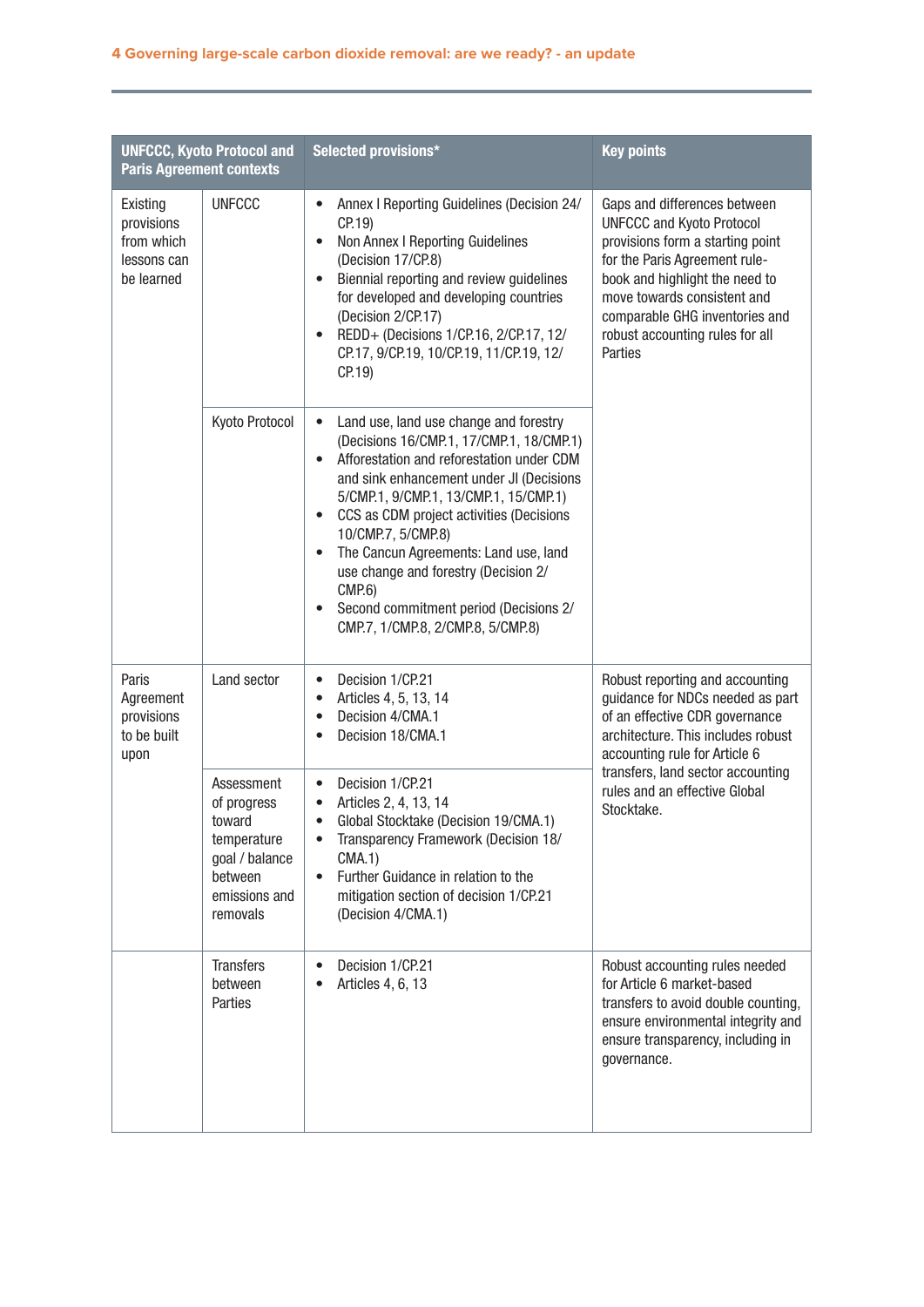| <b>IPCC</b><br>Existing<br><b>IPCC</b><br>Guidelines<br>guidelines<br>relevant to<br>to be built<br><b>BECCS</b><br>upon | A/R, CCS and<br>$\bullet$<br>٠<br>٠<br>$\bullet$<br>Inventories | Revised 1996 IPCC Guidelines for National<br>Greenhouse Gas Inventories<br>IPCC Special Report on Land Use, Land-<br>use Change and Forestry, 2000<br>Good Practice Guidance and Uncertainty<br>Management in National Greenhouse Gas<br>Inventories, 2000<br><b>IPCC Good Practice Guidance for Land</b><br>Use, Land-use Change and Forestry, 2003<br><b>IPCC Special Report on Carbon Capture</b><br>and Storage, 2005<br>2006 IPCC Guidelines for National<br>Greenhouse Gas Inventories<br>2013 Supplement to the 2006 IPCC<br>Guidelines for National Greenhouse Gas<br>Inventories: Wetlands<br>2019 Refinement to the 2006 IPCC<br>Guidelines for National Greenhouse Gas<br><b>IPCC The Special Report on Climate</b><br>Change and Land, 2019 | Additional guidance is needed<br>for reporting lifecycle emissions<br>and removals from bioenergy<br>(with and without CCS) and Direct<br>Air Capture with Carbon Storage<br>(DACCS). |  |  |
|--------------------------------------------------------------------------------------------------------------------------|-----------------------------------------------------------------|---------------------------------------------------------------------------------------------------------------------------------------------------------------------------------------------------------------------------------------------------------------------------------------------------------------------------------------------------------------------------------------------------------------------------------------------------------------------------------------------------------------------------------------------------------------------------------------------------------------------------------------------------------------------------------------------------------------------------------------------------------|---------------------------------------------------------------------------------------------------------------------------------------------------------------------------------------|--|--|
| * This listing is not intended to be inclusive, but rather to point to key decisions, provisions and documents.          |                                                                 |                                                                                                                                                                                                                                                                                                                                                                                                                                                                                                                                                                                                                                                                                                                                                         |                                                                                                                                                                                       |  |  |

## 3. Despite existing provisions, many key governance gaps and challenges remain for large-scale CDR and will need to be addressed

While existing provisions and guidance under the UNFCCC, Kyoto Protocol and Paris Agreement already cover a number of governance issues related to CDR (as above), many key governance challenges remain. These gaps revolve around 4 key issues:

- The scale and speed of implementation required, and the associated challenges for research and development and for monitoring deployment.
- The substantial incentives that will be needed to scale-up potential CDR options, as sufficient incentives do not at present exist under the UNFCCC or other legal frameworks.
- The trade-offs between, and interactions with, a range of Sustainable Development Goals (SDGs) e.g., food security, water security, that may follow from large-scale implementation intended to achieve climate ends.
- The risks to the climate system and to the SDGs that will follow if CDR options are not implemented at the pace or scale required, if CDR is used inappropriately to compensate for continued fossil fuel emissions, or if large-scale reversals follow large-scale CDR efforts.

The report identifies ten particular areas with remaining governance challenges for the implementation of large-scale CDR:

- Rapid pace of CDR scale-up required to limit warming to 1.5°C: many potential CDR options are at a low level of technology readiness, and it may take decades to achieve widespread deployment for these options.
- Responsibility and ethics of implementation: to date there has been no clear assignment or acknowledgement of responsibility for development and deployment of CDR options among Parties to the UNFCCC and/or Paris Agreement.
- Access to information needed to monitor progress: a significant challenge that will arise once CDR starts to be deployed at scale is how best to monitor progress towards the goal of balancing emissions and removals.
- Safeguards for sustainable development: there are constraints on the sustainable potential of BECCS and Afforestation/Reforestation (A/R) due to limits on resource availability.
- Challenges for measuring, reporting and verifying  $CO_2$  removals: measurement and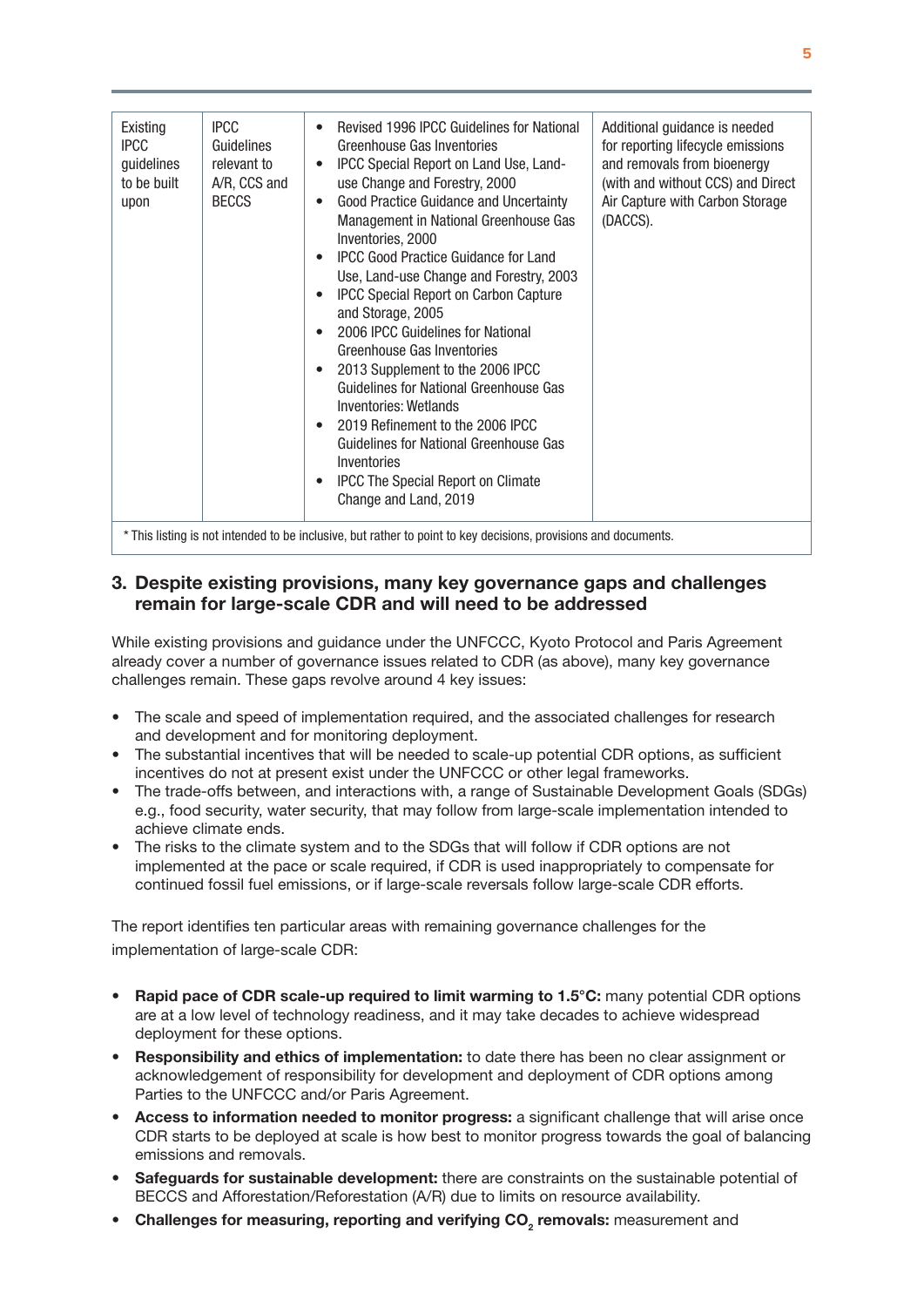verification of the scale of removals from CDR presents substantial governance challenges, in particular in the context of terrestrial sinks.

- Issues of storage, permanence, leakage and saturation: a key criterion for successful CDR deployment is that carbon removals be durable. Potential CDR options that store carbon in geological reservoirs and terrestrial reservoirs have different degrees of "*permanence*".
- Planning for and monitoring the biophysical effects of deployment: for land-based CDR options, deployment can have biophysical impacts beyond  $\mathsf{CO}_2$  removal that require consideration.
- Liability and redress: Safeguards need to be put into place to address physical risks and accounting risks related to reversals of removals and storage.
- Incentives for CDR deployment: direct funding and economic incentives will be needed for the deployment of CDR at the pace and scale required to achieve the Paris Agreement's long-term temperature goal.
- Public awareness and acceptance: public awareness and acceptance of CDR will be important for its development and roll-out. At the broadest level, public acceptance of CDR as a concept is influenced by the ethics of pursuing CDR and the perceived risk of moral hazard.

## 4. Priority gaps on mitigation, information, accounting, knowledge and incentives can be addressed in the near-term, both inside and outside of the UNFCCC process

Certain priority areas for governance can be addressed in the near-term. These include mitigation gaps, information gaps, accounting gaps, knowledge gaps, and incentive gaps. Some can be addressed through the ongoing negotiating processes under the Paris Agreement, while others will require decisions and interventions outside the UNFCCC process.

| <b>Governance challenges</b><br>and gaps                                                    | <b>Entity or</b><br>entities            | <b>Options for adressing them</b>                                                                                                                                                                                                                                                                                                                                    |
|---------------------------------------------------------------------------------------------|-----------------------------------------|----------------------------------------------------------------------------------------------------------------------------------------------------------------------------------------------------------------------------------------------------------------------------------------------------------------------------------------------------------------------|
| 1. Narrow the mitigation gap to<br>reduce possible future reliance on<br><b>CDR</b> options | UN<br>Secretary<br>General              | Maintain momentum from the IPCC SR 1.5°C by raising<br>$\bullet$<br>awareness of climate impacts and risks at low levels of<br>temperature change<br>Encourage new and updated NDCs in this 5-year cycle,<br>with far more ambitious emission reduction targets for<br>2025 and 2030                                                                                 |
|                                                                                             | <b>UNFCCC</b><br>Executive<br>Secretary | Encourage communication of 2050 strategies, consistent<br>with 1.5°C pathways<br>Encourage shift to economy-wide NDCs<br>Facilitate greater collaboration between treaty Secretariats<br>$\bullet$<br>Encourage distinct land sector targets<br>Encourage targets for negative emissions<br>$\bullet$                                                                |
|                                                                                             | Parties                                 | Enhance 2030 NDC ambition, to avoid extreme reliance on<br>٠<br><b>CDR</b> options<br>Communicate 2050 Low Emission Strategies (LT-LEDS)<br>$\bullet$<br>including consideration of targets for negative emissions,<br>options and needs<br>Evolve a common understanding of "net zero" (all sectors,<br>$\bullet$<br>all gases, no reliance on international units) |

### Key governance challenges and gaps that can be addressed in the near-term: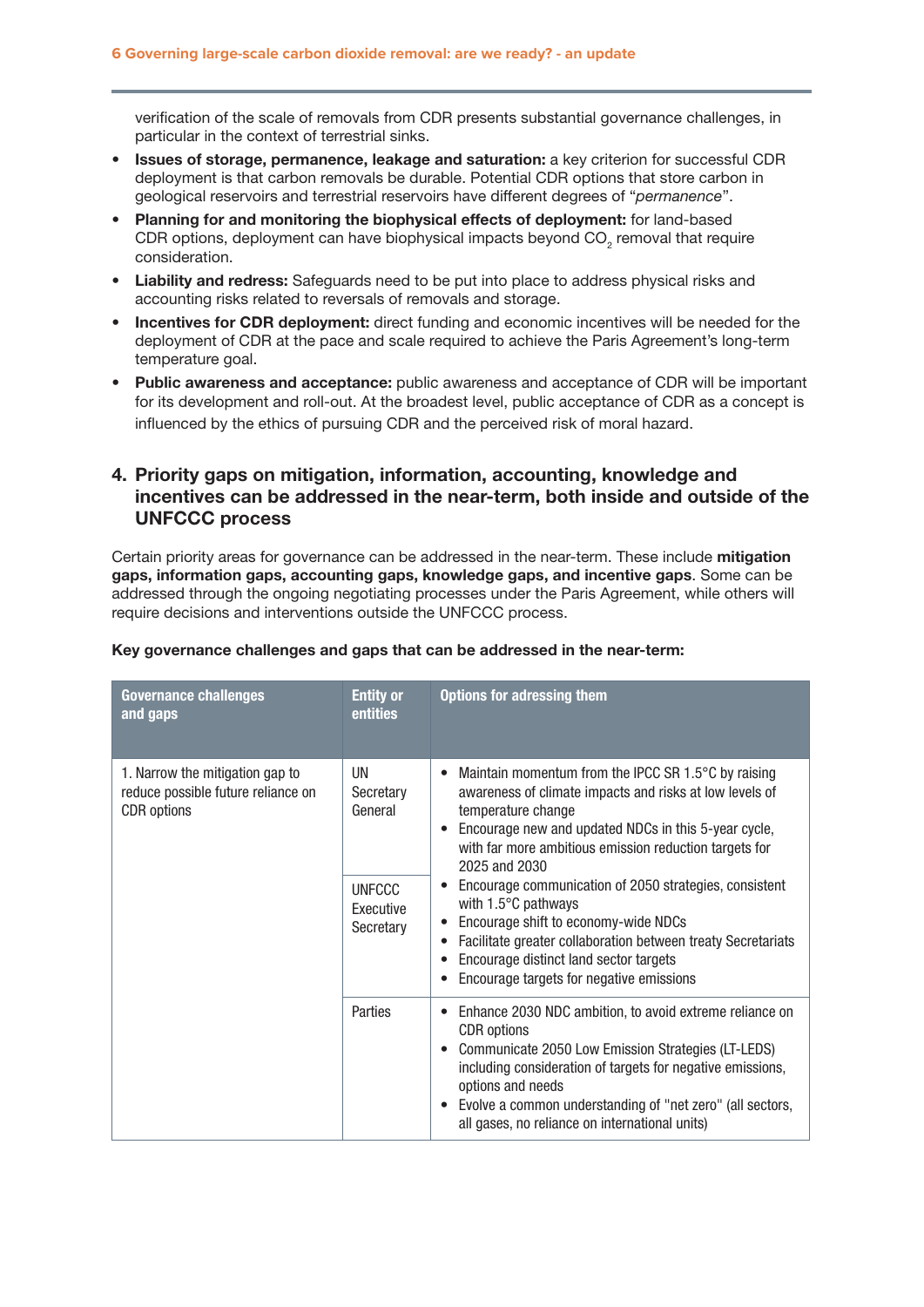| 2. Improve inventory data and<br>information management systems                  | <b>IPCC</b>                             | Develop IPCC Guidance on biomass energy lifecycle<br>emissions for inclusion in national emissions inventories<br>Develop IPCC Guidance on emission inventory and<br>reporting for DACCS                                                                                                                                                                                                                                                                                                                                                                                                                                                                                                                                                      |
|----------------------------------------------------------------------------------|-----------------------------------------|-----------------------------------------------------------------------------------------------------------------------------------------------------------------------------------------------------------------------------------------------------------------------------------------------------------------------------------------------------------------------------------------------------------------------------------------------------------------------------------------------------------------------------------------------------------------------------------------------------------------------------------------------------------------------------------------------------------------------------------------------|
|                                                                                  | IGOs, NGOs,<br>CS <sub>Os</sub>         | Explore how external datasets can be used to verify<br>sectoral emissions data (e.g. through atmospheric<br>measurements)<br>Support capacity building initiatives                                                                                                                                                                                                                                                                                                                                                                                                                                                                                                                                                                            |
|                                                                                  | Parties                                 | Provide information necessary for clarity, transparency and<br>understanding of existing NDCs in Decision 4/CMA.1 for<br>first and subsequent NDCs<br>Shift to economy-wide NDCs<br>Apply common accounting rules in Decision 4/CMA.1 for<br>first and subsequent NDCs<br>Present distinct land sector targets<br>Present negative emission targets<br>Adopt common GHG reporting formats that facilitate<br>aggregation                                                                                                                                                                                                                                                                                                                      |
| 3. Put in place robust accounting<br>rules                                       | Parties                                 | Move toward common accounting rules for the land sector<br>$\bullet$<br>(e.g. for Harvested Wood Products, Natural Disturbances)<br>Develop robust rules for Article 6 transfers under Article 6.2<br>and $6.4$                                                                                                                                                                                                                                                                                                                                                                                                                                                                                                                               |
|                                                                                  | <b>UNFCCC</b><br>Executive<br>Secretary | Collaborate with International Maritime Organization (IMO),<br>$\bullet$<br>International Civil Aviation Organization (ICAO), Carbon<br>Offsetting and Reduction Scheme for International Aviation<br>(CORSIA) and Montreal Protocol to enable sharing of<br>emissions data, to ensure no double counting of emission<br>reductions and ensure work is not at cross-purposes                                                                                                                                                                                                                                                                                                                                                                  |
|                                                                                  | <b>IPCC</b>                             | Develop guidance on accounting for life cycle emissions<br>involving multiple sectors and multiple countries                                                                                                                                                                                                                                                                                                                                                                                                                                                                                                                                                                                                                                  |
| 4. Create incentives to accelerate<br>research, investment and<br>implementation | Research<br>community                   | Develop policy packages to support accelerated<br>deployment<br>Identify inexpensive no-regrets options for immediate<br>implementation<br>Consider ways to share risks and responsibilities for<br>research and development of less mature options (e.g.<br>public / private partnerships, particularly where existing<br>infrastructure and plans can be utilised)                                                                                                                                                                                                                                                                                                                                                                          |
|                                                                                  | Parties                                 | Develop policy packages to support accelerated<br>deployment<br>Provide direct financial and capacity building support for<br>$\bullet$<br>low cost no-regrets CDR options with known co-benefits<br>(A/R, soil sequestration, ecosystem restoration)<br>• Reserve market based cooperative approaches under<br>Article 6.2 and 6.4 for reductions that are clearly<br>permanent, additional and readily measurable and<br>verifiable<br>Consider ways to share risks and responsibilities for<br>$\bullet$<br>research and development of less mature options (e.g.<br>public / private partnerships, particularly where existing<br>infrastructure and plans can be utilised)<br>Provide direct financial support for expensive CDR options |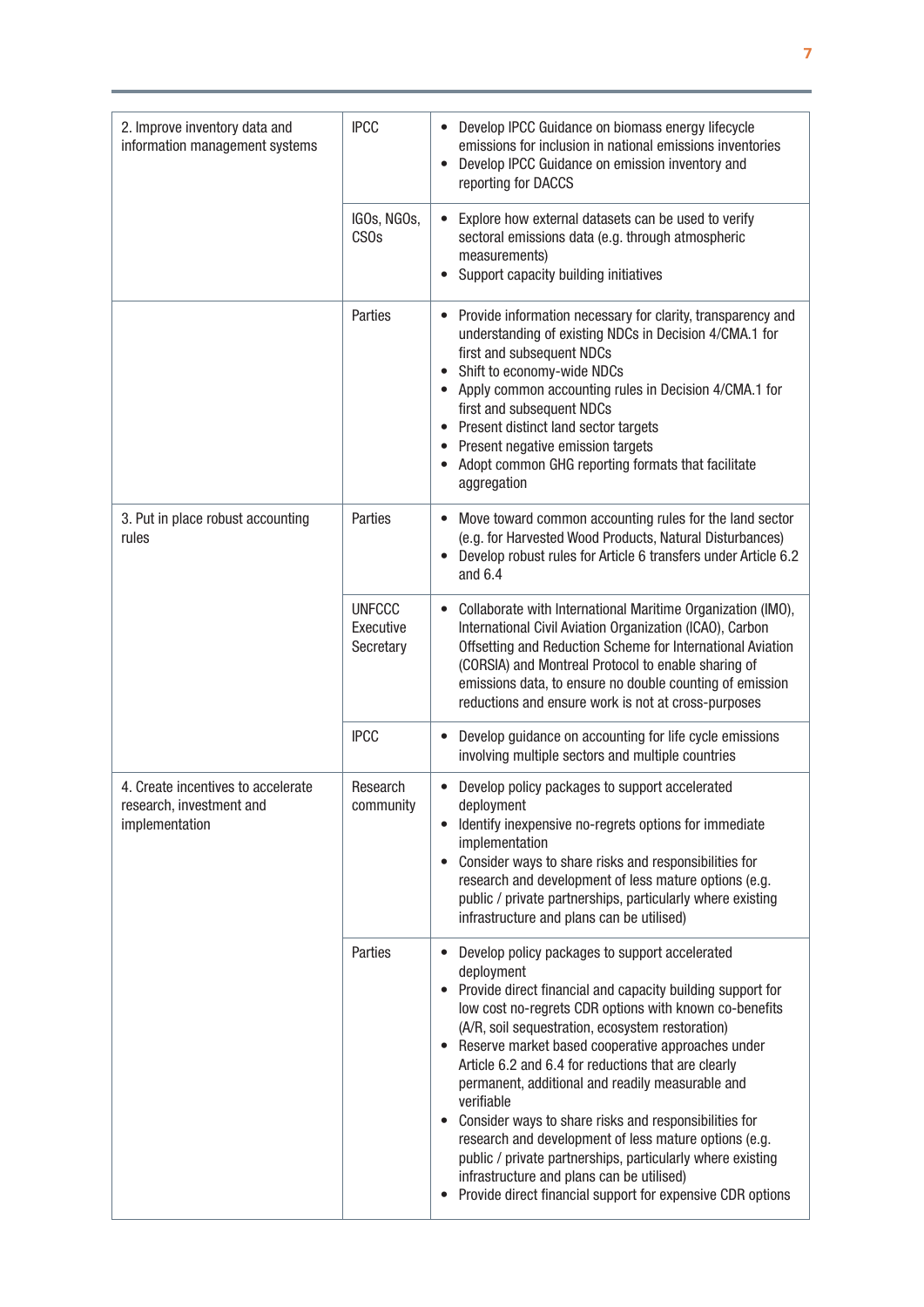<span id="page-9-0"></span>

| 5. Engage the research community<br>in scoping specific CDR options and<br>necessary incentives        | Research<br>community           | Build scenarios around specific CDR options, value chains<br>$\bullet$<br>and their sustainability implications (e.g., BECCS linked to<br>existing and new CCS sites, DACCS linked to renewable<br>energy, other land- based options with sustainability<br>benefits)<br>Research environmental aspects of CDR options and<br>$\bullet$<br>portfolios, including storage permanence and leakage<br>• Support regional, bottom up studies to identify realistic,<br>sustainable removal potential in given locations<br>Identify pathways for collaboration, cost-sharing and<br>$\bullet$<br>benefit sharing, as well as options for the allocation of<br>responsibilities and liability |
|--------------------------------------------------------------------------------------------------------|---------------------------------|------------------------------------------------------------------------------------------------------------------------------------------------------------------------------------------------------------------------------------------------------------------------------------------------------------------------------------------------------------------------------------------------------------------------------------------------------------------------------------------------------------------------------------------------------------------------------------------------------------------------------------------------------------------------------------------|
| 6. Improve public awareness of<br>potential CDR options, risks and<br>trade-offs in planning processes | IGOs, NGOs,<br>CS <sub>Os</sub> | Increase public awareness of co-benefits<br>Engage a wide range of stakeholders in planning processes<br>$\bullet$<br>Identify areas or facilities with potential to accommodate<br>$\bullet$<br>large-scale CDR options<br>• Establish a registry of CDR initiatives and projects,<br>including information on scale and location<br>Provide information from external datasets to facilitate<br>$\bullet$<br>tracking of CDR deployment, e.g. on forest cover, clearing,<br>natural disturbances, from satellite data                                                                                                                                                                  |
| 7. Improve international<br>collaboration and cooperation                                              | ICAO and<br>IM <sub>0</sub>     | Data sharing and enhanced collaboration with UNFCCC<br>Develop long-term vision for zero emissions in their sectors                                                                                                                                                                                                                                                                                                                                                                                                                                                                                                                                                                      |
|                                                                                                        | <b>IPCC</b>                     | Evaluate the implications of geophysical feedbacks and<br>other issues for emission pathways and CDR needs<br>consistent the Paris agreement long-term temperature<br>goal, for inclusion in assessment reports that will inform<br>the Global Stocktake                                                                                                                                                                                                                                                                                                                                                                                                                                 |
|                                                                                                        | Research<br>community           | • Emissions-reduction tracking initiatives: expand tracking of<br>NDCs and current policies to include CDR deployment                                                                                                                                                                                                                                                                                                                                                                                                                                                                                                                                                                    |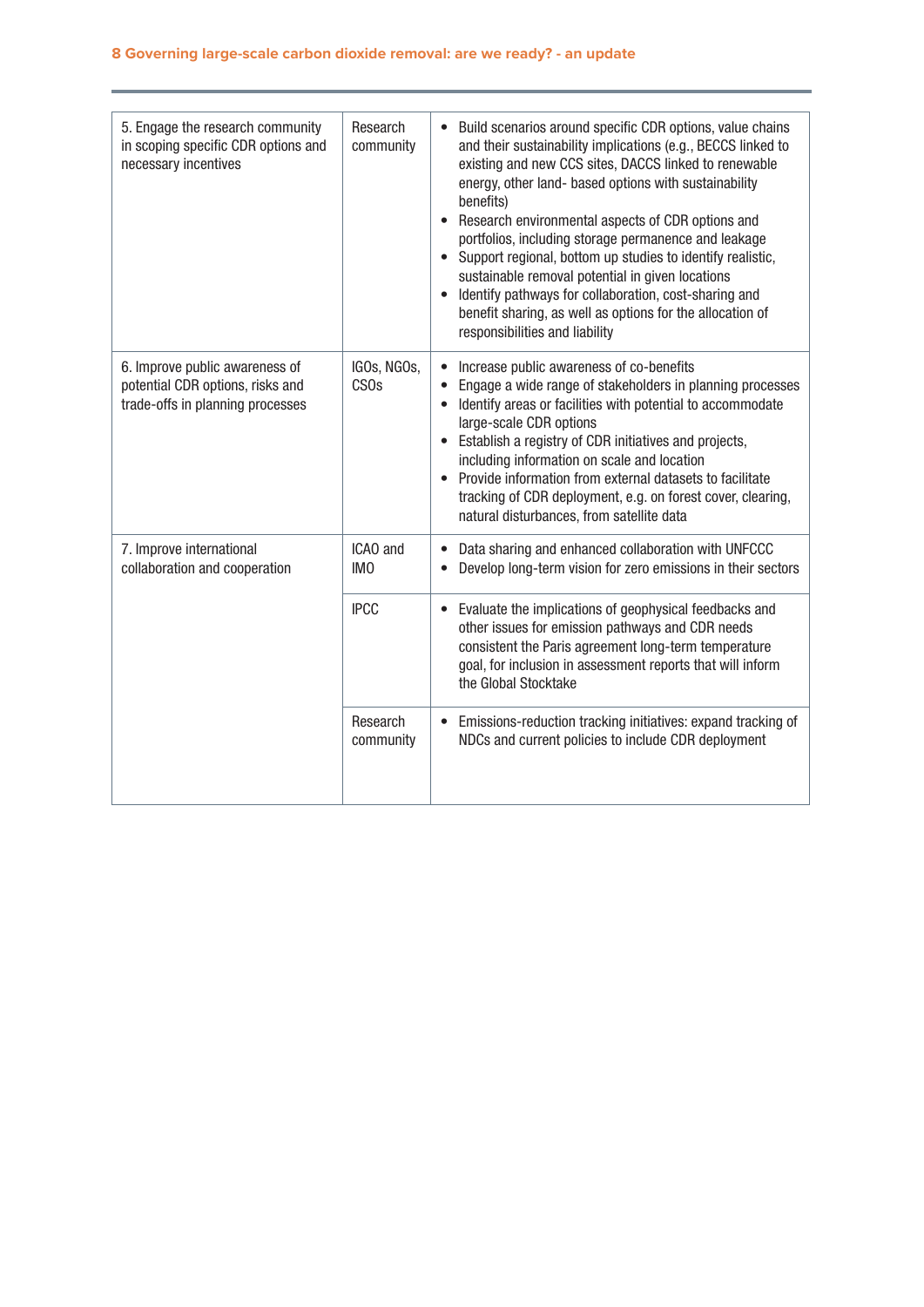# <span id="page-10-0"></span>**Introduction**

In 2015, Parties to the UN Framework Convention on Climate Change agreed to *pursue efforts to limit the temperature increase to 1.5°C above pre-industrial levels*. The Parties adopted this goal in express recognition that "c*limate change represents an urgent and potentially irreversible threat to human societies and the planet and thus requires the widest possible cooperation by all countries.*"2 When adopting the agreement, Parties invited the Intergovernmental Panel on Climate Change to provide a special report in 2018 on the impacts of global warming of 1.5°C above pre-industrial levels and related global greenhouse gas (GHG) emission pathways.

This *Special Report on Global Warming of 1.5°C* (IPCC SR 1.5°C) has now been released. It is an eye-opening read for Heads of Government and policymakers around the world. The report makes absolutely clear that getting the world on a 1.5°C consistent pathway is necessary to avoid irreversible impacts of climate change on human, social, ecological and economic systems. It also makes clear that this effort will require unprecedented levels of mitigation ambition, international coordination, and international cooperation if we are to realise the deep reductions in global emissions needed. A key element of the mitigation requirements confirmed in the IPCC SR 1.5°C is the need for large-scale Carbon Dioxide Removal — or CDR. The longer it takes for truly ambitious mitigation action to get underway, the greater the need will be to turn to existing and proposed methods and technologies that would aim to remove CO<sub>2</sub> directly from the atmosphere, through biological and technological means — termed "*Carbon Dioxide Removal*" options.

This paper aims to help senior climate change negotiators and other relevant stakeholders better appreciate some of the current gaps in international governance that would need to be remedied for potential CDR options to contribute to 1.5°C-consistent pathways at the scale and pace required.

The term Carbon Dioxide Removal (CDR)<sup>3</sup> as used in this paper, follows the definition provided in the 2018 IPCC SR 1.5°C and its approved Summary for Policy Makers (SPM), reproduced below:

"Anthropogenic activities removing CO<sub>2</sub> from the atmosphere and durably storing it in *geological, terrestrial, or ocean reservoirs, or in products. It includes existing and potential anthropogenic enhancement of biological or geochemical sinks and direct air capture and*  storage, but excludes natural CO<sub>2</sub> uptake not directly caused by human activities".

IPCC SR 1.5°C points to important sustainability and other concerns with CDR, but also shows some reliance on CDR options is now inevitable. All  $1.5^{\circ}$ C-compatible<sup>4</sup> model pathways considered by the

<sup>2</sup> Decision 1/CP.21, preamble.

<sup>3</sup> The IPCC SR 1.5°C definition of "anthropogenic removals" is the "withdrawal of GHGs from the atmosphere as a result of deliberate human activities. These include enhancing biological sinks of CO<sub>2</sub> and using chemical engineering to achieve long-term removal and storage. Carbon capture and storage (CCS) from industrial and energy-related sources, which alone does not remove CO<sub>2</sub> from the atmosphere, can reduce atmospheric CO<sub>2</sub> if it is combined with bioenergy production". Removals commonly refer to CO<sub>2</sub>, as very little data and literature is available on anthropogenic removals of other GHGs (for an exception see Ming et al. 2016) the average global temperature will still increase during this century. A lot of research has been devoted to prevent and reduce the amount of carbon dioxide (CO<sub>2</sub>).

<sup>4</sup> Following the IPCC SR 1.5°C these are defined as pathways with no or limited overshoot of 1.5°C in that they give at least 50% probability based on current knowledge of limiting global warming to below 1.5°C ('no overshoot') and/or limit warming to below 1.6°C (maximum 0.1oC overshoot) and return to 1.5°C or below by 2100 ('limited-overshoot').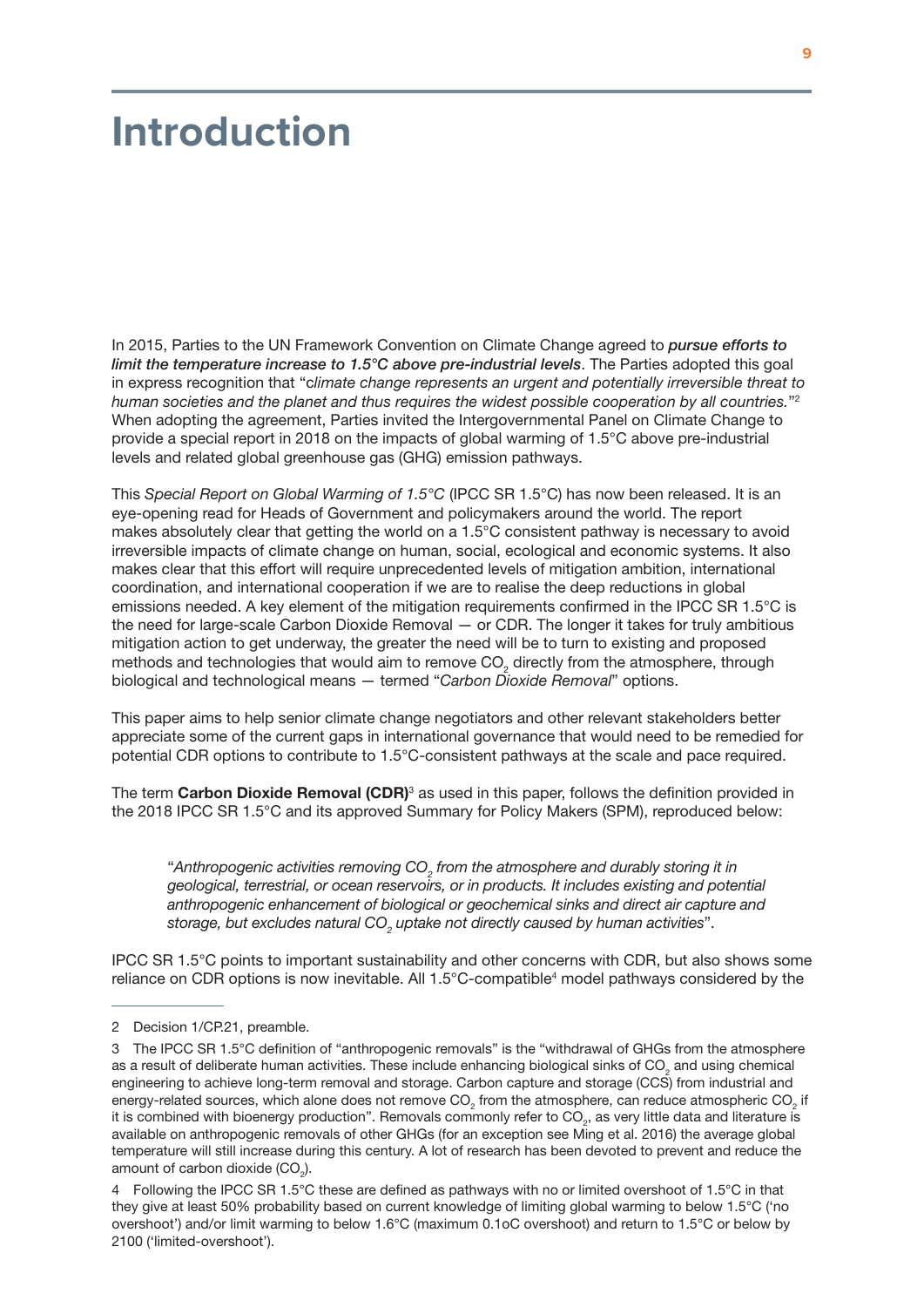IPCC SR 1.5°C (see Figure 1) rely to varying degrees on a contribution from potential CDR options, though the extent of this reliance varies across pathways. CDR also plays a major role in the vast majority of scenarios that limit global temperature rise to 2°C.

Figure 1. Total global CO<sub>2</sub> and GHG emissions for 1.5°C-compatible pathways in IPCC Special Report on 1.5°C (IPCC SR1.5). These pathways typically require substantial levels of Carbon Dioxide Removal (CDR) to limit global warming to 1.5°C, both to compensate for limited mitigation action to date and to compensate for remaining CO<sub>2</sub> and non-CO<sub>2</sub> in sectors where the scientific literature shows reaching zero emissions will not be feasible. CDR is achieved in these pathways at a global level via Afforestation/Reforestation — leading to global CO<sub>2</sub> removals in the sector of Agriculture, Forestry and Land-Use (AFOLU) — as well as via BioEnergy combined with Carbon Capture and Storage (BECCS). All emissions and removals where calculated from the median emissions levels across the 46 pathways in the IPCC SR1.5 scenario database that are 1.5°C compatible and that reported data for all variables included here (Source: IPCC SR1.5 scenario database [https://data.ene.iiasa.ac.at/iamc-1.5c-explorer,](https://data.ene.iiasa.ac.at/iamc-1.5c-explorer) accessed 22 October, 2018)





A number of potential terrestrial CDR options have been identified (see Table 1), but these are at different stages of maturity and few examples currently exist of successful large-scale CDR operations, aside from Afforestation and Reforestation. The rapid scaling-up of large-scale CDR options is untested and will require international governance systems capable of addressing a range of sensitive issues and challenges, e.g., responsibility for funding and hosting possible CDR options; accounting, monitoring, reporting and verification of CDR; systems for managing, minimising and avoiding environmental and social impacts; systems to share benefits among actors and costs among beneficiaries; systems to manage future liability; and systems and models for international cooperation. Consideration needs to be given to geophysical, environmental, technological, economic, social-cultural and institutional enabling conditions. International cooperation can be expected to play a role, particularly in developing countries, in supporting and creating the necessary conditions for large-scale initiatives.

In this study we consider the potential scale and pace of CO<sub>2</sub> removals needed to meet the Paris Agreement goals, existing and emerging provisions under the UNFCCC rules and Paris Agreement governing anthropogenic CO<sub>2</sub> removals and then identify significant governance gaps and challenges at the international level that policymakers need to address as soon as possible. Framing considerations for identifying challenges include ensuring that scaling-up CDR measures are sustainable and can be governed equitably and effectively.

We will focus on three specific CDR options:

1) Afforestation and Reforestation (A/R)<sup>5</sup>;

<sup>5</sup> Although we specifically address Afforestation and Reforestation (A/R), large-scale land restoration would raise similar governance challenges at scale.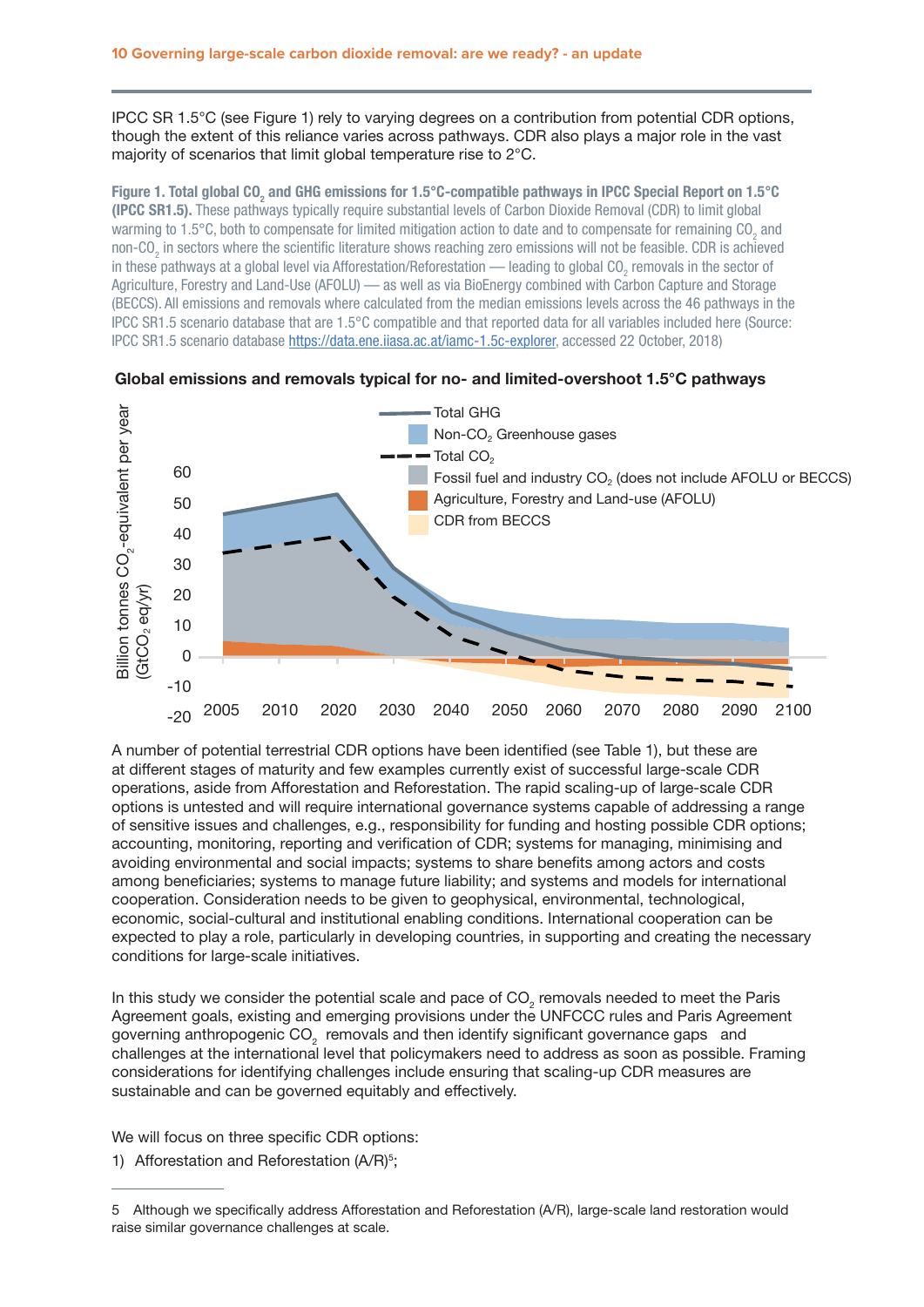- <span id="page-12-0"></span>2) Bioenergy with Carbon Capture and Storage (BECCS); and
- 3) Direct Air Capture with Carbon Capture and Storage (DACCS).

We focus on these options due to their potential for low-cost up-scaling (A/R), their potential to create sustainability challenges at various level of governance (A/R, BECCS), their unique governance challenges in the context of transboundary transfers (BECCS, DACCS) and their need for investment and incentivisation to support commercialisation (BECCS, DACCS).

Table 1 below shows options identified in the scientific literature that achieve net Carbon Dioxide Removal and their definitions, as included in IPCC SR 1.5°C. Note that the scientific literature identifies a number of additional potential options for enhancing terrestrial sinks beyond those that are the focus of this paper, including ecosystem restoration (both on land and along coastlines), soil carbon sequestration and enhanced weathering. Table 1 below sets out options identified in the scientific literature that achieve net CDR together with their definitions, as included in IPCC SR 1.5°C. Some of these options are often low cost, and could be more rapidly deployed than technological CDR options such as BECCS and DACCS, although their potential falls far short of what is needed in terms of CDR. Many would raise similar governance challenges to A/R when deployed at large-scale (e.g., issues related to monitoring, reporting and verification, permanence) and they are not a specific focus of this report.

Table 1. Options identified in the scientific literature that achieve net Carbon Dioxide Removal, showing definitions as included in IPCC SR 1.5°C.<sup>6</sup> Note that this IPCC list is not an exhaustive list and other options exist, such as CDR by ecosystem restoration.

### IPCC SR 1.5°C Glossary

#### Afforestation

Planting of new forests on lands that historically have not contained forests.

#### Reforestation

Planting of forests on lands that have previously contained forests but that have been converted to some other use.

#### Bioenergy with carbon dioxide capture and storage (BECCS)

Carbon dioxide capture and storage (CCS) technology applied to a bioenergy facility.

### Direct air carbon dioxide capture and storage (DACCS)

Chemical process by which CO<sub>2</sub> is captured directly from the ambient air, with subsequent storage. Also known as direct air capture and storage (DACS).

#### Biochar

Stable, carbon-rich material produced by heating biomass in an oxygen-limited environment. Biochar may be added to soils to improve soil functions and to reduce greenhouse gas emissions from biomass and soils, and for carbon sequestration.

#### Soil carbon sequestration (SCS)

Land management changes which increase the soil organic carbon content, resulting in a net removal of CO<sub>2</sub> from the atmosphere.

#### Enhanced weathering

Enhancing the removal of carbon dioxide from the atmosphere through dissolution of silicate and carbonate rocks by grinding these minerals to small particles and actively applying them to soils, coasts or oceans.

<sup>6</sup> IPCC SR 1.5°C Glossary also includes a definition of ocean fertilisation. However, it is not included in the table here, since Chapter 4 in the IPCC SR 1.5°C notes that "*The London Protocol of the International Maritime Organization has asserted authority for regulation of ocean fertilisation (Strong et al. 2009), which is widely viewed as a' de facto moratorium "on commercial ocean fertilisation activities*". For completeness, the IPCC SR 1.5°C Glossary definition is "*Deliberate increase of nutrient supply to the near-surface ocean in order to enhance biological production through which additional carbon dioxide from the atmosphere is sequestered. This can be achieved by the addition of micro-nutrients or macro-nutrients. Ocean fertilisation is regulated by the London Protocol.*" Substantial doubt has also been raised by the scientific community in relation the efficacy of ocean fertilisation — see for example Williamson, P. et al., 2012. Lauderdale, J., et al., 2020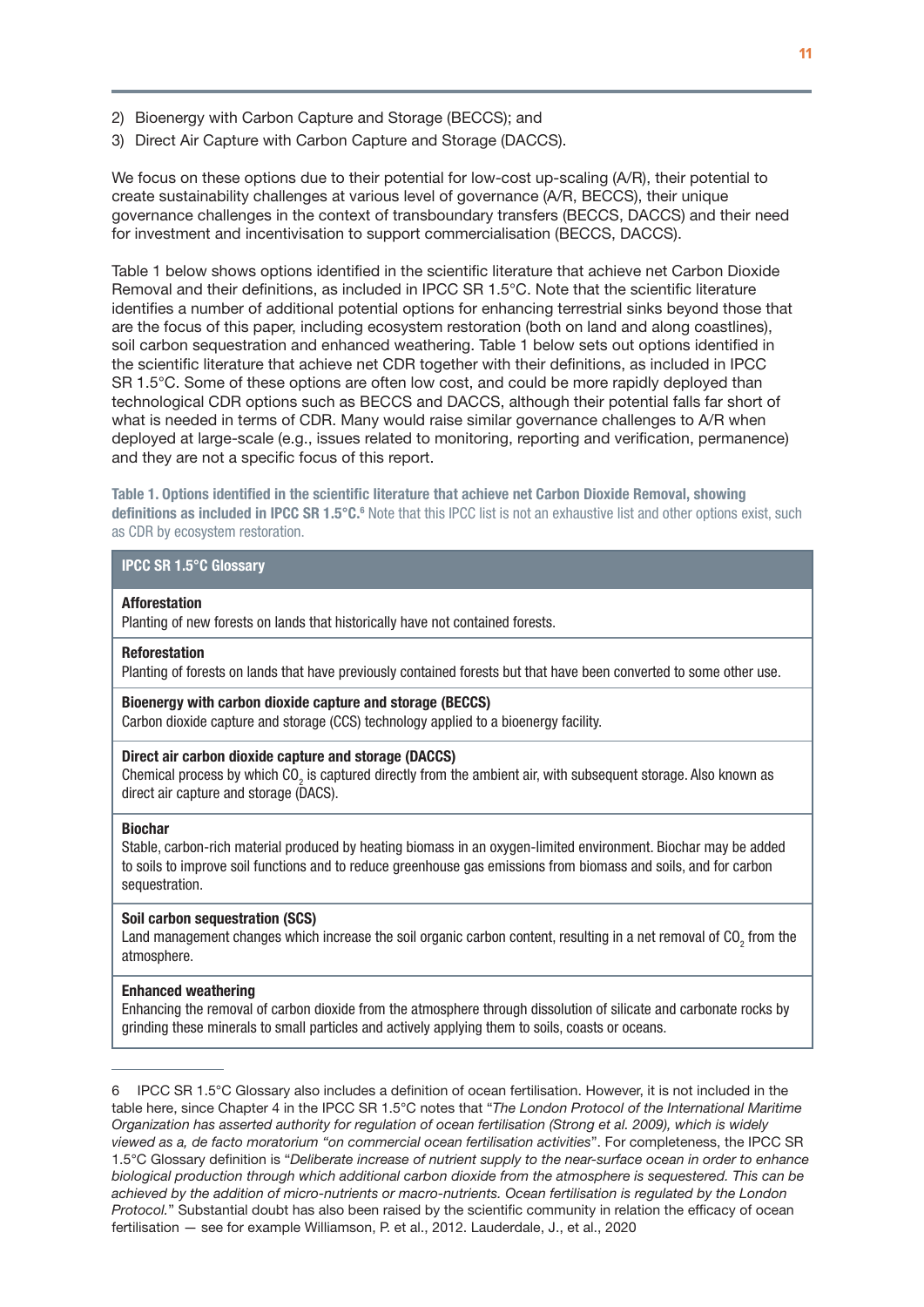# <span id="page-13-0"></span>**1) What scale of removals is needed to meet Paris Agreement goals?**

In the Paris Agreement of 2015, the international community adopted an ambitious long-term temperature goal, resolving to strengthen the global response to the threat of climate change, by *"[h] olding the increase in the global average temperature to well below 2 °C above pre-industrial levels and pursuing efforts to limit the temperature increase to 1.5 °C above pre-industrial levels."7* This goal is operationalised in Article 4.1 of the Paris Agreement inter alia via a global emissions pathway whose key parameters are to be determined based on the best available science:

" *In order to achieve the long-term temperature goal set out in Article 2, Parties aim to reach global peaking of greenhouse gas emissions as soon as possible, recognizing that peaking will take longer for developing country Parties, to undertake rapid reductions … in accordance with best available science*, *to achieve a balance between anthropogenic emissions by sources and [anthropogenic] removals by sinks of greenhouse gases in the second half of this century, in the context of sustainable development and efforts to eradicate poverty*" (Art. 4.1).

With these Paris Agreement goals in place, attention has turned to how the required temperature limit and the emissions pathway required under Art. 4.1 can be operationalised, including defining how, and when this "balance" is to be achieved. The IPCC 1.5°C Report makes clear how rapidly reductions need to be achieved to avoid or limit any overshoot of the 1.5 $\degree$ C temperature limit  $-$  CO<sub>2</sub> emissions will need to be approximately halved by 2030, and reach zero, or lower, by 2050.<sup>8</sup> The report also shows that total GHG emissions will need to peak by around 2020 and be significantly below present levels by 2030 to reach zero by about 2070, thereby defining the timeframe within the second half of this century by which a balance has to be achieved.<sup>9</sup> As a consequence, systems will need to be found to generate "negative emissions" in connection with the basket of GHGs that contribute to global warming.<sup>10</sup> All emissions pathways in the literature show that some GHG emissions cannot be reduced to zero (e.g. remaining nitrous oxide and methane emissions from agriculture (Rogelj et al, 2018). Accordingly, the "balance" in Article 4 implies that some level of continuous anthropogenic CO<sub>2</sub> removal will be required to offset the residual GHG (CO<sub>2</sub> and/or non- $\mathrm{CO}_2$ ) emissions that cannot be reduced below zero, in order to reach global net-zero GHG emissions.

<sup>7</sup> See UNFCCC Decisions 10/CP.21 (adopting this goal under the Convention) and 1/CP.21, Annex (embedding this goal in Article 2.1 of the Paris Agreement).

<sup>8</sup> IPCC SR 1.5°C, SPM-15, SPM-19.

<sup>9</sup> This applies to a 50% chance to limit warming to 1.5°C (median) or with a limited overshoot to 1.6°C, accounting for uncertainties in the climate system, non-CO<sub>2</sub> greenhouse gases, aerosol pollutants and carbon cycle. Zero emissions would need to be achieved earlier for a 66% chance to limit warming to 1.5°C (a "likely" chance in IPCC terms). Further, the underlying energy-economic pathways show rapid global GHG emissions reductions from 2020 until the point of zero emissions, with the cumulative emissions until that point consistent with total cumulative emissions budgets, calculated using geophysical relationships. Obviously, if global emissions were not reduced and were growing, or kept constant at present-day levels, the emissions budget would be exhausted much earlier.

<sup>10</sup> In the background literature of emissions pathways, total greenhouse gas emissions are calculated as the GWP-100 weighted total of individual GHG emissions (see, e.g. IPCC AR5 WGIII).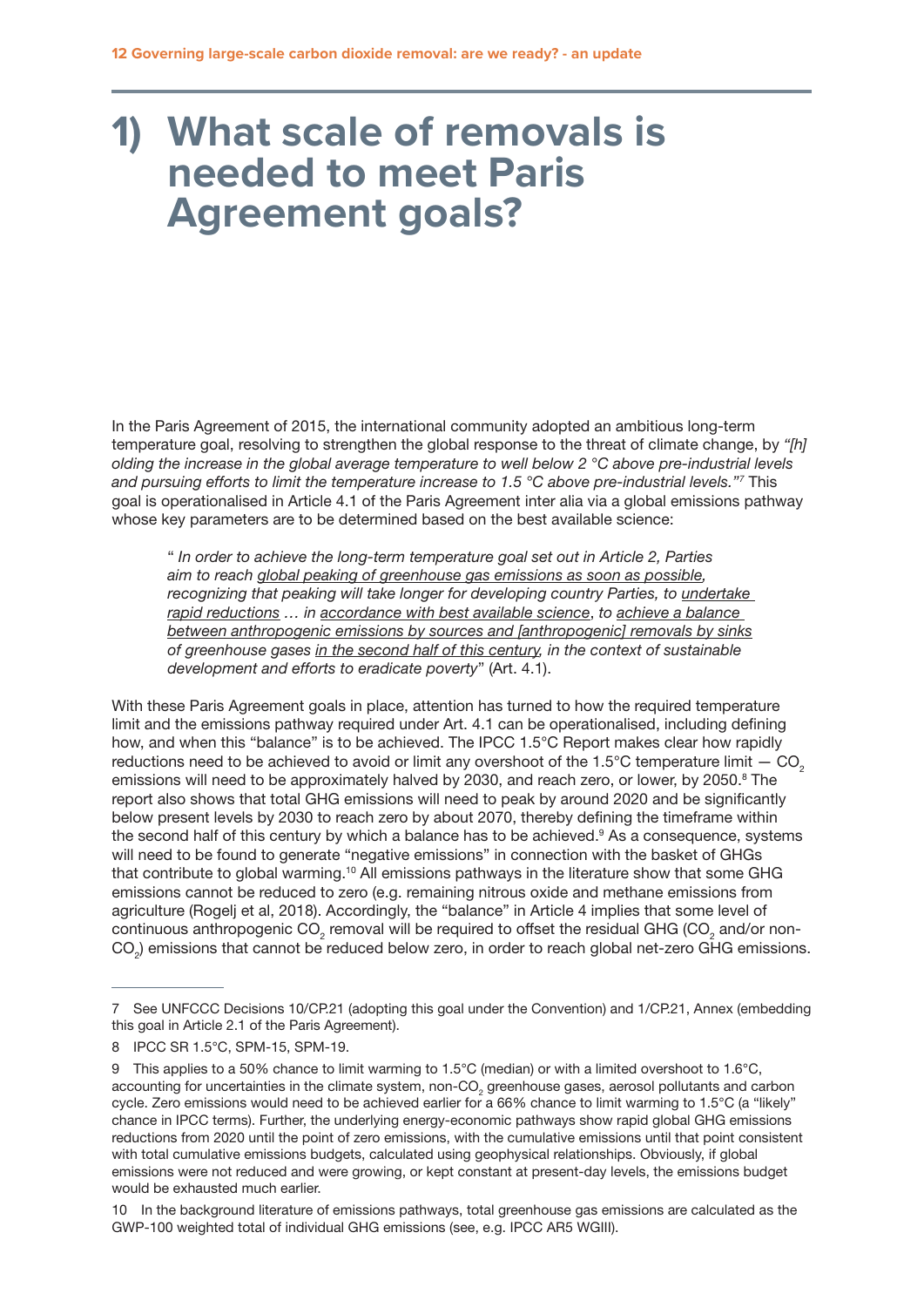In addition to the need for CDR to ensure the "*balance*" in Article 4.1, substantial efforts will be necessary to achieve the deep emissions reductions necessary to hold warming well below 2°C and limit it to 1.5°C. The slow pace of emissions reductions to date makes achievement of Article 2.1's long-term global temperature goal challenging. Indeed, most Paris Agreement-consistent

emissions pathways<sup>11</sup> assessed in the recent IPCC SR 1.5°C exceed a warming level of 1.5°C above pre-industrial levels by a small amount (up to 0.1°C), before dropping down to below 1.5°C at the end of the century and typically reach around 1.3°C by 2100. All of these PA-consistent pathways rely on a contribution from potential CDR options, though the extent of this reliance varies across pathways, ranging from 100 to 1,000 GtCO<sub>2</sub> cumulatively over the 21st century.

The IPCC SR 1.5°C frames some of its considerations of feasibility and sustainability using four "*illustrative*" pathways (P1-P4), which are represented by dots in Figure 2. These four pathways vary greatly in their reliance on CDR options as a function of the global emissions reductions achieved by 2030. The global total GHG emissions reduction achieved by 2030 will of course be a prime indicator of the overall mitigation ambition level represented by NDCs (represented by the orange bar in Figure 2). There are no mitigation pathways in the scientific literature that reach the Paris Agreement goals from these NDC-consistent 2030 emissions levels<sup>12</sup>. Continuing the level of ambition represented by NDCs submitted so far would result in over 3°C warming by 2100, with temperatures continuing to rise into the next century<sup>13</sup>, and hence currently submitted NDCs in aggregate fall far short of what is needed to reach the Paris Agreement goals. NDCs to 2030 need to be enhanced substantially by 2020 to bring expected global GHG emissions by 2030 down to levels represented by the P1-3 pathways in Figure 2.

Figure 2. Total global GHG emissions in 2030 and cumulative Carbon Dioxide Removal (CDR) in the four "illustrative" pathways (P1-P4) in IPCC SR 1.5°C. These pathways require increasing levels of CDR to limit global warming to 1.5°C as 2030 GHG emissions levels are higher — with increasing relative shares of total CDR supplied by Bioenergy with Carbon Capture and Storage (BECCS). Note the P1 pathway was developed specifically to limit global warming to 1.5°C without CCS (and hence without BECCS). P4 is labelled red to indicate that it is not consistent with limiting global warming to 1.5°C, as it exceeds 1.5°C around mid-century by as much as 0.3°C. (Source: IPCC SR 1.5°C SPM (2018); Rogelj et al. (2018 Supplementary Information; Grubler et al. (2018))



#### Strong reductions in the 2020-2030 period lead to lower need for CDR

<sup>11</sup> We define PA-compatible pathways here as those that are referred to in the IPCC SR 1.5°C with no or limited overshoot. See IPCC SR 1.5°C Box SPM 1: Core Concepts Central to this Special Report. The report also assessed pathways where global warming exceeds 1.5°C by as much as 0.4°C before reaching 1.5°C by 2100, which is typified as "high overshoot". Given their peak warming at 1.9°C, this is not considered to be "well below 2°C" and hence not considered here as consistent with the Paris Agreement aim. For a broader discussion of emissions scenarios in the context of the Paris Agreement, see Schleussner et al. (2016) and Rogelj et al. (2019).

<sup>12</sup> *In extremis*, this would lock in substantial overshoot of the 1.5°C warming level and would lead to the requirement for much larger levels of CDR than presently seen in the cost optimal integrated assessment models, and which would exceed sustainability boundaries.

<sup>13</sup> See <https://climateactiontracker.org/global/cat-thermometer>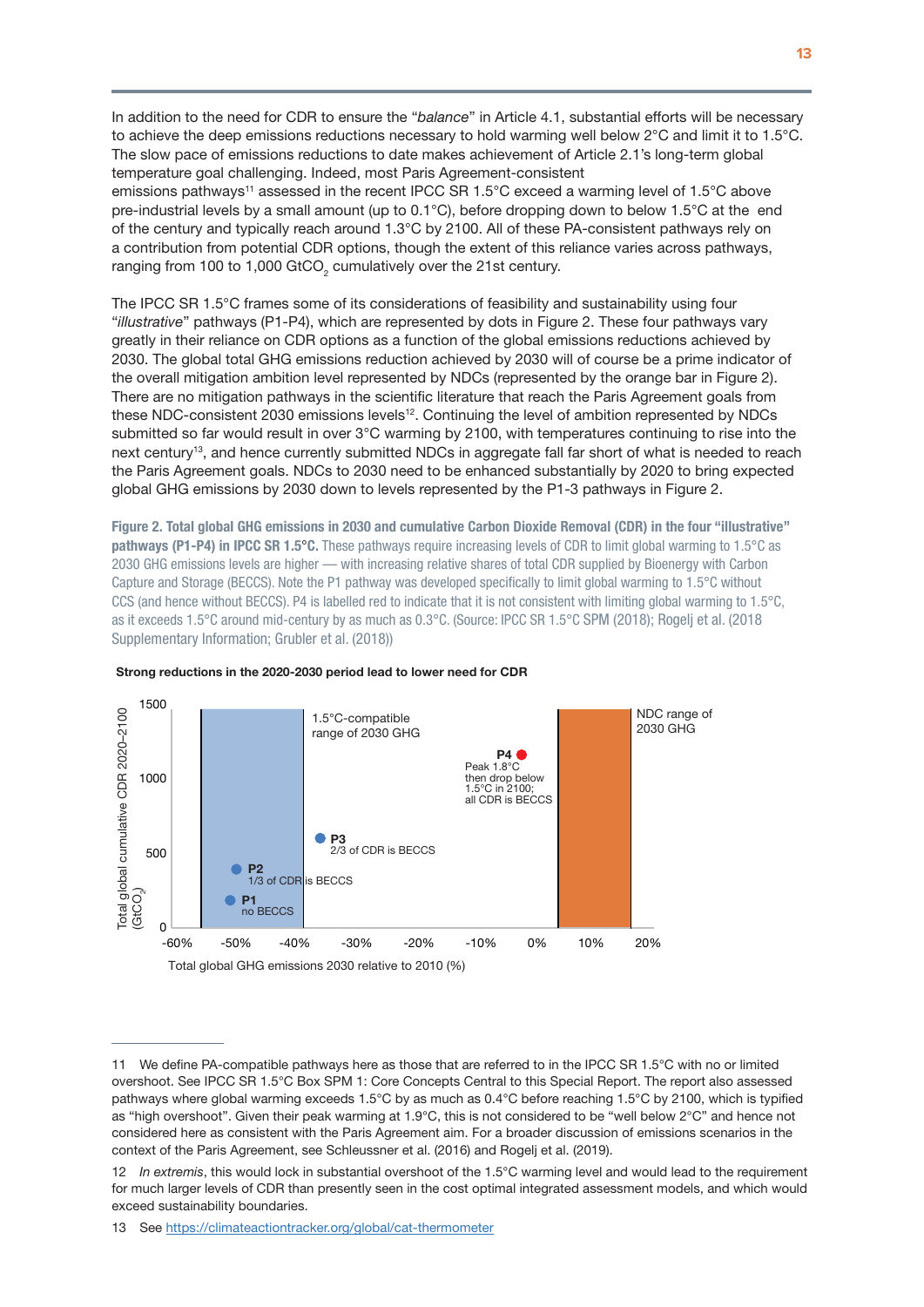While these "*illustrative pathways*" make it immediately clear that stronger global GHG emissions reductions by 2030 lead to a smaller need for CDR over the 21st century to achieve the long-term temperature goal, the need for CDR is still substantial. The P4 illustrative pathway relies on CDR at even larger scale than the other pathways to get back to 1.5°C by 2100, but is not consistent with limiting global warming to 1.5°C as it exceeds this limit around mid-century by as much as 0.3 °C.

The relationship between 2030 mitigation ambition and CDR reliance is an essential one to understand in considering the governance-related dimensions of CDR — the core subject of this briefing. Current NDCs are recognised as insufficient for consistency with the Paris Agreement's long-term temperature goal. At the same time, CDR options raise questions of social acceptability and environmental sustainability, food security and feasibility of large-scale deployment amongst other issues. If Parties bring forward new and updated NDCs by 2020 that are substantially more ambitious in the reductions they will deliver for 2030, this can reduce future reliance on CDR options that are untested at scale.

What is also clear from Figure 2 is that the relative contribution of different CDR options, approaches and technologies differs substantially between these four pathways, depending on GHG emission levels in 2030. The primary CDR options built into the underlying models that limit warming to 1.5°C are BECCS and A/R (IPCC SR 1.5°C SPM at C3.1). Both BECCS and A/R are explicitly represented at a process level in the models. This means various vegetation types and their carbon-cycle characteristics are resolved, as are the life-cycle emissions of harvest and decay, as well as uptake by re-growth and efficiency of bioenergy as a feedstock for power plants. As illustrated in Figure 2, not only does the total cumulative CDR reliance increase depending on the 2030 emissions level, but also the share of BECCS in total CDR and in absolute terms.

Historically, most existing model scenarios rely largely on BECCS and A/R for CDR (Köberle, 2019), because these options have been studied the most, considered to be the most plausible and estimated to be cost effective at scale. However, as a result of concerns over the sustainability of large-scale biomass energy, the CCS components of BECCS<sup>14</sup> and A/R deployment (see section 4), as well as growing research on other potential CDR and decarbonisation options, the scientific community is starting to build in other options, including additional land-based approaches. The next generation of modelling will undoubtedly include a wider range of options, both land-based and technology-based, to expand the portfolio of approaches available to meet climate targets and sustainability boundaries. For example, the declining cost of renewable energy technology and related technologies have led to a resurgence of interest in DACCS, which may have cost-effective applications in high penetration renewable energy systems<sup>15</sup>. Enhanced weathering has also received recent attention (Beerling et al., 2020).

For 1.5°C-compatible<sup>16</sup> pathways in IPCC SR 1.5°C, annual rates of BECCS deployment range from 0-1, 0-8, and 0-16 GtCO<sub>2</sub>/yr in 2030, 2050 and 2100 respectively, while A/R ranges from 0-5, 1-11 and 1-5 GtCO<sub>2</sub>/yr in those years (IPCC 2018). By mid-century, values at the upper end of these ranges exceed the assessed potential for BECCS of up to 5 GtCO<sub>2</sub>/yr and for A/R of up to 3.6 GtCO<sub>2</sub>/yr, if sustainability concerns and land-use priorities are accounted for (Fuss et al, 2018).

At the higher end, potential CDR numbers are comparable in magnitude to the present-day net CO<sub>2</sub> uptake by the global terrestrial biosphere (due to natural processes rather than direct human impacts) of around 11 GtCO<sub>2</sub>/yr (average for 2007-2016 (Le Quéré et al. 2018); 11.5 GtCO<sub>2</sub> for 2009-2018 (Global Carbon Project 2019)). To place these numbers into the context of human-induced emissions, the current net emissions from land use, land use change and forestry are about 5.5 GtCO<sub>2</sub>/yr (IPCC 2019); these emissions will have to be brought to zero and then reversed in the next 1-2 decades. This is an important illustration of the scale of the CDR governance task.

<sup>14</sup> Köberle, 2019 also discusses the reliance of many model scenarios on large amounts of BECCS, and how this relates to model assumptions and structure, including assumed discount rates and technology constraints. For a historical perspective on BECCS see: [https://www.carbonbrief.org/beccs-the-story-of-climate-changes](https://www.carbonbrief.org/beccs-the-story-of-climate-changes-saviour- technology)[saviour- technology](https://www.carbonbrief.org/beccs-the-story-of-climate-changes-saviour- technology)

<sup>15</sup> Recent studies indicate potential for DACCS at scale (Wohland et al. 2018, Voskian and Hatton (2019) and indicate that direct air capture costs may decrease substantially with commercialisation (Fasihi et al. 2019). See <https://www.carbonbrief.org/combining-renewables-with-direct-air-capture-for-net-negative-emissions>

<sup>16</sup> Meaning Paris Agreement-consistent pathways such as P1-P3 — but not "high-overshoot" pathways, such as P4, which relies on higher levels of CDR.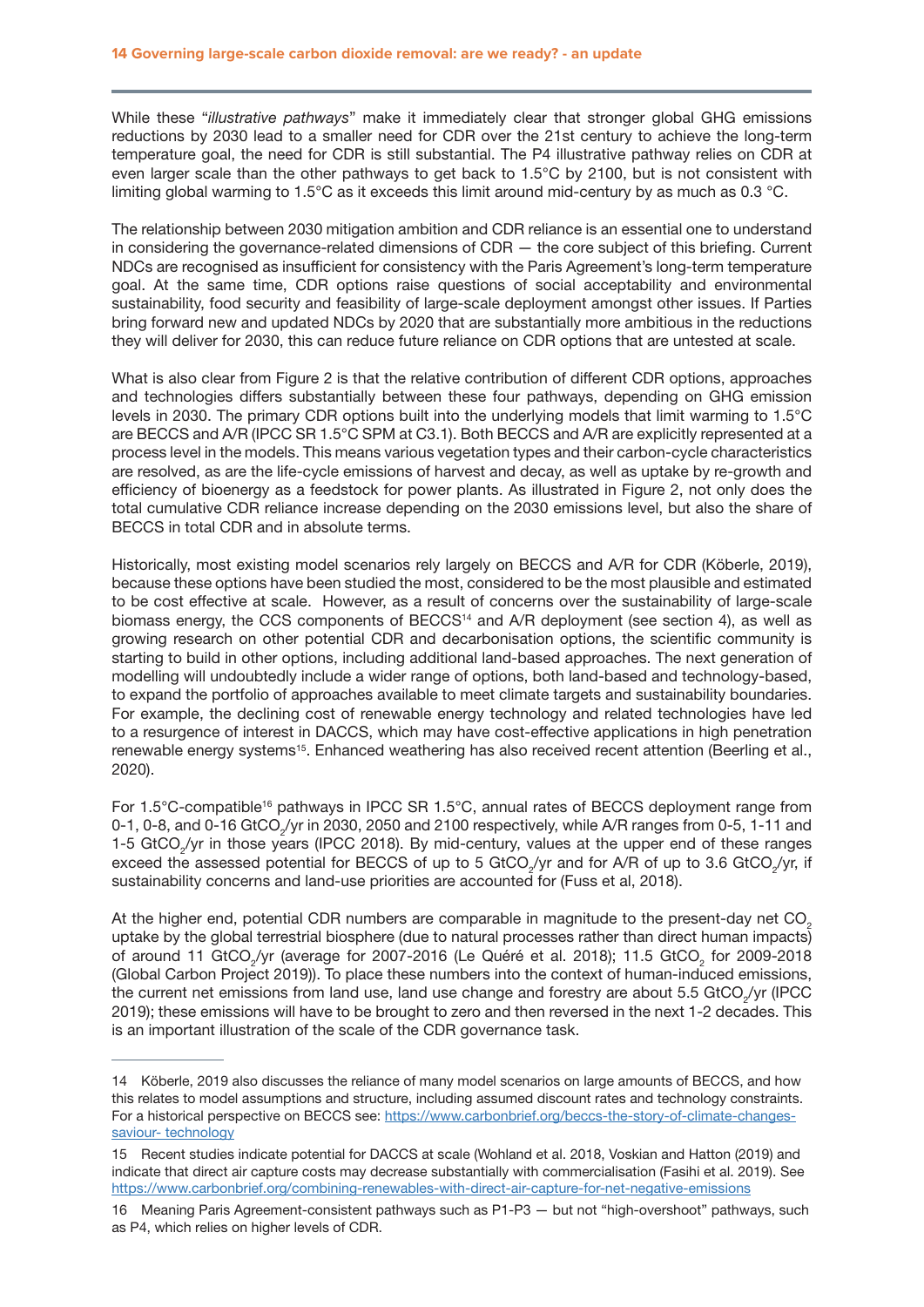<span id="page-16-0"></span>Avoiding or limiting overshoot will be essential to minimise climate change impacts. High-overshoot pathways, such as the P4 pathway mentioned above, return warming to 1.5°C by 2100, but achieve this after an overshoot to as much as 1.8°C, which is clearly not "well below 2°C" as specified in Paris Agreement Article 2.1 and would be associated with climate risks, impacts and damages close to 2°C. These pathways are therefore not compatible with the Paris Agreement long-term temperature goal. Indeed, IPCC SR 1.5 SPM notes:

"*Future climate-related risks depend on the rate, peak and duration of warming. In the aggregate they are larger if global warming exceeds 1.5°C before returning to that level by 2100 than if global warming gradually stabilises at 1.5°C, especially if the peak temperature is high (e.g., about 2°C) (high confidence)."*

We draw four key conclusions from this brief assessment:

- 1. Substantial amounts of CDR will likely be needed over the remainder of the 21st century even if NDCs are ratcheted up substantially, given insufficient global mitigation action to date.
- 2. An even more significant contribution from CDR would be needed if NDCs were only modestly ratcheted up; if NDCs were ratcheted up only marginally, limiting warming to 1.5°C without a substantial overshoot for an extended period of time may be out of reach completely.
- 3. A broad portfolio of CDR options would be required to meet the overall need for CDR, to avoid dependence on any single option that would have its own limitations at scale and/or insurmountable sustainability concerns at larger scale.
- 4. CDR activities and technologies will need to be rolled out sooner rather than later, as delay in deployment and hence capacity to rapidly scale-up a portfolio of options creates substantial future risk due to policy failure and the need to compensate for carbon cycle feedbacks such as melting permafrost (Comyn-Platt et al., 2018) or heat and drought induced loss of carbon from the terrestrial biosphere.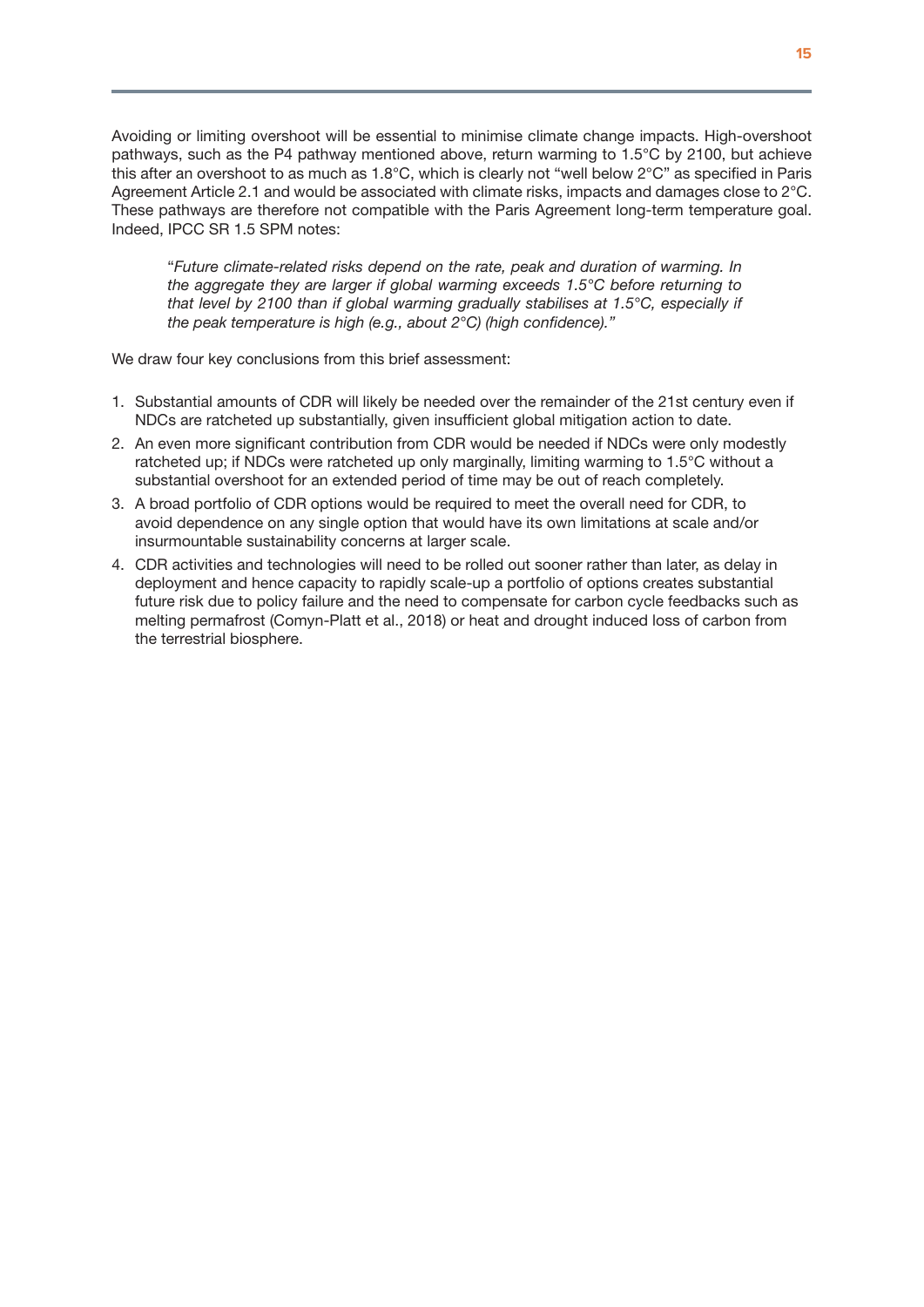# <span id="page-17-0"></span>**2) How do current provisions under the UNFCCC, Kyoto Protocol and Paris Agreement address removals?**

International governance for CDR currently lies largely under the UNFCCC and its related processes. Decisions taken under the UNFCCC provide for the use of IPCC guidelines for the development of GHG inventories, IPCC guidelines in turn address reporting on anthropogenic removals in the land sector, and CCS in the energy sector. Decisions taken under the Kyoto Protocol for its two commitment periods (2008-2012 and 2013-2020) set out how removals in the land sector contribute to emission reduction targets ("accounting") for Parties with Kyoto targets.

However, these provisions were not designed for the scale of removals required for the Paris Agreement's long-term temperature goal, nor are they appropriate for all potential options for CDR. The adoption of the Paris Agreement and the release of the IPCC's SR 1.5°C brings new focus on the need for international governance of CDR that addresses the potential scale of CDR in fulfilling the objective of the Paris Agreement, and on existing governance gaps in global measuring, reporting and accounting systems.

The rules being developed under the Paris Agreement draw from the differing provisions related to removals under the UNFCCC and Kyoto Protocol, but also break new ground. It is useful to consider the legacy effects of these different rule sets, including the gaps they have created, for example, between developed and developing country inventory reporting of removals, as well as the particular challenges these rule sets have created, some of which have never been satisfactorily resolved (Carton et al, 2020). This section describes existing provisions under the UNFCCC, the Kyoto Protocol and the Paris Agreement, noting the existing challenges for assessing whether progress is being made toward a balance between anthropogenic emissions and removals, either at the country or collective level. It then very briefly identifies specific IPCC reporting guidance related to A/R, BECCS and CCS.

# 1. UNFCCC reporting on emissions and removals

The UNFCCC requires all Parties to *"[p]romote sustainable management, and promote and cooperate in the conservation and enhancement of sinks and reservoirs of all greenhouse gases not controlled by the Montreal Protocol, including biomass, forests and oceans, as well as other terrestrial, coastal and marine ecosystems"* (Art 4.1(d)). Each Party is required under Article 4 to regularly communicate a national inventory of anthropogenic *emissions by sources* and *removals by sinks* using comparable methodologies, and each Party reports its inventory both including the land sector and excluding the land sector. The UNFCCC places differentiated reporting obligations on developed countries, in recognition of their national capacities and circumstances.

Since 2015, developed countries ("*Annex I*" Parties) have been required to report their GHG inventories annually, using the 2006 IPCC Guidelines, as well as *the Good Practice Guidance and Uncertainty Management in National Greenhouse Gas Inventories*, and the *IPCC Good Practice Guidance for Land Use, Land-use Change and Forestry (GPG-LULUCF)*. 17 Emissions are reported on a gas by gas basis, on at least seven GHGs and families of gases, in tonnes of CO<sub>2</sub>-equivalent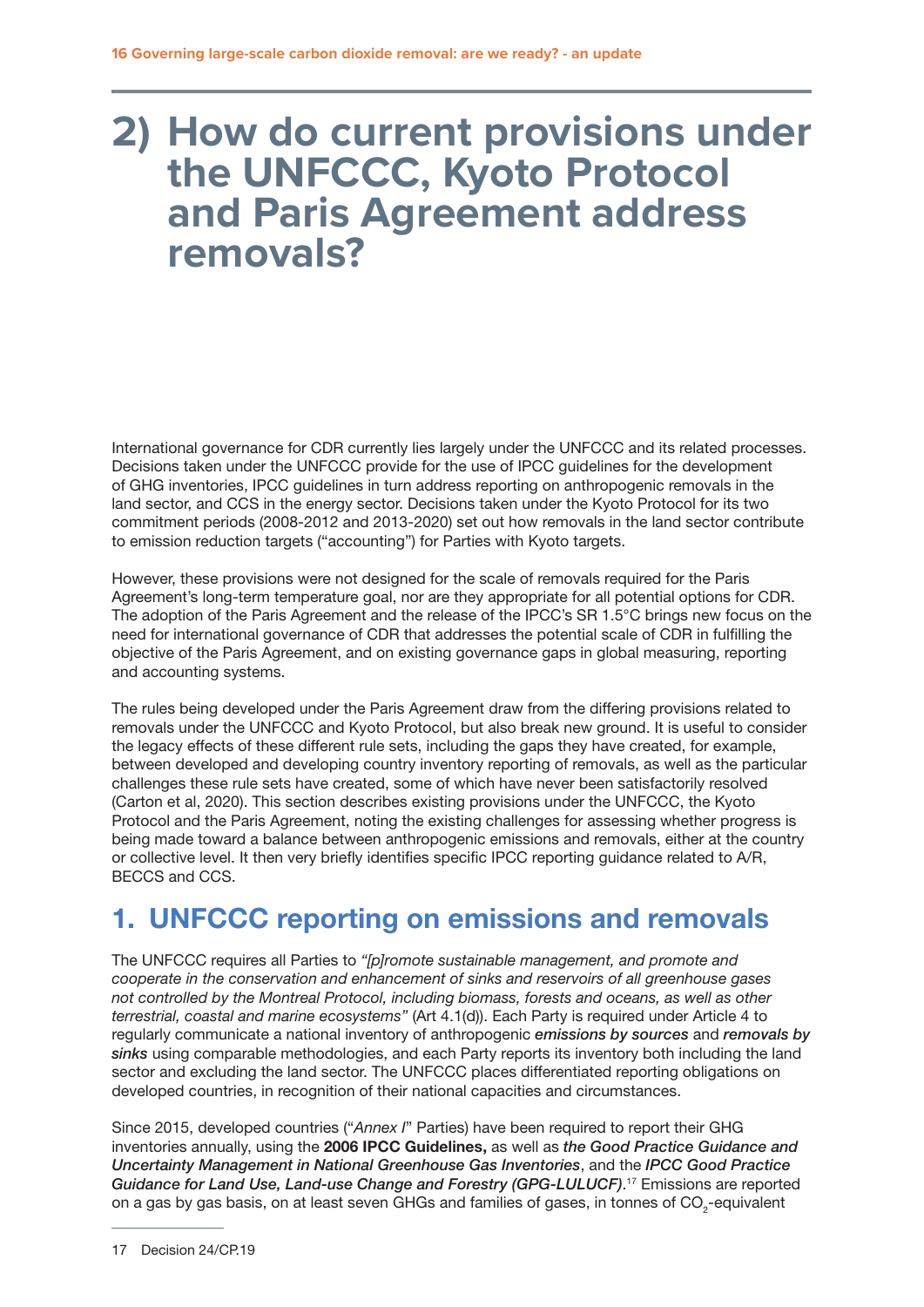emissions, applying 100-year global warming potential (GWP-100) values from the IPCC's Fourth Assessment Report.18 Emissions and removals are allocated to different source and sink categories according to prescribed Common Reporting Format tables.<sup>19</sup> Emissions by sources are listed separately from removals by sinks, except in cases where it may be technically impossible to separate information on sources and sinks, for example, in some carbon pools reported under Land use, Land-use Change and Forestry (LULUCF). Reporting on the land sector under the Convention by Annex I Parties is "comprehensive", meaning that all categories of land use and all carbon pools are to be reported (Iversen et al., 2014).

Periodic Annex I Party National Communications, containing national GHG inventories and descriptions of adopted policies and measures, are supplemented by **Biennial Reports (BRs)**. In BRs Parties report on progress made in achieving their quantified economy-wide emission reduction targets under the Convention and provide emission projections for 2020 and 2030.<sup>20</sup> Parties are asked to state the role of LULUCF in their base year and target year (included or excluded), and whether the contribution of LULUCF is calculated using a *land-based approach, activity-based*  approach or other specified approach,<sup>21</sup> acknowledging the difference in accounting treatment applied by Parties under the Convention and those Convention Parties that are also Annex B Parties to the Protocol. National GHG Inventories and biennial reports are subject to technical reviews.

Developing countries ("Non-Annex I Parties"), in contrast, submit GHG inventories every four years,<sup>22</sup> and update these inventories every two years through Biennial Update Reports (BURs) which also include information on their mitigation actions.23 Inventories are to be no older than four years prior to the year of submission, with more recent years submitted if available.<sup>24</sup> Least developed country Parties and small island developing States may submit BURs at their discretion.<sup>25</sup>

Developing country inventory updates use the IPCC's 1996 Guidelines and *GPG-LULUCF.* Most developing countries use global warming potential (GWP) values from the IPCC's Second Assessment Report. Developing countries are encouraged to use tabular reporting formats for the land sector but are not required to produce information in an equivalent format as that for developed countries, or at a similar level of detail.26 Those developing countries that aim to receive "*resultsbased finance*" for mitigation efforts related to Reducing Emissions from Deforestation and Forest Degradation and related measures (REDD+) apply specific REDD+ guidance, which addresses, among other issues, a range of sustainability concerns.27 Unlike developed country inventories and BRs, which undergo a technical review, developing country inventories and BURs are subject to technical analysis.28

Differences in reporting and review obligations for developed and developing countries under the Convention have presented a fundamental challenge for any assessment of progress toward global goals. Inventory data still cannot be readily aggregated across all Parties due to a series of issues. These include: different reporting requirements for developed and developing country Parties; use of different IPCC reporting guidelines (2006 and 1996); application of different GWPs to the underlying GHG data reported; different frequency of inventory reporting; different treatment of the land sector by developed and developing countries (land-based v. activity based for Kyoto Parties); and the absence of common reporting format tables used by all Parties (Annex I Parties use Common Reporting Format software consistent with Annex I reporting guidelines and Kyoto land sector accounting rules; developing countries do not use this common software). The Paris Agreement's

- 18 Decision 24/CP.19, Annex III
- 19 Decision 24/CP.19, Annex II.
- 20 Decision 2/CP.17, Annex I.
- 21 Decision 19/CP.18, Annex, Table 2(d).
- 22 Decision 1/CP.16, para 59.
- 23 Decision 2/CP.17, Annex III.
- 24 Decision 2/CP.17, para 41.
- 25 Decision 2/CP.17.
- 26 Decision 2/CP.17.
- 27 See, e.g., Decisions 1/CP.16, 2/CP.17, 12/CP.17, 9/CP.19, 10/CP.19, 11/CP.19, 12/CP.19.
- 28 Decision 2/CP.17, Annex IV.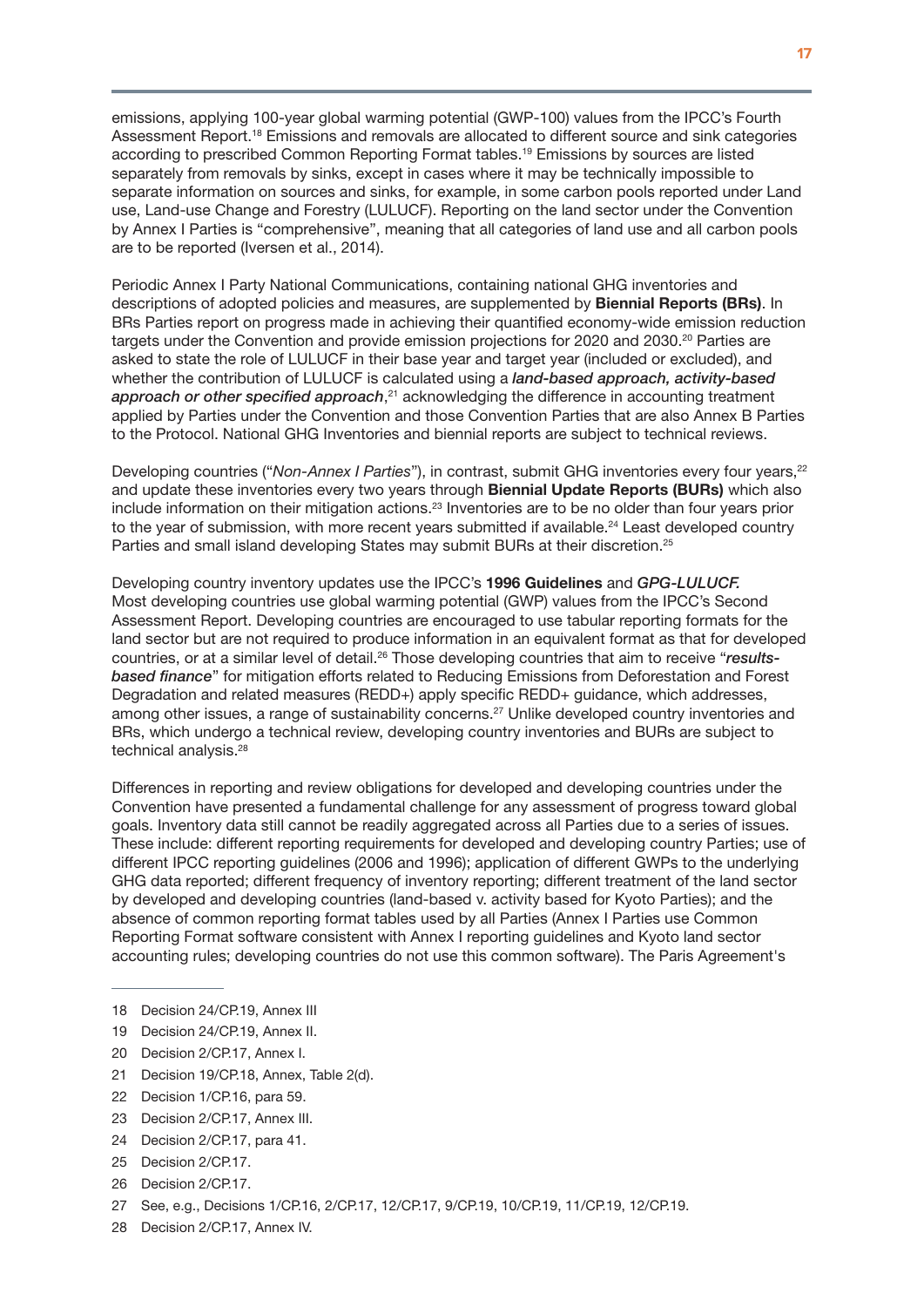enhanced transparency framework aims to narrow this divide.

The absence of equivalent coverage and treatment for the land sector across different countries, as well as across other inventory categories, is a challenge to adequate governance of CDR measures globally. To understand the quantum of CDR planned and underway across the full range of sectors requires comparable levels of reporting, to enable country-based and aggregated assessments.

## 2. Kyoto Protocol provisions related to the land sector and CCS

Accounting rules have been negotiated for two Kyoto Protocol commitment periods, a first commitment period that ran from 2008-2012 and a second running from January 1, 2013 through December 31, 2020 (see decision 1/CMP.8 (the "Doha Amendment").

### Reporting and accounting rules for the land sector

The Kyoto Protocol takes an "activity-based" approach to the land sector for Parties with quantified mitigation targets, as contrasted with the Convention's comprehensive "land-based" approach for developed country Parties.

Under the Protocol, Parties with quantified mitigation targets have agreed to reduce or limit their future emission levels relative to their base year emission levels over fixed commitment periods. In accounting for their targets, Parties are required to add to their sectoral emissions (from energy, industrial processes and solvent use, agriculture, waste) their net changes in emissions by sources and removals by sinks from direct human-induced land-use change and forestry activities, with these activities limited, under Article 3.3 of the Protocol, to afforestation, reforestation and deforestation since 1990, measured as verifiable changes in carbon stocks in each commitment period. Under Article 3.4 of the Protocol, Parties were permitted to also elect to include net emissions and removals from certain additional "activities" — *forest management, cropland management, grazing land management and revegetation* — if they so chose in the first commitment period. This list was expanded in the second Kyoto commitment period (2013-2020) to make forest management a mandatory activity for accounting purposes, and to include wetlands drainage and rewetting as another activity which could be elected for accounting by Parties, in a move toward more inclusive coverage.<sup>29</sup>

In effect, Protocol Parties were given the flexibility to use net removals from mitigation efforts in the land sector to offset emissions in other sectors of their economies. Parties with net removals could issue "*removal units*" (RMUs) that they could use to offset emissions in other sectors for purposes of complying with their quantified targets. However, due to concerns with estimation uncertainties in the land sector, and concerns that net removals achieved in a given period might be re-emitted into the atmosphere, limits were placed on the amount of units that could be used for demonstrating compliance and Parties were prevented from carrying over surplus units to use against future quantified targets.30 So while the Kyoto Protocol accounting system provided *incentives* to Parties to undertake activities in the land sector, these incentives did not aim to deliver net emission reductions and were also limited as a result of concerns around permanence, leakage and estimation uncertainties.

LULUCF accounting rules for the first commitment period were criticised among other things for not offering sufficient incentives in the forest sector, and for creating accounting loopholes that undermined environmental integrity by permitting asymmetric accounting — allowing Parties to choose to include only beneficial activities (Krug, 2018). In partial response, rules for the second commitment period made forest management accounting a mandatory activity.31 To accommodate

<sup>29</sup> *See Kyoto Protocol second commitment period User-friendly document Consolidated decisions from the second commitment period* 23 February 2016, available at [https://unfccc.int/sites/default/files/kp\\_2nd\\_cp\\_](https://unfccc.int/sites/default/files/kp_2nd_cp_ userfriendly_doc_23feb2016_final_2.pdf)  [userfriendly\\_doc\\_23feb2016\\_final\\_2.pdf](https://unfccc.int/sites/default/files/kp_2nd_cp_ userfriendly_doc_23feb2016_final_2.pdf)

<sup>30</sup> Kyoto Protocol Reference Manual (UNFCCC) at 98; Krug (2018).

<sup>31</sup> See Decisions 1/CP.16 and 2/CMP.7, setting out accounting rules for the LULUCF sector for the KP second commitment period.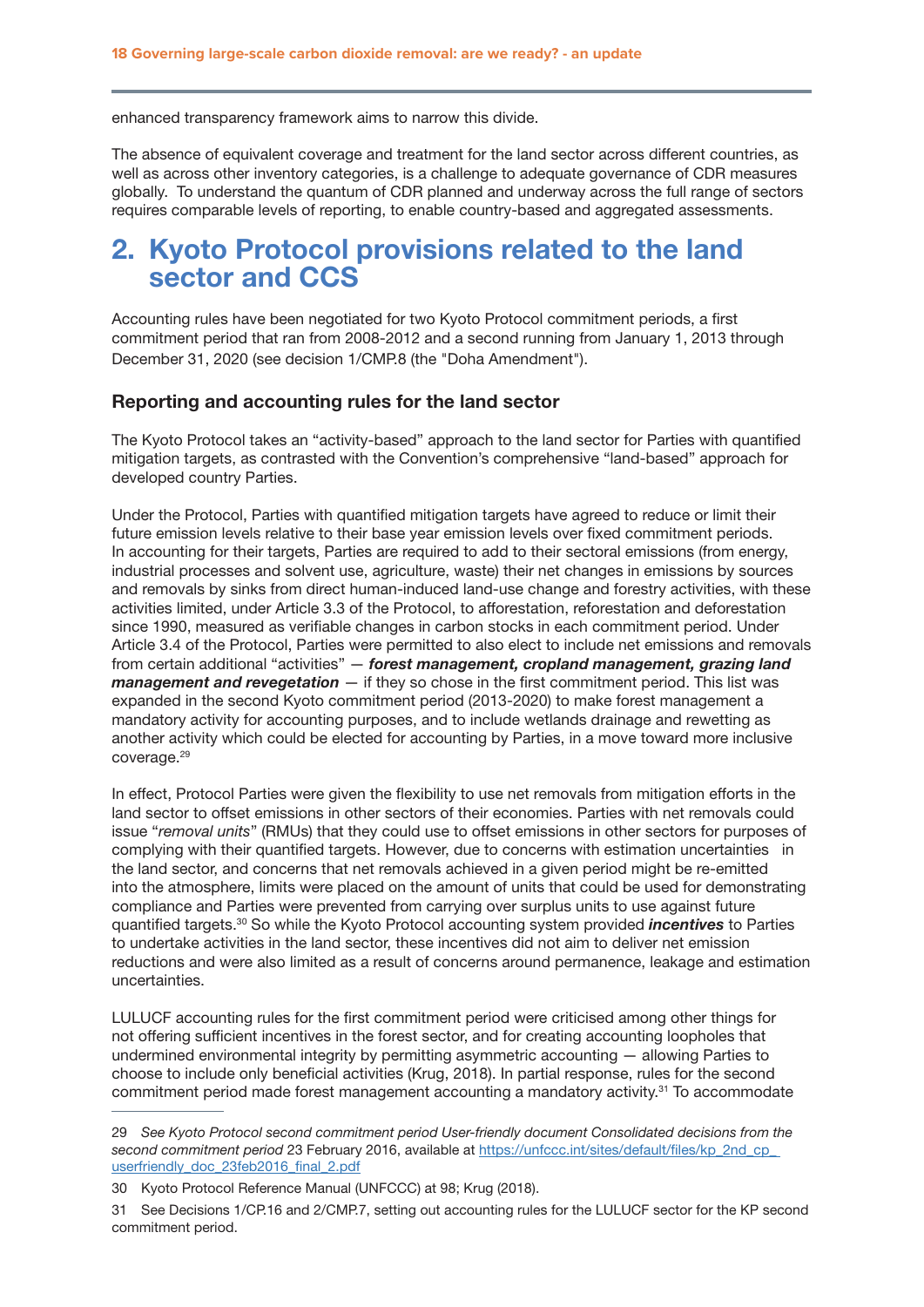different national circumstances (such as harvesting cycles or legacy effects of previous management), Parties were permitted to propose "*forest management reference levels (FMRLs*)" against which they would compare their performance.<sup>32</sup> FMRLs were established using a variety of approaches, but all were subjected to technical review. While FMRLs provided an incentive structure for forest-based mitigation that had been lacking in the first commitment period, they also allowed some anthropogenic emissions included under these reference levels to go unaccounted towards national emissions targets.

Under the Protocol, Parties report and account for emissions and removals from carbon stocked in harvested wood products (HWPs), such as timber and fuelwood. Parties are permitted, under certain conditions, to exclude from accounting emissions from natural disturbances (e.g., provided they do not account for subsequent removals in the land they excluded from accounting due to natural disturbance), under the rationale that emissions from natural disturbances do not reflect human intervention. Under Protocol rules, emissions from HWPs are reported and accounted for by the producing country. Where HWPs are moved across borders between two Kyoto Protocol Parties with quantified emissions targets, imported HWPs are not accounted for by the importing country, to avoid double-counting.<sup>33</sup>

The asymmetric accounting possibilities created under the Kyoto Protocol, via the activity-based approach for land accounting, if allowed to propagate under the Paris Agreement, would create serious challenges for the adequate governance of CDR activities globally. Structural asymmetric accounting creates the possibility, and indeed the incentive, for Parties to count only beneficial activities (carbon storage) and omit activities that lead to CO<sub>2</sub> releases. Under the Kyoto Protocol architecture this can occur for a variety of reasons, including the choice of activities reported, the timing of this reporting, and the discounting of natural disturbance-induced carbon losses from managed land for which credits have already been accounted.

## Project-based mechanisms under the Kyoto Protocol

The Kyoto Protocol established two project-based mechanisms that provided *further incentives* for investment in A/R and CCS. Parties were allowed to use units representing emissions reductions achieved in other Parties toward their own emission reduction targets under two Articles: Article 6, which addressed transfers between Parties with quantified, binding emission reduction commitments (Joint Implementation (JI)); and Article 12, which addressed transfers between Parties with targets and developing countries without targets, the Clean Development Mechanism (CDM). Specific accounting methodologies for A/R project activities and for CCS activities were developed to address the unique accounting challenges of these approaches and to provide environmental and social safeguards in these two contexts.

Few Joint Implementation A/R projects have been registered,<sup>34</sup> in part because removals associated with A/R activities are potentially non-permanent, and it was agreed that the units resulting from these projects would only be valid for a specific period of time. Similarly, emission removals associated with CDM LULUCF projects were recognised to be at risk of being re-emitted into the atmosphere at a future date. As a result, it was agreed that the units resulting from these projects would be valid only for a fixed period of time and would have to be replaced with other units prior expiry.<sup>35</sup>

No CCS projects have ever been approved under the CDM, despite procedures to manage a range of physical and accounting risks, including risks of seepage and liability.36

- 32 See Decisions 2/CMP.6 and 2/CMP.7.
- 33 Decision 2/CMP.7, para 26-27.

35 See Kyoto Protocol Reference Manual, available at [https://unfccc.int/resource/docs/publications/08\\_](https://unfccc.int/resource/docs/publications/08_unfccc_kp_ref_manual.pdf) [unfccc\\_kp\\_ref\\_manual.pdf](https://unfccc.int/resource/docs/publications/08_unfccc_kp_ref_manual.pdf)

<sup>34</sup> See UNEP DTU CDM Pipeline, [http://www.cdmpipeline.org/cdm-projects-type.htm#1,](http://www.cdmpipeline.org/cdm-projects-type.htm#1) accessed September 11, 2020 (A/R projects in developing countries constituted 70 projects in total, 0.8% of registered CDM project activities and 0.8% of issued certified emission reductions (CERs). A/R and avoided deforestation projects in developed countries constituted 3 projects in total and 0.4% of JI project activities. See [http://www.](http://www.cdmpipeline.org/ji-projects.htm) [cdmpipeline.org/ji-projects.htm](http://www.cdmpipeline.org/ji-projects.htm)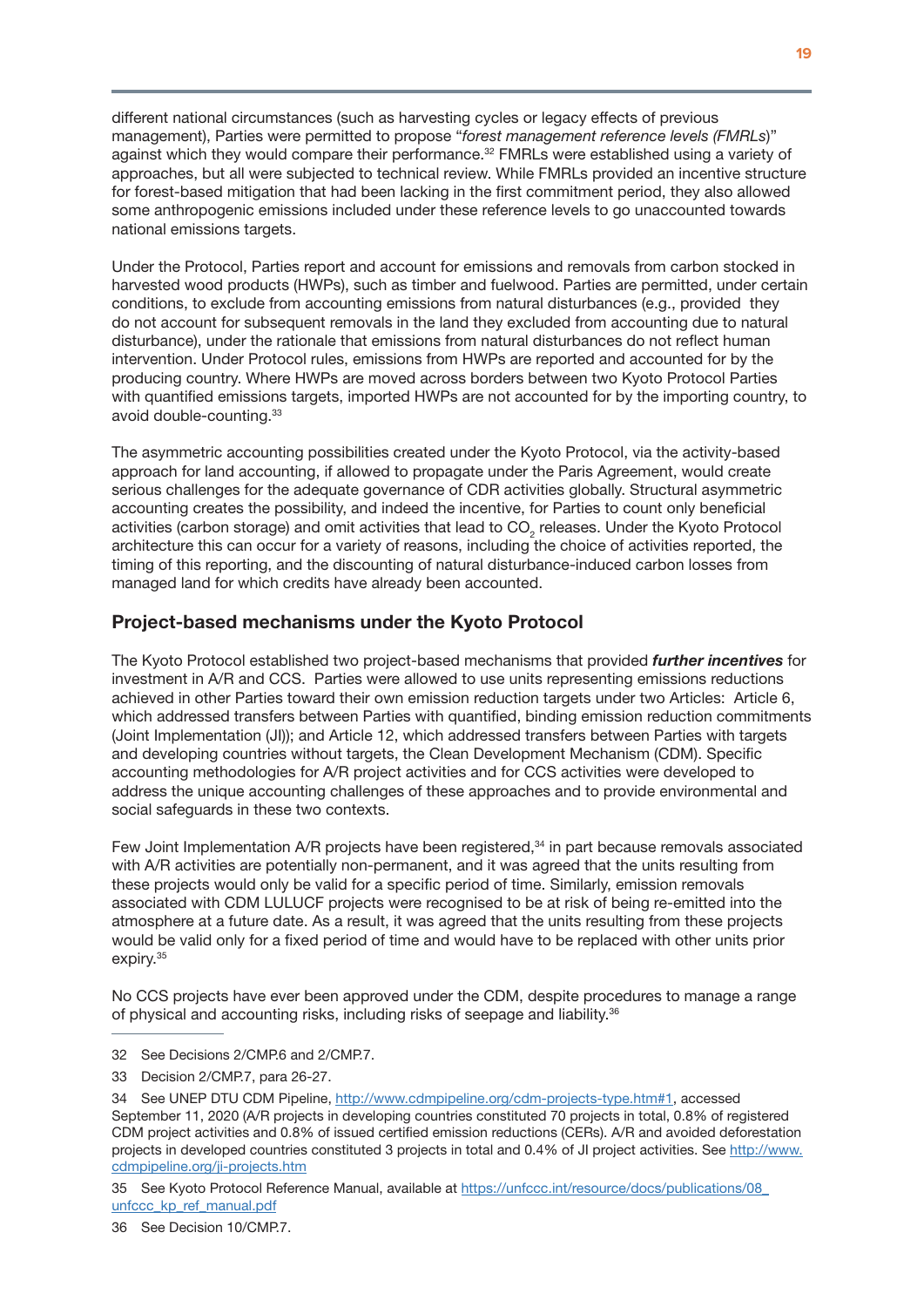The lack of uptake for these project types has been linked to unambitious Kyoto targets, related low demand for the emission removal units generated by A/R activities and certified emission reductions under the CDM, and lower than expected carbon market prices, which have contributed to a lack of incentive for deployment (Dixon et al., 2013). Accounting concerns and methodological issues have also contributed (Carton et al., 2020). The methodologies developed for A/R and CCS under the Kyoto Protocol are considered to be robust and highlight some of the governance challenges identified in this report for CDR.

## 3. Paris Agreement provisions related to emissions and removals

The *Paris Agreement*, adopted in 2015, now requires all Parties to communicate their NDC every five years, setting out their planned domestic mitigation efforts. Each successive NDC is to represent a progression beyond the previous NDC and represent highest possible ambition.<sup>37</sup> Developed countries are expected to take the lead by undertaking economy-wide absolute emission reduction targets; developing countries are encouraged to move over time toward economy-wide emission reduction or limitation targets.

Article 4 of the Paris Agreement requires Parties then to pursue domestic mitigation measures, with the aim of achieving the objectives of their NDCs. In addition, Article 5 of the Agreement specifically provides that **Parties should take action to conserve and enhance, as appropriate,** sinks and reservoirs of GHGs.<sup>38</sup> Parties are encouraged to "implement and support, including through results-based payments", policy approaches and positive incentives for activities relating to reducing emissions from deforestation and forest degradation (REDD), and relating to the role of conservation, sustainable management of forests and enhancement of forest carbon stocks in developing countries.

Because Parties were given little guidance on how to present their intended NDCs before adoption of the Paris Agreement, NDCs address the land sector in many different ways. Nevertheless, as under the Kyoto Protocol, *each Party is required to account for its NDC target (Art. 4.13)*. What remains challenging, however, is that the Agreement contains no defined rules on what aspects of LULUCF need to be accounted, how they should be accounted, or which methods are to be applied (Krug, 2018). Under the guidance agreed in Katowice in 2018, Parties are to provide information on the approaches and assumptions used to account for emissions and removals in their NDCs, but this guidance stops short of indicating which approaches should be used (Fyson & Jeffery, 2019).

Article 4.13 does provide that "*[i]n accounting for anthropogenic emissions and removals corresponding to their nationally determined contributions, Parties shall promote environmental integrity, transparency, accuracy, completeness, comparability and consistency, and ensure the avoidance of double counting,*" in accordance with guidance to be adopted by the Parties to the Paris Agreement. These so-called "TACCC" principles (transparency, accuracy, completeness, comparability and consistency) have already been defined in developed country reporting guidelines under the Convention. Paris Agreement Parties have also agreed to account for anthropogenic emissions and removals in accordance with methodologies and common metrics assessed by the IPCC and adopted by the Parties to the Paris Agreement.<sup>39</sup> Parties are to strive to include all categories of anthropogenic emissions or removals in their NDCs, and once a source, sink or activity is included, Parties must continue to include it. Accounting guidance will only be mandatory in the second NDC period, though it may be applied voluntarily to Parties' first NDCs.<sup>40</sup> The Paris Agreement maintains a clear distinction between the *reporting of Parties' GHG inventories* — including removals — on the one hand, and *accounting for Parties' NDCs* on the other. This distinction is particularly important because NDC efforts are not necessarily co-extensive

<sup>37</sup> Article 4.3.

<sup>38</sup> The UNFCCC defines "sink" as "any process, activity or mechanism which removes a greenhouse gas, an aerosol or a precursor of a greenhouse gas from the atmosphere"; "reservoir" is defined as "a component or components of the climate system where a greenhouse gas or a precursor of a greenhouse gas is stored."

<sup>39</sup> See Decision 1/CP.21, para 32.

<sup>40</sup> Decision 1/CP.21, para 32; Decision 4/CMA.1, para. 14.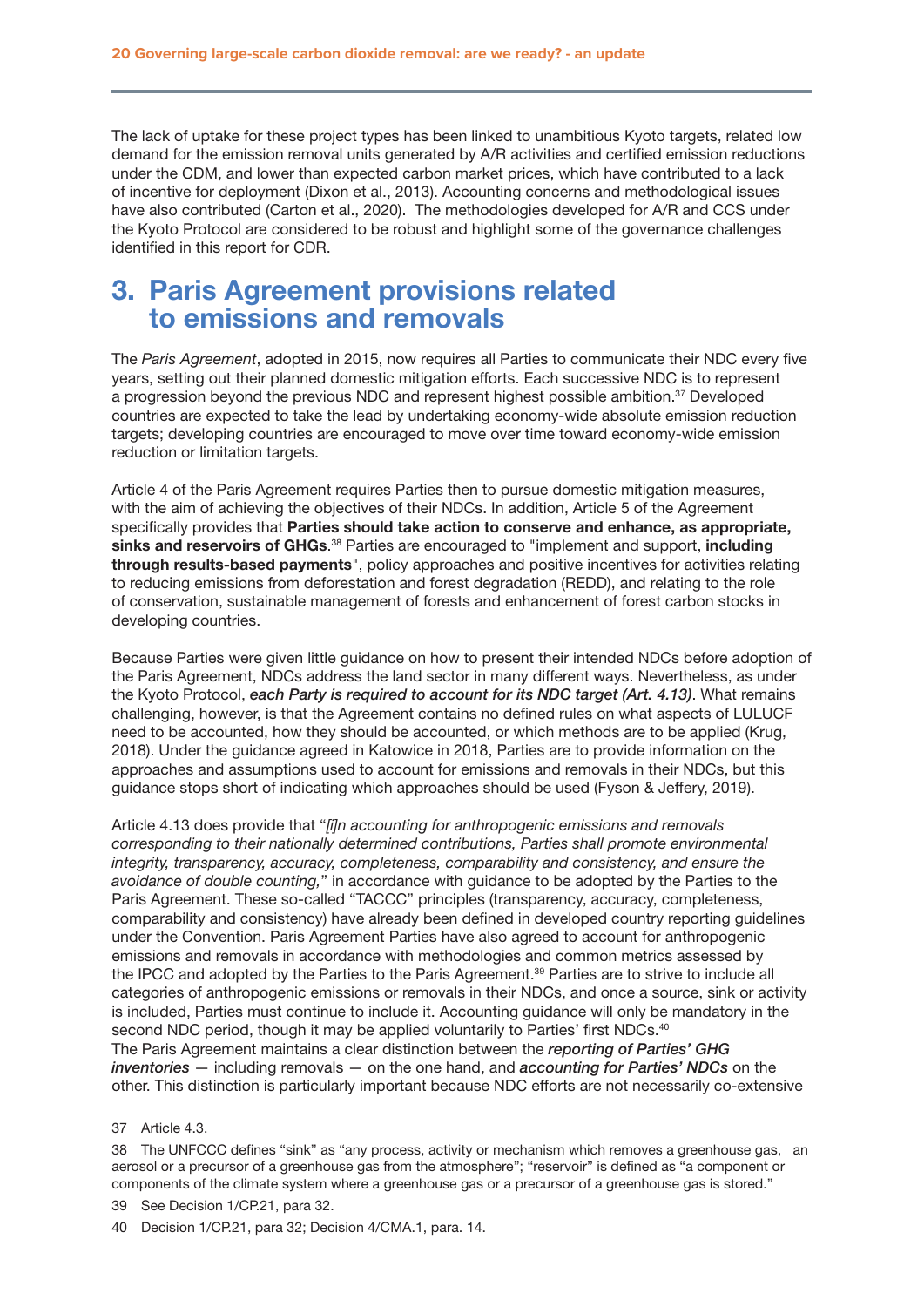with national GHG emissions inventories. Many developing country NDCs, for example, are not economy-wide. Many do not encompass all inventory sectors or align with these sectors, many do not cover all Kyoto gases, and many do not present absolute reductions relative to a base year (Herold et al., 2018). Different metrics have also been presented to calculate NDC climate impacts. Significantly, not all NDCs specify whether their land sector is included, or if it is, how emissions and removals from the land sector will be accounted (e.g., through a land-based approach, activitybased approach or other) (Herold et al., 2018), or what quantitative contribution the sector might make (Fyson & Jeffrey, 2019; Sato & Nojiri, 2019). So while reported GHG inventories are expected to give a comprehensive picture of a Party's emissions and removals, at present, for many Parties, the specific emissions and removals that must be accounted toward these NDC targets under Article 4.13 remain unclear and will not be co-extensive with emissions inventories. These aspects make it challenging to aggregate these planned efforts to determine their future impact on emissions and removals.

With respect to reporting, the Paris Agreement has moved away from the previously distinct sets of guidelines for developed and developing countries. The Parties have adopted common guidance for reporting and review as part of the Paris Agreement's "*Enhanced transparency framework*", with built-in flexibility to take into account Parties' different capacities.<sup>41</sup> This new framework will supersede the existing framework as of 2024.<sup>42</sup> As part of this enhanced transparency framework, all Parties are required to provide national inventory reports at least biennially (though they are to maintain at least the frequency and quality of their reporting under the Convention<sup>43</sup>  $-$  thus annual inventories must continue to be presented by developed country Parties), and all Parties are required to provide information necessary to track progress made in implementing and achieving their NDCs.44 Submitted information will be subject to a *technical expert review* and each Party will participate in a multilateral process that considers its progress in implementing and achieving its NDC. *A Capacity Building Initiative for Transparency* will support developing countries in meeting enhanced transparency requirements.45 *A Global Stocktake* every five years will assess the overall effect of Parties' NDCs as well as collective progress in the context of the Agreement's global temperature increase limitation goal, to inform the ambition of Parties' successive NDCs.

As under the Kyoto Protocol, Article 6 of the Paris Agreement provides opportunities for using mitigation outcomes achieved in other Parties toward Parties' NDCs. Article 6 may prove to be an important channel for support for technological CDR options over time.

Parties have been mandated by decision 1/CP.21 to develop guidance under Article 6.2 for *cooperative approaches*" that involve the use of internationally transferred mitigation outcomes toward NDCs. This guidance shall, among other things, ensure that double counting is avoided on the basis of a "corresponding adjustment" between Parties to reflect the accounting impacts of these transfers.<sup>46</sup>

Parties are also mandated to develop rules, modalities and procedures for the mechanism established under Article 6.4, that will contribute to emission reductions in one Party that may be used by another Party to fulfil its NDC. This mechanism shall aim to deliver an "*overall mitigation in global emissions*" (OMGE), which has been described as moving beyond the zero-sum offsetting approaches of the Kyoto Protocol. This is likely to require an accounting adjustment by host Parties for the full reductions achieved through mitigation activities, paired with a percentage discount or cancellation of the resulting units (see Schneider et al., 2018; Schneider and Warnecke, 2019), though agreement on Article 6 rules has not yet been reached.

<sup>41</sup> Decision 18/CMA.1, preamble and Annex, para. 4

<sup>42</sup> Decision 18/CMA.1 at para. 3.

<sup>43</sup> Decision 1/CP.21, para 92; Decision 18/CMA.1, Annex, para. 4.

<sup>44</sup> Article 13.7; Decision 18/CMA.1, Annex, Part III. It is notable that LDCs and SIDS may submit required information at their discretion, under 18/CMA.1, Annex, para. 11

<sup>45</sup> Decision 1/CP.21, paras. 24-25; 18/CMA.1, preamble and para. 7.

<sup>46</sup> Decision 1/CP.21, para 36.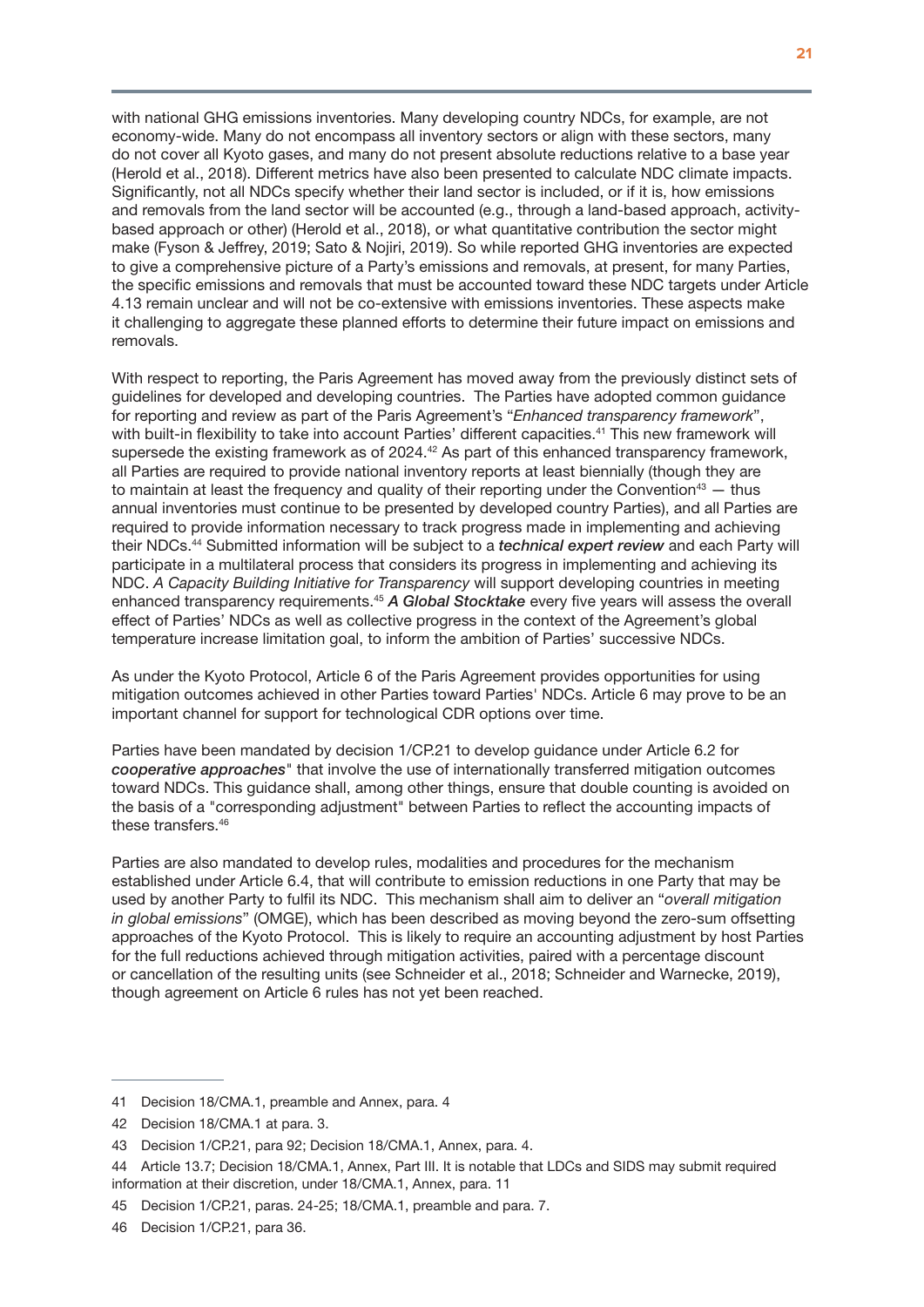# 4. Challenges for assessing progress towards the Paris Agreement long-term temperature goal

The Paris Agreement takes a step forward, moving to more regular inventory reporting by all Parties, accounting by all Parties and a process for the aggregation of GHG inventories and efforts across both developed and developing Parties (Mace, 2016). This aggregation of GHG inventories to the global scale, as well as aggregation of the effects of policies and NDCs, is critical to assessing progress towards the Paris Agreement's long-term temperature goal and critical for assessing whether GHG anthropogenic emissions and removals are progressing globally towards the balance needed by around 2070. Significant challenges nonetheless remain for aggregation at the country and collective levels:

- Current NDCs are presented with different timeframes, use a range of reference years and apply different GWPs - and there is no guidance yet in place for common timeframes or common features of future NDCs.
- NDCs are not yet co-extensive with GHG inventories although all Parties are to move to economy-wide NDCs over time, many Parties' NDCs cover only a subset of their GHG emission profiles, NDC sectors may not map on to inventory sectors neatly, and NDCs often lack a clear articulation of their relationship with Parties' inventories.
- Party inventories do not cover all gases within the scope of the Paris Agreement developing countries retain flexibility to report only a subset of gases, depending on their capacities.
- GHG inventories do not cover all emissions within the scope of the Paris Agreement the Agreement implicitly covers emissions from international aviation and maritime transport, but systems are needed to ensure that these emissions are included in assessing progress toward Paris Agreement goals, and that the same emission reductions are not counted under multiple treaty processes, undermining treaty aims (e.g., counted in national GHG inventories under the Paris Agreement and also as offsets by aviation operators under International Civil Aviation Organization's (ICAO's) Carbon Offsetting and Reduction Scheme for International Aviation (CORSIA), which aims to maintain international aviation emissions at 2020 levels).
- There are no common accounting approaches for the land sector  $-$  some NDCs do not address the land sector, or present un-quantified policies and measures in the land sector. Where the land sector is clearly included, it is not always apparent how Parties intend to account for land sector emissions and removals, Common accounting approaches for the land sector have yet to be agreed, and while the rulebook agreed in Katowice contains guidance for Parties to explain their accounting methods, it stops short of specifying common approaches that would increase comparability across countries and help to prevent double counting of removals.
- Asymmetries in accounting persist in the absence of a requirement to present economywide NDCs, some developing countries have included in their NDCs activities or measures that are likely to result in emission reductions and removals, while omitting other activities that may result in emissions. Parties may also gain credit for removals that take place on "managed land", regardless of whether those removals were the direct result of human activity, while also being permitted to discount emissions from the same land if it is subject to 'natural disturbances (e.g., wildfires, infestation).
- NDC accounting guidance will remain voluntary for the first NDC period though Parties are required to account for their NDC-related emissions and removals under Article 4.10.
- Some reporting elements only become mandatory in the Biennial Transparency Reports that are required from 2024 – or are only required for Parties' second NDCs, which for some Parties may not take effect until 2031.
- Time lags in reporting and review all Parties are to present inventories with a latest reporting year no more than 2 years prior to the submission of their national inventory reports (NIRs); developing countries that need flexibility may provide inventory data for year X-3 from the year of submission. Incomplete inventory data for a given year may contribute to delays in aggregating inventory figures and efforts to plug gaps with external data may or may not be successful or accepted. Reviews of inventories and progress reports may also be delayed or become out of synch, due to the number of Parties involved.
- 'Emission balances' and 'structured summaries' tools have been identified for tracking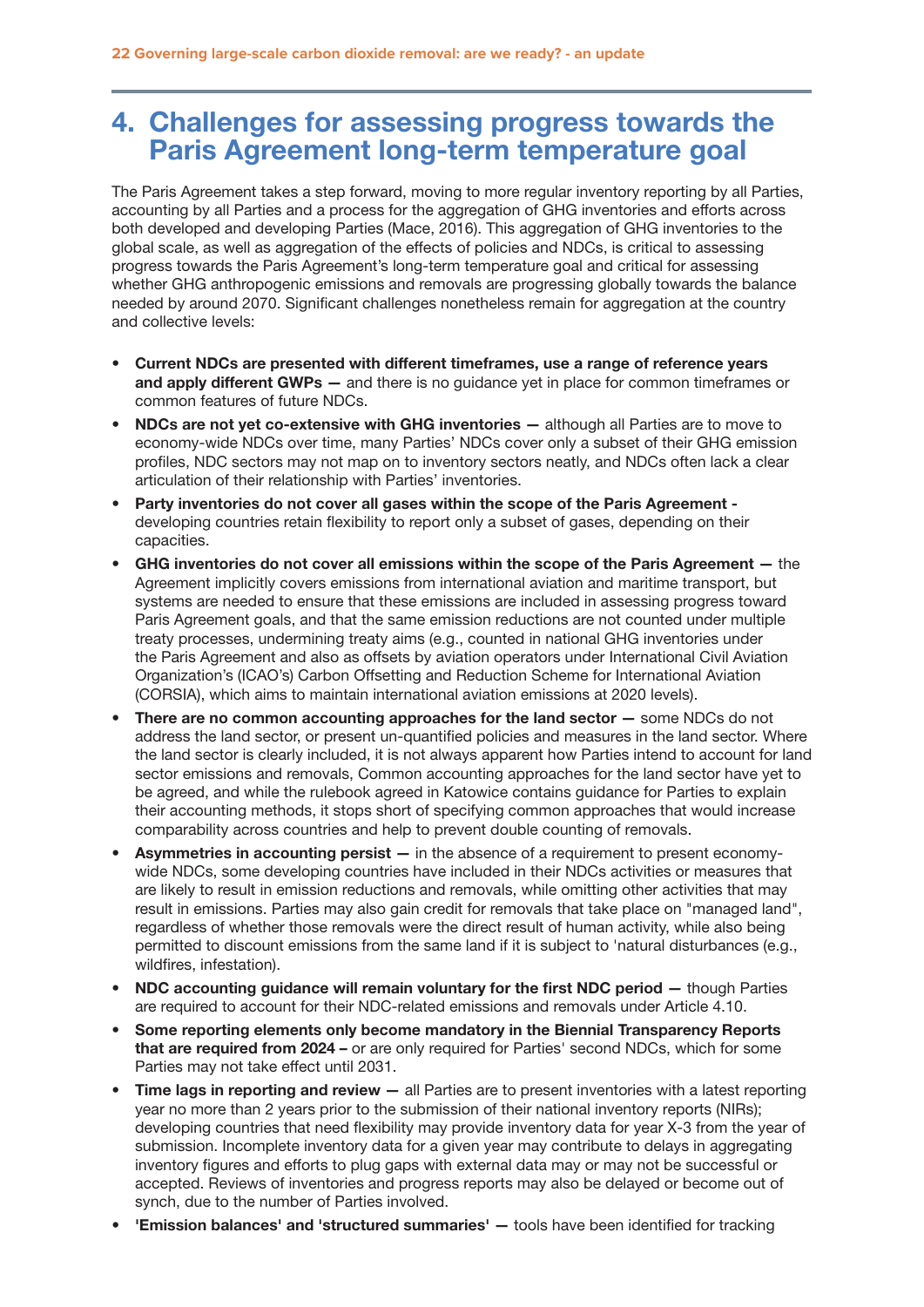progress in the implementation and achievement of NDCs, but Parties have yet to agree on a format for these reporting tools. Parties have also been permitted to select their own indicators of progress, provided these indicators are relevant to their NDCs. These indicators may be either qualitative or quantitative.<sup>47</sup> As a result, these indicators may not in all instances provide information useful for quantification and aggregation.

- Common reporting formats common formats and tables can facilitate calculation of progress toward net-zero emission levels at the national and international levels, but are not required of all Parties' inventories.
- Capacity challenges many developing countries face capacity challenges in producing regular, reliable and complete GHG inventories; how the necessary flexibility will be built into the enhanced transparency framework has yet to be established.
- Potential for double counting  $-$  In the absence of robust accounting rules, potential exists for emission reductions to be counted by multiple Parties, multiple stakeholders, multiple programmes and possibly multiple treaty processes (for example, in offsets under Article 6, or in connection with ICAO's CORSIA).
- 2050 net-zero low emission strategies Parties have been invited to submit 2050 strategies by 2020, but few Parties have done so. These strategies can be an opportunity to present timeframes for the achievement of carbon neutrality and negative emission goals, while at the same time addressing sustainability and governance issues.

# 5. IPCC Guidelines relevant to A/R, CCS and BECCS

The IPCC provides the scientific authority for national GHG inventories under the Convention and reporting under the Kyoto Protocol and has a Task Force on National GHG Inventories for this purpose.48 The IPCC has responded to reporting and accounting needs under the Convention and Kyoto Protocol through considerable guidance to support Parties in reporting on their land sector emissions and removals, as well as in reporting on CCS and bioenergy. See Table 2 below. However, guidance has not yet been provided for reporting net removals from DACCS or from other more novel forms of CDR, though some methodological work has begun on biochar.<sup>49</sup> IPCC guidance aims to support Parties in the production of more detailed and accurate GHG inventories, reflecting the best available science.

Beyond providing reporting guidance, the IPCC has assessed the available literature on CDR in its previous five assessment reports, in the IPCC SR 1.5°C and most recently in the IPCC *Special Report on Climate Change and Land* (IPCC, 2019). The IPCC has also started work on the *Sixth Assessment Reports*, which will include an assessment of information on potentials, governance, risks and impacts of GHG removal techniques, as well as a chapter on international cooperation that will cover "*transparency and accountability frameworks*".

This section provides a brief outline of existing IPCC guidance as well as the anticipated products from the ongoing Sixth Assessment Cycle that are relevant for CDR governance.

## Afforestation / Reforestation and the land sector

As described above, under the Paris Agreement, all Parties will now be required to use the 2006 IPCC Guidelines for their first BTRs and importantly, each "shall use any subsequent version or refinement of the IPCC guidelines agreed upon by the [CMA].50 Each Party is also "encouraged" to use the 2013 Wetlands Supplement.

The 2013 Wetlands Supplement fills gaps in the 2006 Guidelines, updating emission factors and covering inland organic soils and wetlands on mineral soils, coastal wetlands including mangrove forests, tidal marshes and seagrass meadows and constructed wetlands for wastewater treatment. This will create more consistency in land sector reporting.

<sup>47</sup> Decision 18/CMA.1, Annex, para. 65.

<sup>48</sup> <https://www.ipcc-nggip.iges.or.jp>

<sup>49</sup> See IPCC 2019 Refinement

<sup>50</sup> Decision 18/CMA.1, Annex, para. 20.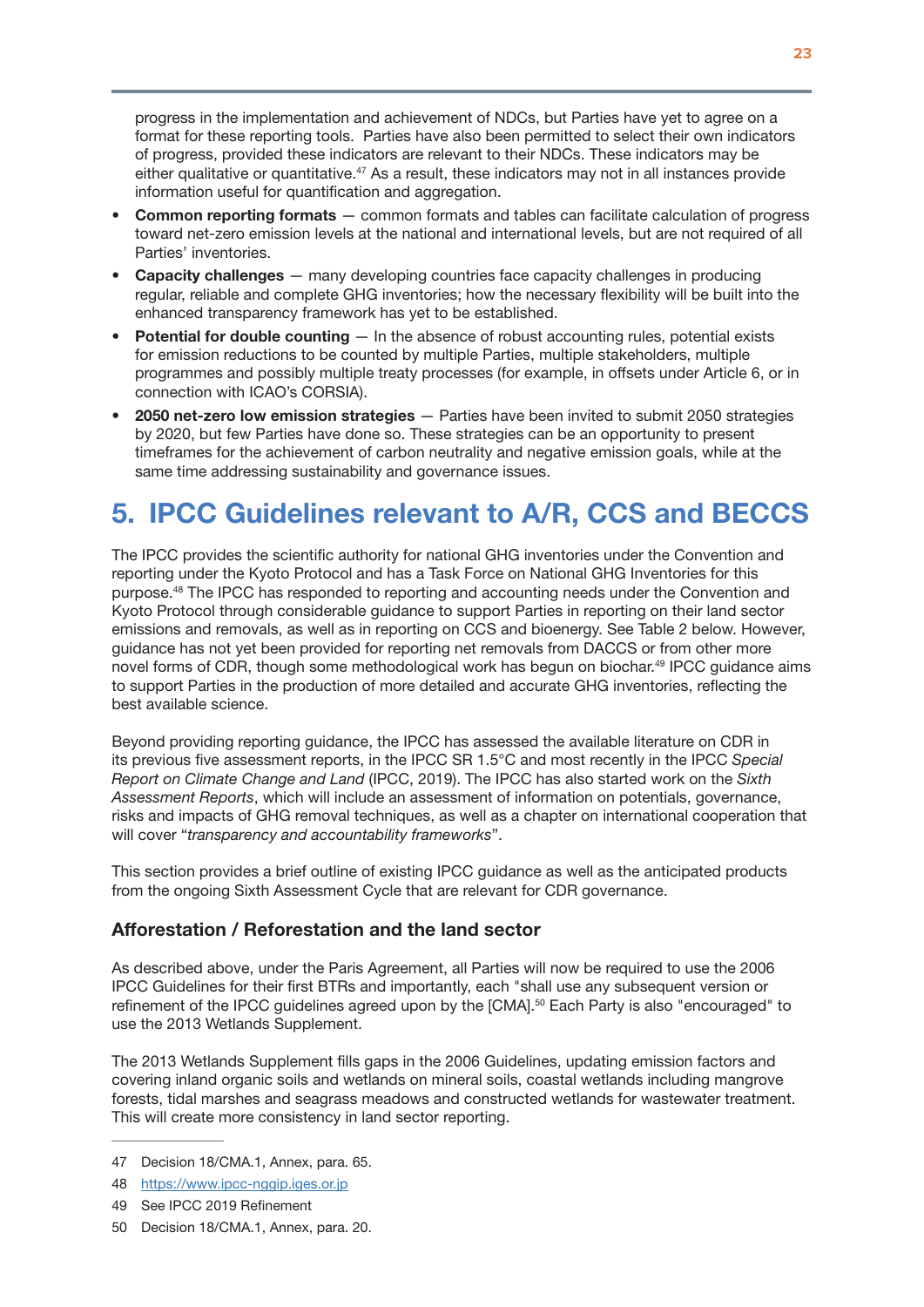<span id="page-25-0"></span>The IPCC SR 1.5°C includes a definition of CDR, which is helpful in addressing the challenge of distinguishing between anthropogenic and non-anthropogenic removals. This definition - set out in the introduction above - clearly states that CDR comprises *anthropogenic* activities, and does not include any indirect CO<sub>2</sub> uptake (for example, due to the higher CO<sub>2</sub> concentrations in the atmosphere) or any outgassing from ocean and terrestrial reservoirs, due to a decrease in these concentrations), although these indirect effects do have an impact on the amount of CDR required in modelled scenarios.51

The 2019 IPCC *Special Report on Climate Change and Land* (SRCCL) (IPCC, 2019) explores the mechanisms behind CO<sub>2</sub> removals in the terrestrial biosphere and provides an updated assessment of the role of land in meeting the Paris Agreement objectives. It includes a chapter on Land-Climate interactions (Chapter 2), which addresses the mitigation potential of a number of CDR options in  $GtCO_2$ /year (see Figure 2.24) as well as the potential biophysical impacts of land cover change on regional surface temperatures (through changes in water and energy exchange). Additionally, Chapter 6 assesses interlinkages between desertification, land degradation, food security and GHG fluxes, and speaks to a range of CDR options and integrated policy responses. Chapter 7 looks at risk management and decision-making in the context of sustainable development and includes a discussion of the risks associated with BECCS as well as existing policy instruments for land-based mitigation.

## Carbon Capture and Storage

The Revised IPCC 1996 Guidelines, which are referenced in the Non-Annex I reporting guidelines and BUR guidelines, do not explicitly mention GHG storage, but allow for it to be addressed.<sup>52</sup> The 2006 IPCC Guidelines, which will now be used by all Parties to the Paris Agreement, explicitly cover carbon capture and storage in a dedicated chapter of the volume on energy.<sup>53</sup>

In 2005, the IPCC's Special Report on CCS considered whether CCS should be accounted for on the side of emissions, with CCS systems treated as *mitigation options* to reduce emissions to the atmosphere, or as *sink enhancements* by analogy to the treatment made to CO<sub>2</sub> removals by sinks in the LULUCF sector (Metz et al., 2005).<sup>54</sup> The first option was considered to offer transparency benefits, because it would enable emissions from captured CO<sub>2</sub> to be tracked through capture, transport, injection and storage, tracked from many sources and tracked across borders. It was also recognised that the second option would require new definitions not available in the UNFCCC or the framework for preparing inventories.<sup>55</sup>

As a result, under the IPCC 2006 Guidelines, emissions from industrial processes and energy that are captured may be reported as "*not emitted*", provided they are subsequently stored and subjected to long-term monitoring and reporting.<sup>56</sup> The 2006 Guidelines provide that captured emissions from industrial processes and energy should be allocated to the sector generating the CO<sub>2</sub>, unless it can be shown that the captured CO<sub>2</sub> is stored in properly monitored geological storage sites to provide assurances over the permanence of storage. Where IPCC Guidance on monitoring is followed, captured and stored CO<sub>2</sub> may be reported as not emitted. The volume of CO<sub>2</sub> captured is reported as a memo item in the common reporting format (CRF) sectoral report on energy, but is not counted toward emission totals. Reporting on CO<sub>2</sub> capture is broken down into, "for domestic storage" and "for storage in other countries." Parties report on Table 1.C as information items the total amount captured for storage, total amount of imports for storage, total amount of exports for storage, total

- 52 See 2006 Guidelines, Vol. 2, Chapter 5.
- 53 IPCC Special Report on CCS Chapter 9, at 366-67.
- 54 Id at 367.
- 55 Report to the IEAGHG GHG Accounting for Bio CCS at 17, citing IPCC Vol. 1, Ch.1, p 1.6.
- 56 Recycled carbon dioxide (CO<sub>2</sub>) for enhanced recovery is excluded from CO<sub>2</sub> transported or injected.

<sup>51</sup> For every tonne of CO<sub>2</sub> emitted by burning fossil fuels, about half ends up in the atmosphere, while the rest is distributed between the oceans and terrestrial biosphere. When CO<sub>2</sub> is removed from the atmosphere, this process goes into reverse: CO<sub>2</sub> concentrations in the atmosphere drop, causing some outgassing of CO<sub>2</sub> from the oceans and terrestrial biosphere (Jones et al., 2016). Hence the total CO<sub>2</sub> removed from the atmosphere will necessarily be less than the amount of CO<sub>2</sub> sequestered by CDR deployment. In modelled scenarios, the amount of CDR required takes into account the impact of outgassing (as well as changes in atmospheric CO<sub>2</sub> concentrations).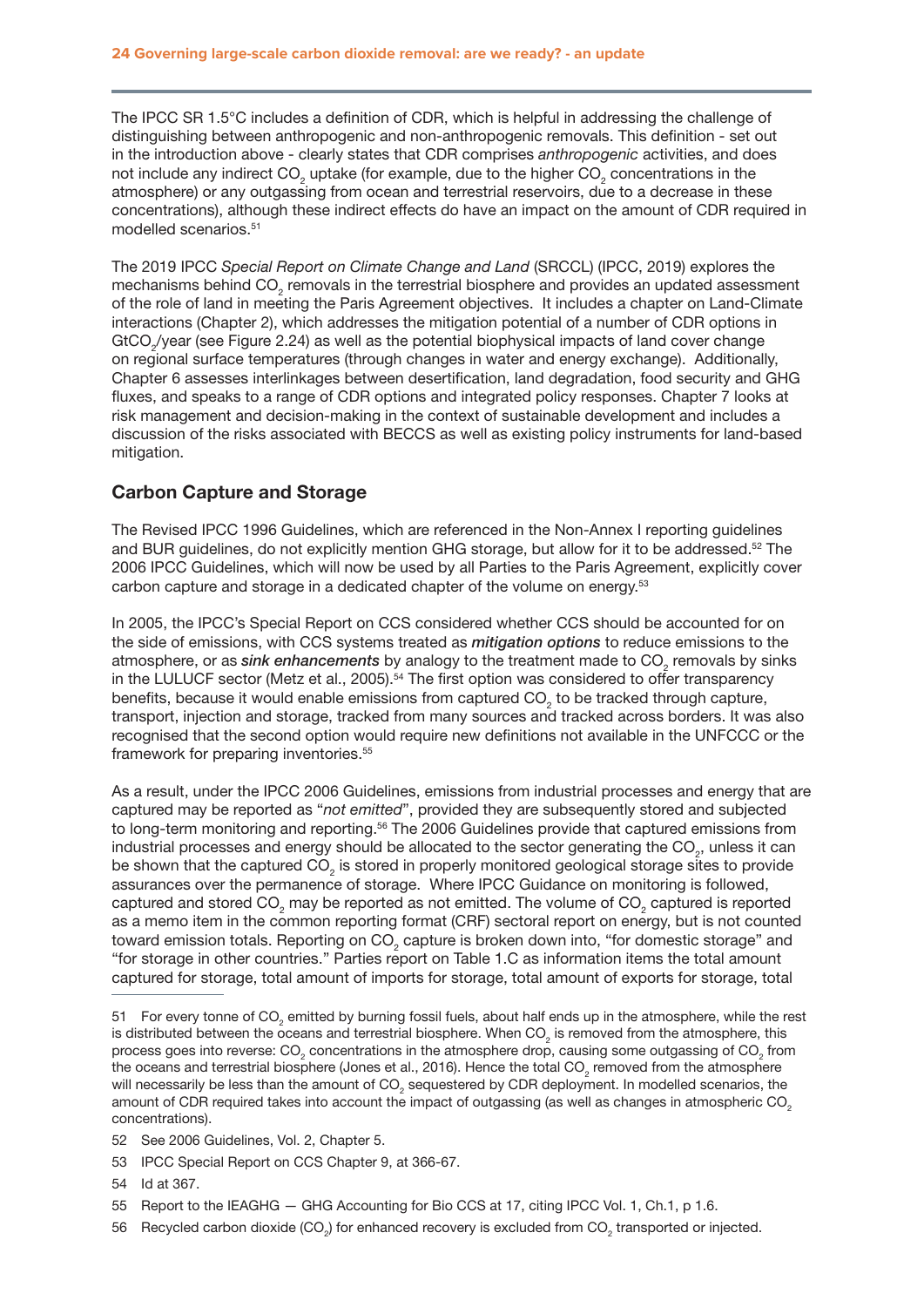amount of CO<sub>2</sub> injected at storage sites, and total leakage from transport, injection and storage.<sup>57</sup>

Where a mixed fuel with both biogenic and fossil fuel origins is combusted, emissions are to be allocated, with the fossil fuel portion reported in the national emissions total and the biogenic portion reported as a memo item. Where CO<sub>2</sub> from biomass and CO<sub>2</sub> from fossil fuel emissions are combined for storage, no distinction is made between the two in accounting. Emissions and storage of both biogenic and fossil carbon will be estimated and reported as memo items in the sectoral report on energy.58 In the case of re-release, both are counted in the same way, as tonnes emitted. In this way, the negative emissions that would otherwise have been recorded from BECCS upon storage are reversed from an accounting perspective upon re-release.

It is IPCC good practice to treat capture and storage on a per plant or facility basis. Project level guidance was made available in connection with the Kyoto CDM, by Decision 10/CMP.7, which addresses, among other things, site selection and characterisation of geological storage sites, risk and safety assessments, environmental and socio- economic impact assessments, monitoring requirements, and systems to account for net reversal of storage (non-permanence).

As there are no DACCS reporting guidelines, this could be a good area for IPCC engagement.

## Biomass energy and CCS under current IPCC Guidelines

BECCS reporting is complicated by the fact that reporting and accounting implicate more than one sector in Parties' GHG emission inventories (e.g., LULUCF and energy, LULUCF and industrial processes, agriculture and energy) and different feedstocks have different carbon intensities when combusted.

The IPCC 2006 Guidelines affirmatively recognise negative emissions from BECCS, noting that "Negative emissions may arise from the capture and compression system if  $\mathsf{CO}_2^{}$  generated by *biomass combustion is captured. This is a correct procedure and negative emissions should be reported as such.*"59

A zero emissions factor is applied to biomass combustion. As a result, emissions from biomass combustion are not counted toward energy sector emissions. The CRF tables currently used by developed countries for inventory reporting treat CO<sub>2</sub> emissions from biomass combustion as a memo item; these emissions are not counted toward energy sector emission totals.<sup>60</sup> The zero-emissions factor applied to biomass results from a set of assumptions that have been heavily critiqued: that emissions from biomass will be reported in the LULUCF sector at harvest, that biomass is produced in a sustainable manner, and that where biomass is harvested at an unsustainable rate, net CO<sub>2</sub> emissions will be reflected and reported for as a loss of biomass stocks in the LULUCF sector. These assumption may not be valid, for example, if combusted biomass originates in a country that reports land sector emissions using default emission factors (i.e., tier 1), that produce a less accurate estimate than use of country-specific emission factors, such that emissions at harvest are not fully reported.

Under the 2006 Guidelines, which will apply to all inventory reports submitted from 2024, biomassrelated CO<sub>2</sub> emissions are to be reported under the LULUCF sector. While reporting by Parties is intended to be comprehensive, *lifecycle accounting* for biomass impacts may not be comprehensive if these countries fail to account for certain LULUCF activities, or if they source biomass from developing countries that do not provide inventory reports on their land sector emissions annually, or report using a tier 1 approach. Gaps in reporting raise the possibility that the GHG benefits of BECCS may count towards GHG commitments of some Parties, while the *disbenefits of using more carbon intensive biomass* in BECCS are not visible in reporting, where they should be eroding negative emissions. This mismatch has increasing significance in the context of large-scale BECCS.

<sup>57</sup> See CRF Table 1 Sectoral Report on Energy, n. 1 and CRF Table 1.C Sectoral Background Data for Energy n. 4.

<sup>58</sup> 2006 IPCC Guidelines at Vol. 2, Ch. 5, 5-8.

<sup>59</sup> Table 1, Sectoral Report for Energy, n. 1.

<sup>60</sup> Table 1, Sectoral Report for Energy, n. 1.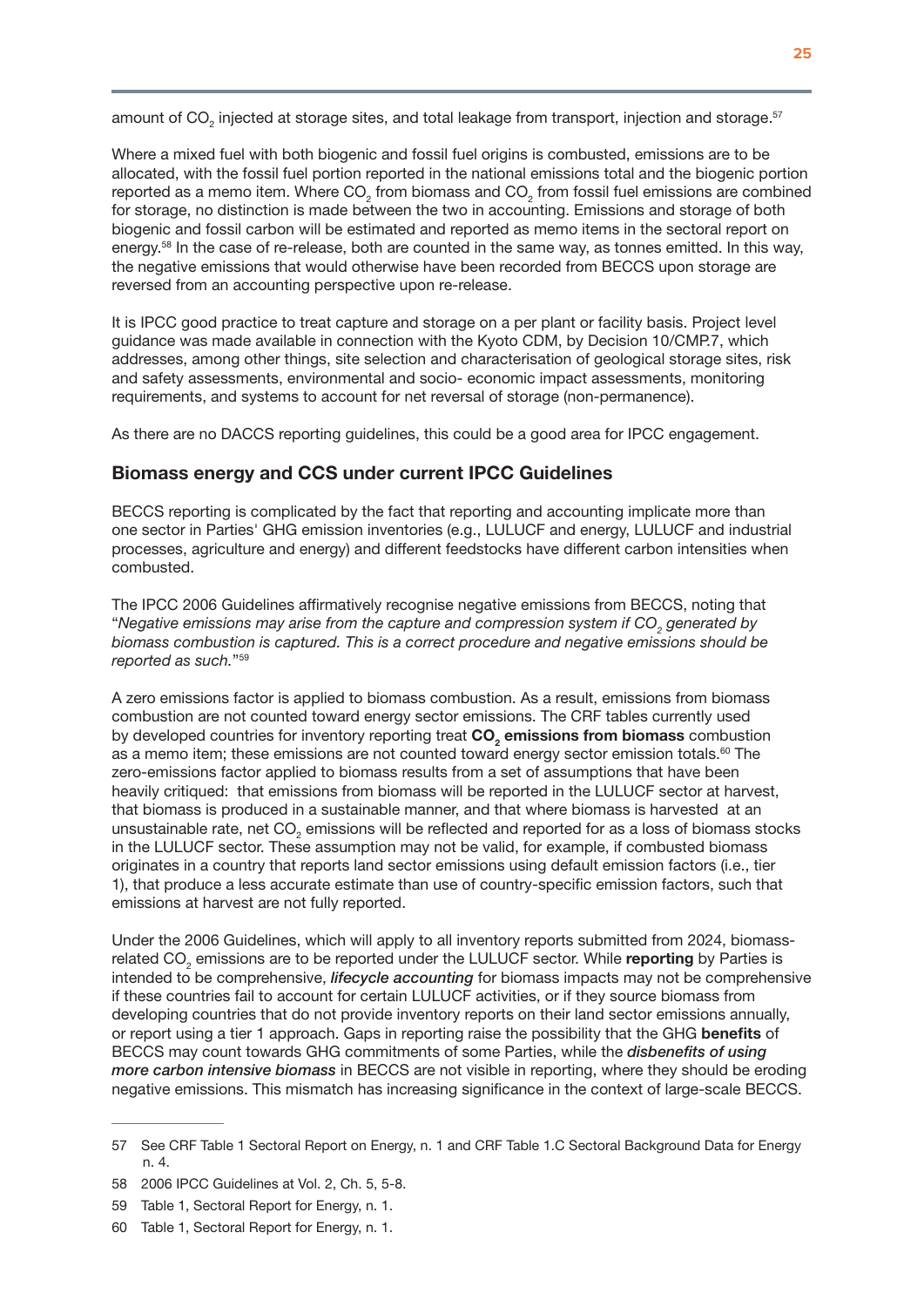The challenge of fully accounting for emissions from bioenergy is not specific to BECCS, but also applies to bioenergy without CCS and the challenges appear likely to be at a similar scale with or without the deployment of CCS coupled to bioenergy. The use of bioenergy has been assessed to be competitive enough to lead to large-scale deployment by 2100 even without any climate mitigation incentives, at a level of deployment comparable to levels reached in 1.5°C and 2°C compatible scenarios by 2050. Critically, this means that reporting and sustainability issues in relation to a growing share of bioenergy in the global energy mix are therefore not a problem unique to 1.5°C scenarios, and need to be addressed under any scenario, with or without CDR.

The IPCC's 2019 Refinement to the 2006 Guidelines includes a refinement to guidance for reporting emissions from harvested wood products used for energy generation (Chapter 12, section 12.5). This is relevant for BECCS reporting where the feedstocks are forest residues, depending on the reporting approach used, CO<sub>2</sub> emissions from bioenergy production could be reported in either the country of harvest or the country where the energy production takes place, while non-CO<sub>2</sub> emissions from bioenergy production are reported in the energy sector of the country where bioenergy production takes place (see table 12.5). As in previous guidance, the 2019 Refinement emphasizes that the use of different approaches to report emissions from harvested wood products by different countries can lead to emissions being double counted or not counted at all.

| <b>UNFCCC, Kyoto Protocol and</b><br><b>Paris Agreement contexts</b> |                | Selected provisions*                                                                                                                                                                                                                                                                                                                                                                                                                                                                      | <b>Key points</b>                                                                                                                                                                                                                                                                      |
|----------------------------------------------------------------------|----------------|-------------------------------------------------------------------------------------------------------------------------------------------------------------------------------------------------------------------------------------------------------------------------------------------------------------------------------------------------------------------------------------------------------------------------------------------------------------------------------------------|----------------------------------------------------------------------------------------------------------------------------------------------------------------------------------------------------------------------------------------------------------------------------------------|
| Existing<br>provisions<br>from which<br>lessons can<br>be learned    | <b>UNFCCC</b>  | Annex I Reporting Guidelines (Decision 24/<br>CP.19)<br>Non Annex I Reporting Guidelines<br>(Decision 17/CP.8)<br>Biennial reporting and review guidelines<br>for developed and developing countries<br>(Decision 2/CP.17)<br>REDD+ (Decisions 1/CP.16, 2/CP.17, 12/<br>$\bullet$<br>CP.17, 9/CP.19, 10/CP.19, 11/CP.19, 12/<br>CP.19)                                                                                                                                                    | Gaps and differences between<br><b>UNFCCC and Kyoto Protocol</b><br>provisions form a starting point<br>for the Paris Agreement rule-<br>book and highlight the need to<br>move towards consistent and<br>comparable GHG inventories and<br>robust accounting rules for all<br>Parties |
|                                                                      | Kyoto Protocol | Land use, land use change and forestry<br>$\bullet$<br>(Decisions 16/CMP.1, 17/CMP.1, 18/CMP.1)<br>Afforestation and reforestation under CDM<br>and sink enhancement under JI (Decisions<br>5/CMP.1, 9/CMP.1, 13/CMP.1, 15/CMP.1)<br>CCS as CDM project activities (Decisions<br>$\bullet$<br>10/CMP.7, 5/CMP.8)<br>The Cancun Agreements: Land use, land<br>use change and forestry (Decision 2/<br>CMP.6<br>Second commitment period (Decisions 2/<br>CMP.7, 1/CMP.8, 2/CMP.8, 5/CMP.8) |                                                                                                                                                                                                                                                                                        |

### Table 2: Existing provisions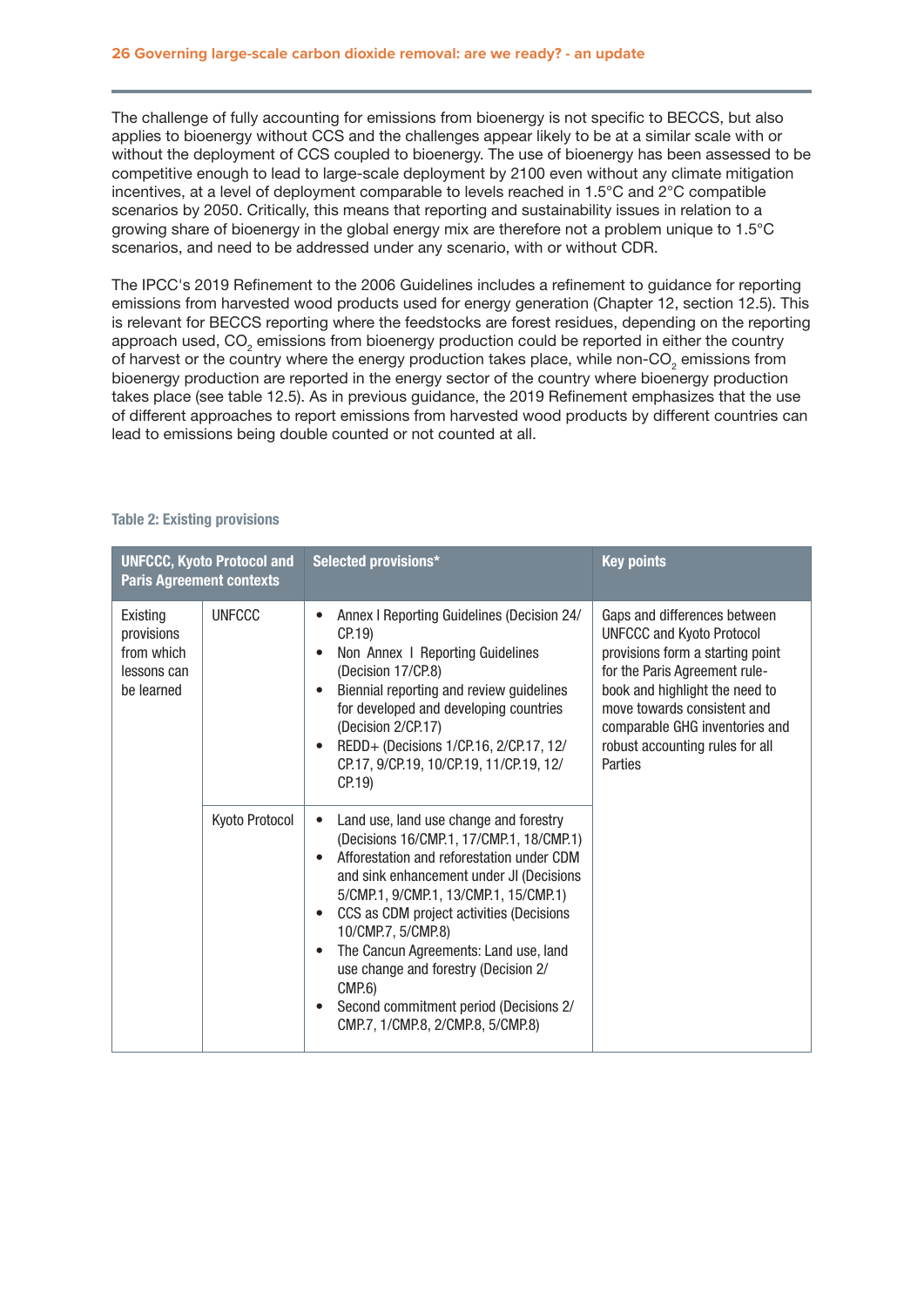| Paris<br>Agreement<br>provisions<br>to be built<br>upon      | Land sector                                                                                                  | Decision 1/CP.21<br>$\bullet$<br>Articles 4, 5, 13, 14<br>$\bullet$<br>Decision 4/CMA.1<br>$\bullet$<br>Decision 18/CMA.1<br>$\bullet$                                                                                                                                                                                                                                                                                                                                                                                                                                                                                                                                                                                                                                                                                                        | Robust reporting and accounting<br>guidance for NDCs needed as part<br>of an effective CDR governance<br>architecture. This includes robust<br>accounting rule for Article 6                  |
|--------------------------------------------------------------|--------------------------------------------------------------------------------------------------------------|-----------------------------------------------------------------------------------------------------------------------------------------------------------------------------------------------------------------------------------------------------------------------------------------------------------------------------------------------------------------------------------------------------------------------------------------------------------------------------------------------------------------------------------------------------------------------------------------------------------------------------------------------------------------------------------------------------------------------------------------------------------------------------------------------------------------------------------------------|-----------------------------------------------------------------------------------------------------------------------------------------------------------------------------------------------|
|                                                              | Assessment<br>of progress<br>toward<br>temperature<br>goal / balance<br>between<br>emissions and<br>removals | Decision 1/CP.21<br>$\bullet$<br>Articles 2, 4, 13, 14<br>$\bullet$<br>Global Stocktake (Decision 19/CMA.1)<br>$\bullet$<br>Transparency Framework (Decision 18/<br>$\bullet$<br>CMA.1)<br>Further Guidance in relation to the<br>$\bullet$<br>mitigation section of decision 1/CP.21<br>(Decision 4/CMA.1)                                                                                                                                                                                                                                                                                                                                                                                                                                                                                                                                   | transfers, land sector accounting<br>rules and an effective Global<br>Stocktake.                                                                                                              |
|                                                              | <b>Transfers</b><br>between<br>Parties                                                                       | Decision 1/CP.21<br>$\bullet$<br>Articles 4, 6, 13                                                                                                                                                                                                                                                                                                                                                                                                                                                                                                                                                                                                                                                                                                                                                                                            | Robust accounting rules needed<br>for Article 6 market-based<br>transfers to avoid double counting,<br>ensure environmental integrity and<br>ensure transparency, including in<br>governance. |
| Existing<br><b>IPCC</b><br>guidelines<br>to be built<br>upon | <b>IPCC</b><br>Guidelines<br>relevant to<br>A/R, CCS and<br><b>BECCS</b>                                     | Revised 1996 IPCC Guidelines for National<br>$\bullet$<br>Greenhouse Gas Inventories<br>IPCC Special Report on Land Use, Land-<br>$\bullet$<br>use Change and Forestry, 2000<br>Good Practice Guidance and Uncertainty<br>$\bullet$<br>Management in National Greenhouse Gas<br>Inventories, 2000<br>IPCC Good Practice Guidance for Land<br>$\bullet$<br>Use, Land-use Change and Forestry, 2003<br><b>IPCC Special Report on Carbon Capture</b><br>$\bullet$<br>and Storage, 2005<br>2006 IPCC Guidelines for National<br>$\bullet$<br><b>Greenhouse Gas Inventories</b><br>2013 Supplement to the 2006 IPCC<br>Guidelines for National Greenhouse Gas<br>Inventories: Wetlands<br>2019 Refinement to the 2006 IPCC<br>Guidelines for National Greenhouse Gas<br>Inventories<br>IPCC The Special Report on Climate<br>Change and Land, 2019 | Additional guidance is needed for<br>reporting lifecycle emissions and<br>removals from bioenergy (with and<br>without CCS) and DACCS.                                                        |
|                                                              |                                                                                                              | * This listing is not intended to be inclusive, but rather to point to key decisions, provisions and documents.                                                                                                                                                                                                                                                                                                                                                                                                                                                                                                                                                                                                                                                                                                                               |                                                                                                                                                                                               |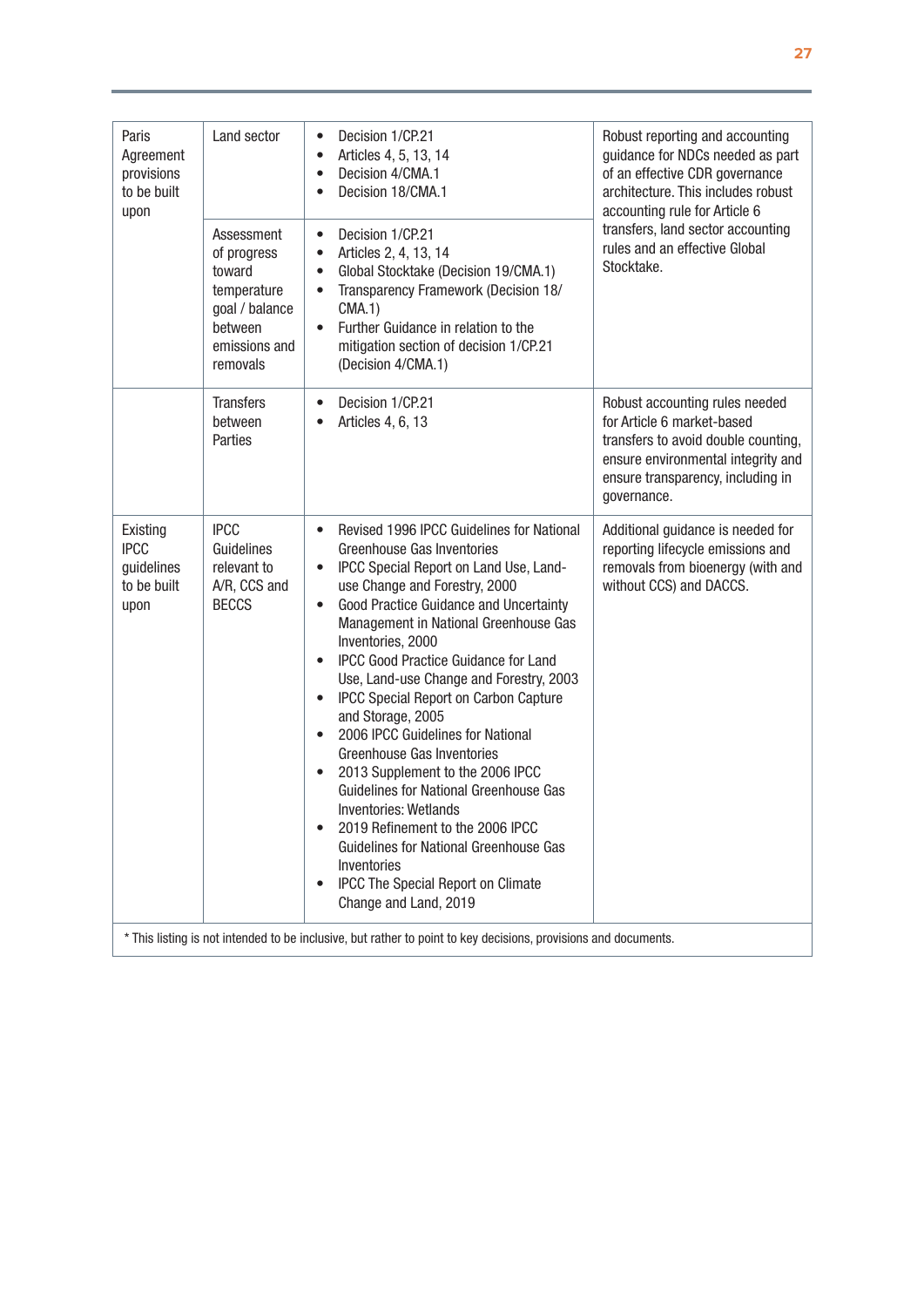# <span id="page-29-0"></span>**3) What governance gaps and challenges exist for CDR at scale?**

The central governance challenges for CDR stem from at least four key issues:

- The scale and speed of implementation required, and the associated challenges for research and development and for monitoring deployment;
- The substantial incentives that will be needed to scale-up potential CDR options, as sufficient incentives do not at present exist under the UNFCCC or other legal frameworks;
- The trade-offs between, and interactions with, a range of SDGs (e.g., food security, water security) that may follow from large-scale implementation intended to achieve climate ends; and
- The risks to the climate system and to the SDGs that will follow if CDR options are not implemented at the pace or scale required, or if large-scale reversals follow large-scale CDR efforts.

Existing provisions and guidance under the UNFCCC, Kyoto Protocol and Paris Agreement already cover a number of governance issues related to CDR (monitoring, reporting, verification of removals). However, a number of governance challenges remain, and some CDR options have received no specific attention under these frameworks or in the IPCC's reporting guidance (e.g., in what sector should CO<sub>2</sub> capture related to DACCS be reported?).

This section identifies ten key governance challenges for the implementation of large-scale CDR:

- 1. Rapid pace of CDR scale-up required to limit warming to 1.5°C
- 2. Responsibility and ethics of implementation
- 3. Access to information needed to monitor progress
- 4. Safeguards for sustainable development
- 5. Challenges for measuring, reporting and verifying CO<sub>2</sub> removals
- 6. Issues of storage: permanence, leakage and saturation
- 7. Planning for and monitoring the biophysical effects of deployment
- 8. Liability and redress
- 9. Incentives for CDR deployment
- 10.Public awareness and acceptance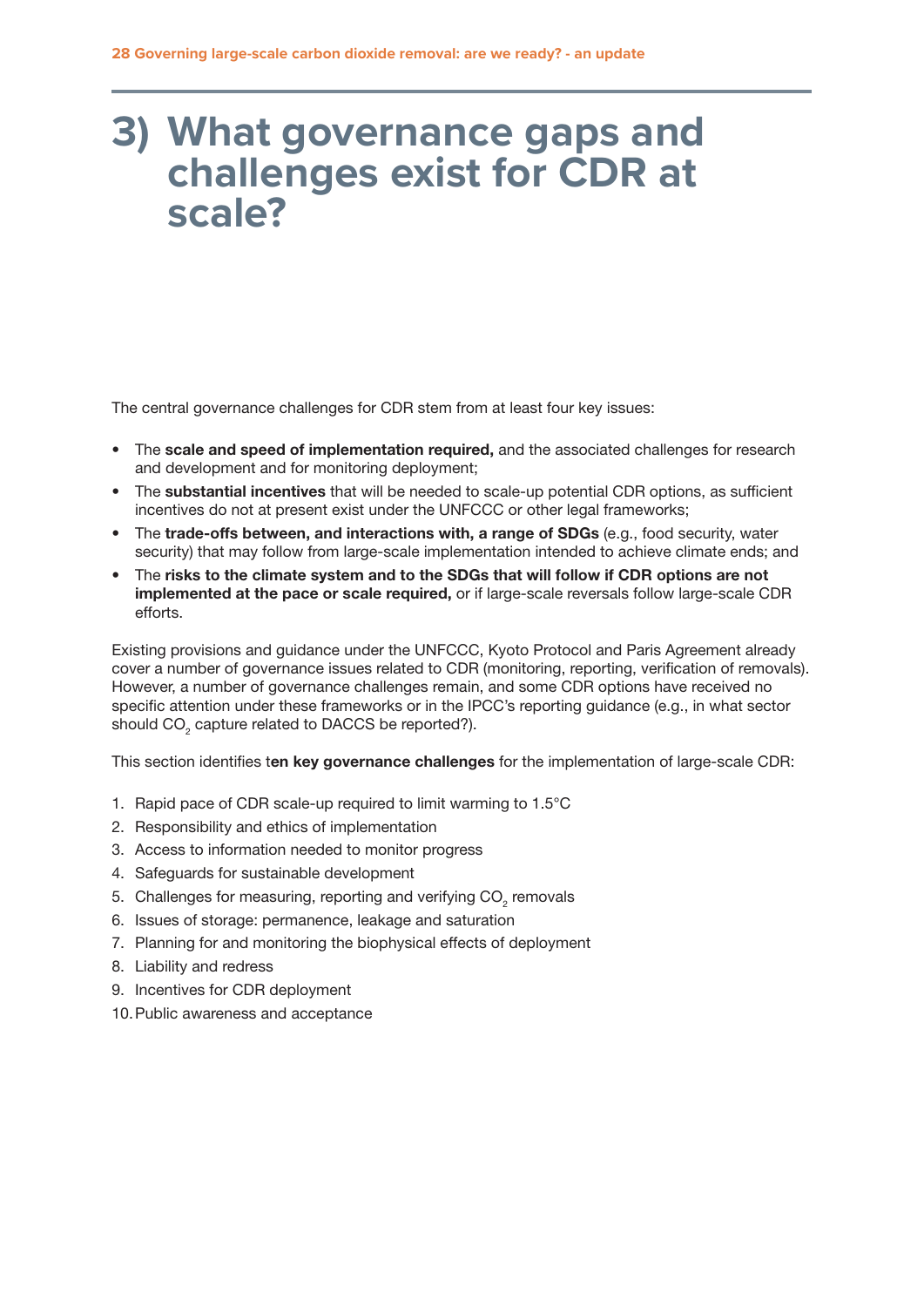## 1. Rapid pace of CDR scale-up required to limit warming to 1.5°C

By 2050 the median amount of CDR in 1.5°C compatible pathways is 7 GtCO<sub>2</sub>/yr. This scale creates an imperative for a rapid transition from early stages of development to demonstration and deployment. In particular, the earlier deployment of afforestation or bioenergy has been shown to be beneficial in the long run for minimising the extent of land required for bioenergy deployment (Hanssen et al., 2020; IPCC 2019). However, many potential CDR options are at a low level of technology readiness, and it may take decades to achieve widespread deployment for these options (Lomax et al., 2015). Most literature to-date has focused on the start of the innovation process, rather than on demonstration and scale-up (Nemet et al. 2018). Incentives are needed in the near-term for research and development, to boost learning-by-doing and advance less mature options to higher levels of maturity (Lomax et al. 2015).

The **IPCC SR 1.5°C** identifies at Table 4.13 a series of knowledge gaps and uncertainties that remain in connection with the scale of CDR required in 1.5°C consistent pathways (IPCC, 2018). These include assessments of environmental aspects for some CDR options; the need for bottom up regional studies on realistically available and sustainable removal potentials, taking into account social issues; issues of governance and public acceptance; impacts of large-scale CDR on the carbon cycle; potential to accelerate deployment and upscaling; and means of incentivisation (IPCC, 2018). The IPCC Special Report on Climate Change and Land (SR CCL) also notes significant gaps in knowledge exist when it comes to understanding the effectiveness of policy instruments and institutions related to land use management, forestry, agriculture and bioenergy (IPCC, 2019). Many of these challenges are expanded upon below.

# 2. Responsibility and ethics of implementation

The IPCC SR 1.5°C has laid out clearly that delaying mitigation now is not an option. The potential availability of CDR options in the future cannot be used to replace near-term inaction without exposing future generations to intolerable risks associated with both climate change impacts from substantially overshooting 1.5°C as well as the risks from very large-scale CDR (Kachi, et al. 2019, McLaren 2020, Shue, 2018). Instead, rapid near- term emissions reductions are needed across all sectors, and this mitigation effort needs to be complemented by the development and deployment of sustainable CDR options. Nevertheless, experiences from the Kyoto Protocol demonstrate that sinks have been used in the past to delay near-term mitigation (Carton et al., 2020). Moreover, the fact that some CDR will be needed, and that the total amount needed will depend on the degree of near-term mitigation, raises questions of distributional and intergenerational equity: who should shoulder the CDR burden, and how can the potential negative impacts associated with CDR deployment be reduced for current and future generations?

Parties to the Paris Agreement have not mentioned BECCS or other technological CDR options in their NDCs, and only a few (about 14) refer to CCS or to CO<sub>2</sub> transport and storage. $^{\mathfrak{sl}}$ A number of NDCs do mention A/R activities or other forms of land restoration, pointing to the importance of these activities as mitigation options in the near-term. Several long-term strategies submitted by Parties to the UNFCCC process $62$  or announced outside the process do include reference to the need for CDR or negative emissions, either explicitly, implicitly, in reference to Paris Agreement Article 4.1, or in reference to neutrality targets (Kachi, et al., 2019). However, these references do not address governance issues.

To date there has been no clear assignment or acknowledgement of responsibility for development and deployment of CDR options among Parties to the UNFCCC and/or Paris Agreement. The model pathways used to understand global CDR needs distribute CDR deployment in a cost-optimal manner, without tackling the question of who should pay for it. However, recent literature has highlighted the need for ethical considerations to be taken into account when developing mitigation scenarios (Carton et al. 2020; Lenzi et all, 2018; Minx et al., 2018) and two recent analyses have shown that using an equity-based burden-sharing system to share

62 <https://unfccc.int/process/the-paris-agreement/long-term-strategies>accessed 22 October, 2018.

<sup>61</sup> See Paris Reality Check:<https://www.pik-potsdam.de/primap-live/indcs-carbon-capture-and-storage/>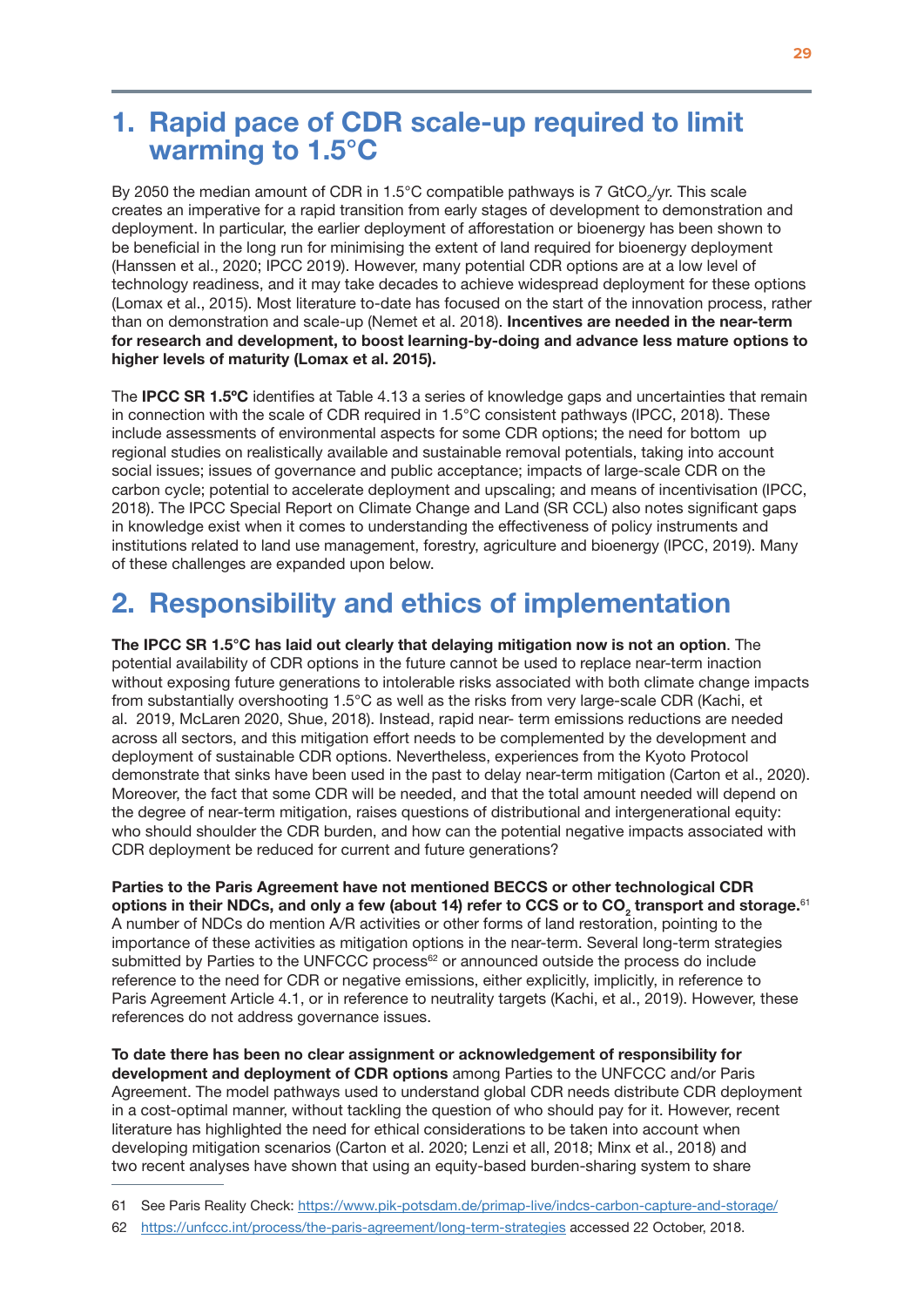responsibility for CDR yields a substantially different regional distribution from those provided in least-cost model pathways (Pozo et al 2020; Fyson et al. 2020). Such equity-based distributions can also shed light on how delaying emissions reductions in the near-term raises CDR burdens for future generations (Fyson et al. 2020).

Academics have suggested that unless researchers and policymakers start taking lessons from previous experience seriously (for example, from REDD+), it is the global South that is set to bear the brunt of the burden of land-based negative emissions or that will reap the least of its benefits, leading to local resentment and resistance and contributing to the undermining of global carbon removal ambitions (Carton et al. 2020).

Treaty overlap is also relevant to discussions of responsibility and ethics, as efforts to address climate impacts can result in yet another set of risks, impacts and related challenges. Other treaty processes do contain provisions relevant to CDR, and highlight the need for caution in particular contexts. The Convention on Biological Diversity (CBD), for example, addresses what it terms geoengineering, which it defines as including both solar radiation modification (SRM) and large-scale CDR.<sup>63</sup> In 2010 it invited governments to ensure that no climate-related geoengineering that may impact biodiversity takes place, until such time as appropriate controls and regulatory mechanisms are in place and associated risks and impacts have been fully considered.64 This caution was renewed following adoption of the Paris Agreement, with the CBD citing an incomplete basis for global regulation and the need for more transdisciplinary research into impacts on biodiversity, ecosystem functions and services, socio-economic, cultural and ethical issues, and regulatory options (CBD, 2012, 2016). Similarly, the London Protocol, which aims to prevent marine pollution by the dumping of wastes and other matter, has asserted its authority over regulation of ocean fertilisation, with this assertion of authority widely viewed as a de facto moratorium on commercial ocean fertilisation activities (IPCC, 2018 at 346; LP 2013).

Another element of responsibility becomes relevant once CDR options are deployed — responsibility for ensuring that removals are verifiable and that information on these removals is publicly accessible (see liability and redress section below).

## 3. Access to information for monitoring progress

The Paris Agreement's transparency framework takes a step forward from the UNFCCC and Kyoto Protocol, moving to more regular inventory reporting by all Parties, accounting requirements applicable to all Parties, and a process for the aggregation of GHG inventories and NDC efforts across all Parties under Article 14's Global Stocktake (Mace 2016). However, tracking progress toward the required balance between emissions and removals will require more reliable GHG inventories and greater clarity on what planned NDCs will deliver.

Substantial gaps remain in many developing countries' GHG inventories, which often do not cover all categories of emissions, use default emissions factors rather than country specific emission factors, and may be years out of date. These inventory gaps will become particularly problematic where cross-border transfers of bioenergy feedstocks are involved.

Even if complete inventories could be provided, the reporting rules that have been agreed thus far

<sup>63</sup> Definitions of geoengineering differ, and the IPCC refrains from using the term (IPCC, 2018). Under the CBD, geoengineering includes solar radiation management as well as large-scale CDR. There are good reasons for keeping CDR and SRM distinct, see e.g. [https://climateanalytics.org/publications/2016/why-negative-co2](https://climateanalytics.org/publications/2016/why-negative-co2- emission-technologies-should-not-be-classified-as-geoengineering/)  [emission-technologies-should-not-be-classified-as-geoengineering/.](https://climateanalytics.org/publications/2016/why-negative-co2- emission-technologies-should-not-be-classified-as-geoengineering/) For example, unlike SRM, CDR options address the problem of increased  $\mathsf{CO}_2^{}$  concentrations.

<sup>64</sup> See CBP COP 10 Decision X/33 (Parties have been invited to "ensure that, in the absence of science based, global, transparent and effective control and regulatory mechanisms for geo-engineering, and in accordance with the precautionary approach and Article 14 of the Convention, that no climate-related geoengineering activities\*\* that may affect biodiversity take place, until there is an adequate scientific basis on which to justify such activities and appropriate consideration of the associated risks for the environment and biodiversity and associated social, economic and cultural impacts, with the exception of small scale scientific research studies…")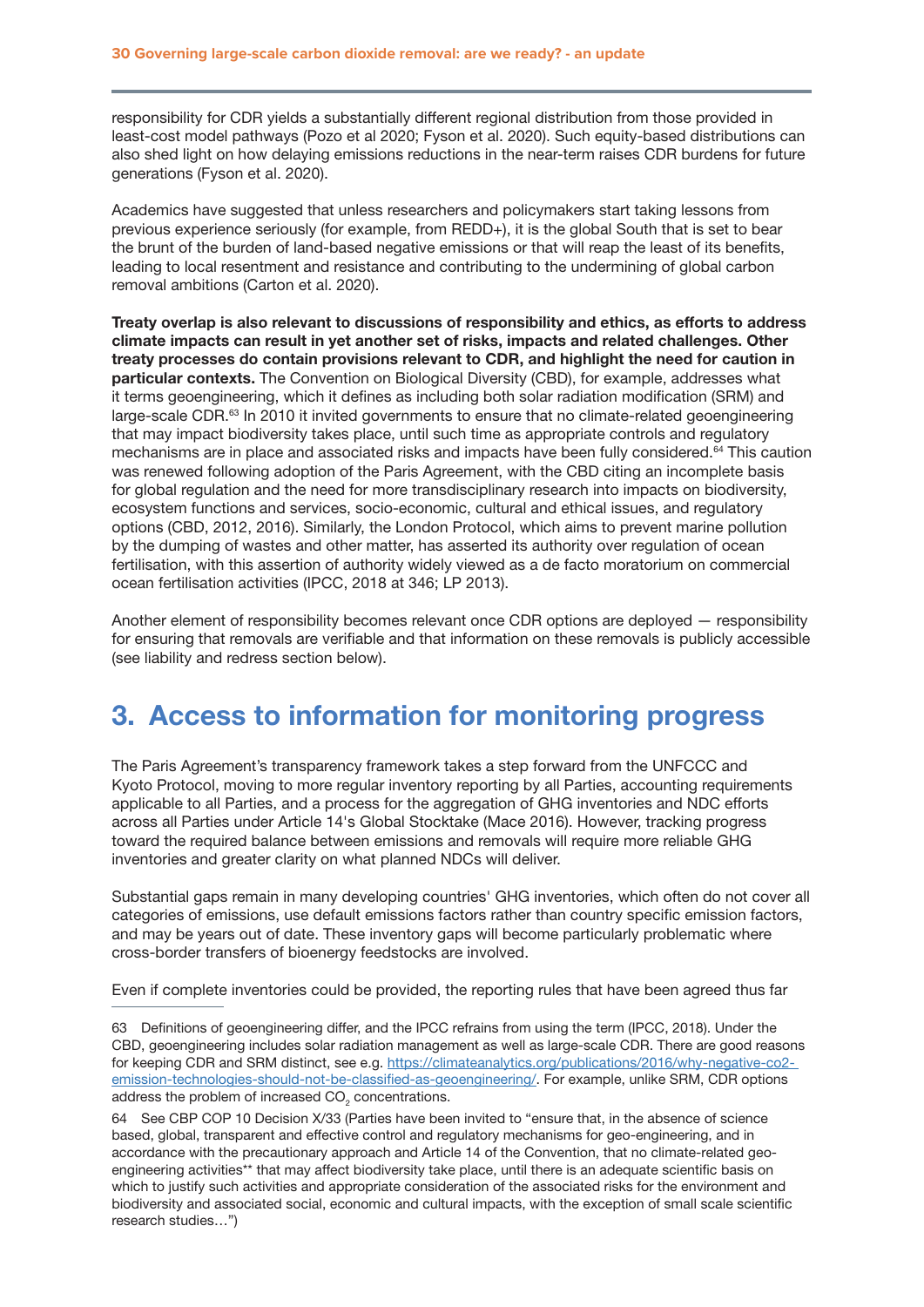are not structured to collect information in a manner that separates anthropogenic emissions and removals neatly, such that they can feed into an assessment of where and whether progress toward a balance between emissions and removals is being made.

In addition, although Parties currently report emissions and removals following IPCC guidelines (e.g., for the land sector and CCS), reporting guidelines do not require a sufficient level of detail from Parties to facilitate an estimate of the total contribution of BECCS, DACCS or other CDR options to negative emissions. For example, in the context of CCS there is no requirement for the separate reporting of biogenic emission sources, fossil fuel emission sources, and removals from DAC that are injected for storage. This may make it challenging to identify what CDR activities are in place, where they are located, and the extent of their contributions. It may also make the creation of incentives under Article 6 for BECCS and DACCS more challenging.

Projecting the effect of NDCs on future emission levels is complicated by the fact that current NDCs are so diverse, and in many cases so ambiguous or limited in scope, that it is difficult to translate these NDCs into absolute planned emission reductions. Parties' current NDCs also have been presented with different timeframes (e.g., 2025, 2030) and with reductions relative to a range of different reference years and baselines. Most NDCs are not yet economy-wide and not all are quantified or quantifiable. Some NDCs do not address the land sector at all, or put forward unquantified policies and measures in the land sector. As a result, the contribution of the land sector to globally aggregated NDCs is so uncertain that it is not clear whether LULUCF activities will form a net source or a net sink in 2030 (Fyson & Jeffery, 2019). To the extent that NDC accounting rules have been agreed, they remain voluntary for the first NDC period, which for some Parties runs through 2030. These accounting rules also provide little detail on how LULUCF emissions and removals are to be accounted. This creates considerable uncertainty in how Parties will track progress towards net-zero at the national level.

At the global level, the Paris Agreement's Global Stocktake will assess collective progress towards the net-zero goal using a set of agreed inputs. While the Stocktake will use information from NDCs and GHG inventories to compare progress with emissions pathways consistent with limiting global warming to 1.5°C (as described in IPCC SR 1.5°C), inventory gaps, asymmetries in accounting and uncertainties in NDC coverage may distort this picture.

Fully symmetric reporting and accounting will be needed between countries that are involved in the transfer of mitigation outcomes to ensure environmental integrity. However, the issue of symmetric accounting also relates more broadly to any transfers between countries (e.g., transfers of biomass between countries destined for BECCS). Where transfers take place between countries, robust international guidance and accounting rules will be needed to address environmental integrity, avoid double counting and provide transparency.

## 4. Safeguards for sustainable development

The sustainable potential of BECCS and A/R is constrained by limits on resource availability (land, water, nutrients) that, if exceeded, would negatively impact sustainable development. For example, large-scale deployment has potential to create risks for food production, biodiversity and social cohesion by driving up land demand, and lead to the over-use of water and nutrient resources. At the same time, in some contexts deployment at smaller scales could lead to local environmental and social benefits, such as improved soil quality and water management, biodiversity conservation and income generation. Other land-based options such as **ecosystem restoration and soil carbon** sequestration could also have substantial benefits for sustainable development (IPCC, 2019).

Both the negative and positive impacts of most CDR options would be largely determined by the scale, context and implementation strategy used (Fuss et al., 2018; IPCC, 2018). This is why a portfolio of CDR options, spreading the negative emissions burden across different CDR options, would likely be more effective at achieving a given amount of CDR sustainably than a focus on one or two options. But the size and composition of a potential CDR portfolio that is beneficial for sustainability at the local, national or regional level in one context may look very different to a sustainable portfolio elsewhere (Hansson et al. 2019) and this mapping and consideration has yet to be done at the appropriate scale in real-world contexts.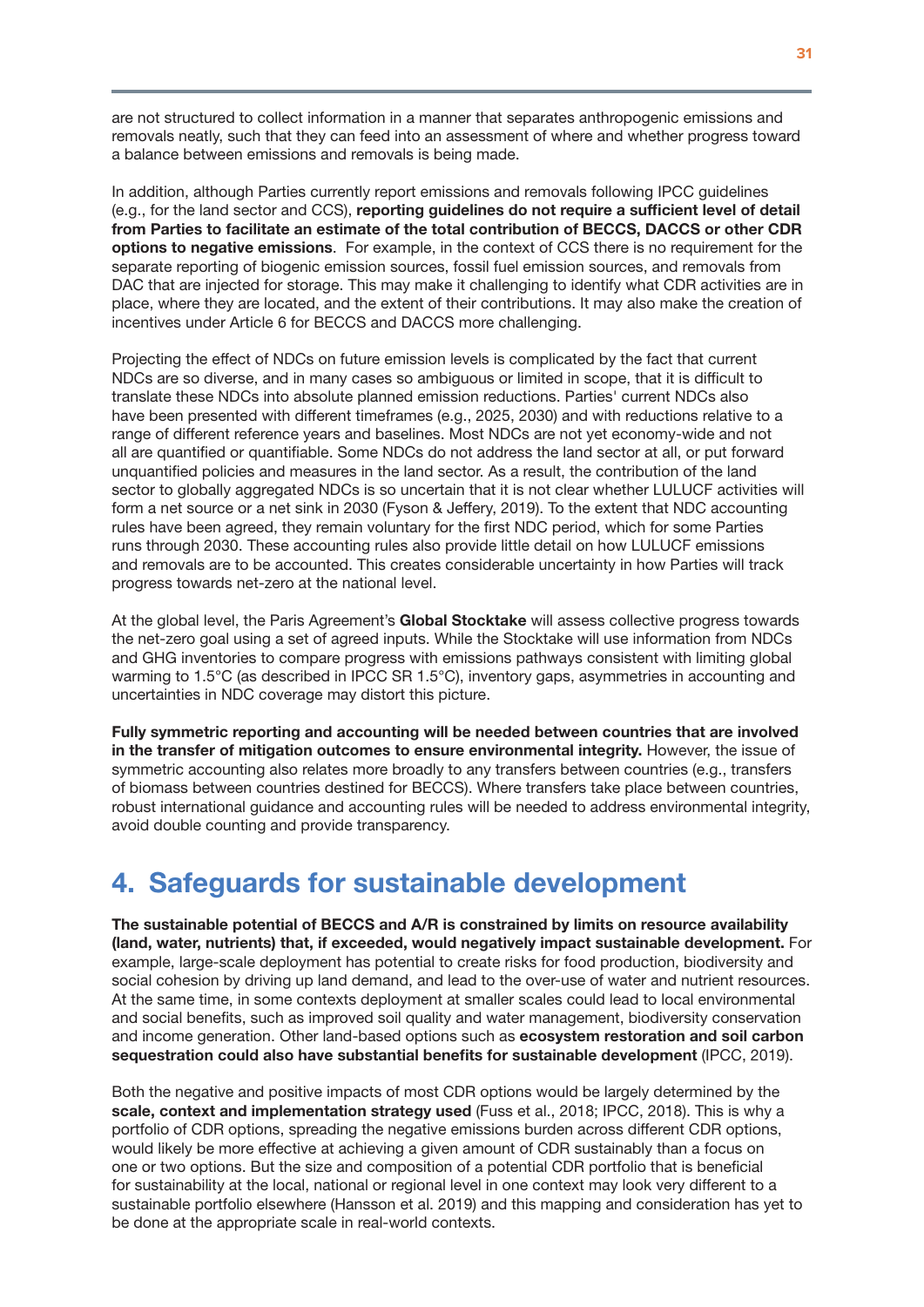<span id="page-33-0"></span>The potential implications of a CDR portfolio on resource availability and sustainable development also requires consideration of other drivers of land-use change, including land-based options for reducing emissions. For example, land availability for CDR options is sensitive to improvements in crops yields, changes in demand for livestock products, changes in the intensity of livestock production and competition with other land uses, all of which depend on socioeconomic conditions and policy choices. The substitution of fossil fuel-based liquid fuels with biofuels (without CCS)<sup>65</sup> is an obvious example of a mitigation activity that might compete for land with land-intensive CDR activities. Even scenarios less reliant on BECCS use large amounts of bioenergy production for emissions abatement, which has implications for resource use and sustainability.

Managing the interactions between CDR deployment, other land-uses and sustainable development will require strong governance in a number of areas, guided by research into the sustainability of different CDR portfolios at the relevant level (e.g., local, regional, national), to explore potential interactions between CDR options (for example, competition for land or other resources), and to better understand the synergies and trade-offs between CDR deployment and sustainable development goals.

Safeguards will need to be tailored to prevent adverse impacts of potential CDR options on sustainable development at local, regional and global scales. Mechanisms will also be needed to monitor negative and positive impacts in an open and transparent manner, in order to allow for public participation and access to information and ensure that CDR deployment does not lead to adverse outcomes.

# 5. Challenges for measuring, reporting and verifying CO<sub>2</sub> removals

Measurement and verification of the scale of removals from CDR presents substantial governance challenges, in particular in the context of land-based CDR. Uncertainties in reported land sector mitigation actions are very high (Grassi et al., 2017; Rogelj et al., 2017), particularly in developing countries where measurement and monitoring capacities are often limited. In addition to uncertainties in CO<sub>2</sub> fluxes, methane emissions from tropical forests may be underestimated (IPCC, 2019 at 159; Welch et al., 2019).

In the case of bioenergy production, land-use emissions vary considerably between different geographies and different feedstocks, and also depend on the time horizon chosen for measuring net emissions (Daioglou et al. 2017; Hanssen et al. 2020). For example, recent research has shown that over much of global land area, purpose grown bioenergy crops for BECCS electricity generation would actually have a positive emissions factor when assessed over a timeframe of 30 years; in other words, BECCS can lead to net emissions in the short term, only providing true negative emissions when deployed over much longer time frames (~80 years) (Hanssen et al 2020). These uncertainties and variabilities present substantial challenges for anticipating, tracking and reporting overall progress, for designing results-based incentives to reward success in augmenting carbon stocks, and for the design of market-based approaches that can function credibly in the sector.

The estimation and verification of life cycle emissions presents an additional challenge, in particular for land-based options involving multi-sector and/or multi-national supply chains. For example, estimating net removals for a BECCS project lifecycle (and even net emissions from bioenergy systems in the absence of CCS) would require consideration of emissions and removals due to land-use change and emissions due to the transport, processing and conversion of biomass to bioenergy, which are reported under different IPCC categories. The IPCC 2006 guidelines recommend reporting emissions where the activity took place (sector-based accounting), which for bioenergy means reporting emissions in the land sector at harvest rather than in the energy sector at combustion. This approach was designed to avoid double counting but makes it difficult to track the net effect of projects and flows, and difficult to assess the total net removals achieved through

<sup>65</sup> Note that only bioenergy combined with CCS can be considered as a form of CDR.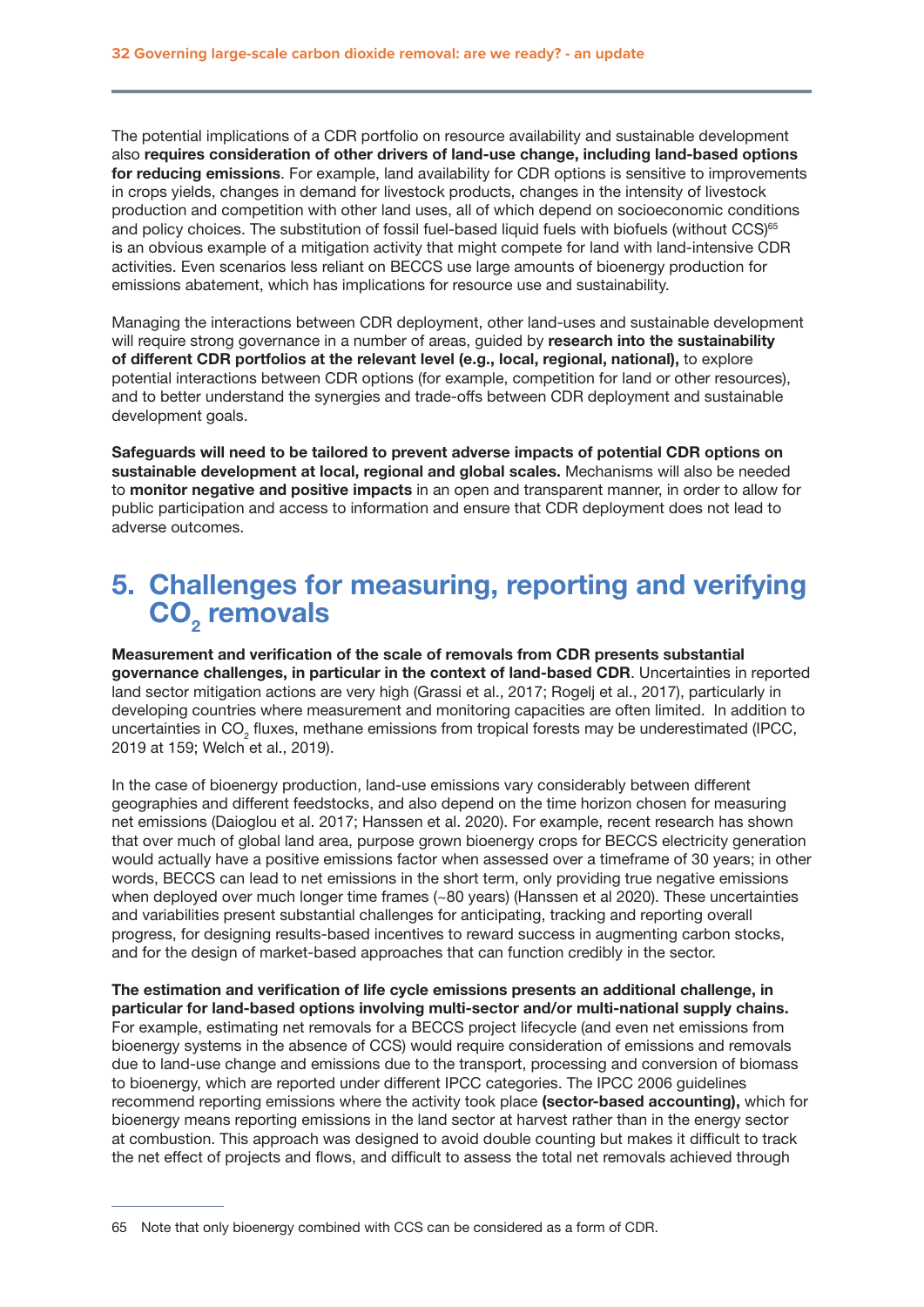### BECCS<sup>66</sup> (Peters & Geden, 2017).

Tracking flows and assessing total net removals will be particularly challenging when feedstocks are transported across national borders and emissions and removals from different stages of a project's life cycle are reported in different countries. For such supply chains, the assumption of a zero emissions factor for biomass in energy sector reporting can be contested if reporting capacities differ between the countries involved. The assumptions underlying this approach – that emissions from biomass harvesting will be reported in the LULUCF sector, and that biomass is produced in a sustainable manner – may not always be valid. For example, if combusted biomass originates in a country that reports land sector emissions using default emission factors rather than country-specific emission factors, emissions at harvest may not be accurately reported.

For some potential CDR options a key challenge is the identification of value chains with the greatest overall climate benefit. For example, the net effect of BECCS (and possibly also DACCS) for removing CO<sub>2</sub> is dependent on the context and timeframe of deployment, and this can lead to investment uncertainty and public acceptability challenges (Nemet et al. 2018). While there are existing certification schemes and frameworks for tracing the origins of biomass and assessing its sustainability, they tend to be regionally focused (e.g. the EU's Renewable Energy Directive, which includes provisions for preventing indirect land-use change) or are voluntary (e.g. the Roundtable on Sustainable Biomaterials).

Distinguishing anthropogenic emissions and removals. The aim of balancing emissions and removals relates to anthropogenic (human-induced) emissions and removals. However, for terrestrial sinks it can be very difficult to distinguish between anthropogenic and non-anthropogenic removals because the same area of land can be simultaneously influenced by both human and natural factors. The IPCC<sup>67</sup> has developed guidance for using emissions / removals on managed land<sup>68</sup> as a proxy for anthropogenic carbon flows, but countries differ in how they apply this tool (Ogle et al., 2018), and other datasets (e.g. FAO and global models) use different methods (Grassi et al., 2018; Pongratz et al., 2014). There is a discrepancy in global anthropogenic net land-use emissions of about 4 GtCO<sub>2</sub> yr−1 between global models and aggregated national GHG inventories reported under the UNFCCC (Grassi et al. 2018). This makes it difficult to compare historic and anticipated reductions in LULUCF emissions with the mitigation pathways assessed by the IPCC. Further work is needed to develop more robust and accurate methods for distinguishing anthropogenic emissions and removals from indirect and natural fluxes. A clear, universally applied definition of what constitutes an anthropogenic removal from the atmosphere would be necessary for reconciling different datasets and to enable the assessment of whether progress is being made in achieving a balance between anthropogenic emissions and removals.

Another substantial challenge is to ensure that NDCs are met through verifiable anthropogenic actions, rather than historical legacy effects. Some land sector carbon flows are the result of previous activities, age effects and inter-annual variability; under the Kyoto Protocol, accounting rules are used to ensure that only emissions reductions or removals that result from a change in policies or activities are counted towards targets. Accounting rules for LULUCF will be needed to ensure that only anthropogenic efforts are accounted under the Paris Agreement. Where forest reference levels are used, transparent assumptions and verification will be required to ensure that baselines are wellfounded.

<sup>66</sup> Note that this is also a challenge for bioenergy deployment without CCS.

<sup>67</sup> See the IPCC 2006 2006 IPCC Guidelines for National Greenhouse Gas Inventories Volume 4: Agriculture, Forestry and Other Land Use, available at: <https://www.ipcc-nggip.iges.or.jp/public/2006gl/vol4.html>

<sup>68</sup> Defined as: "Managed land is land where human interventions and practices have been applied to perform production, ecological or social functions". https://www.ipcc-ngqip.iges.or.jp/public/mtdocs/pdfiles/0905\_MLP\_ [Report.pdf](https://www.ipcc-nggip.iges.or.jp/public/mtdocs/pdfiles/0905_MLP_ Report.pdf)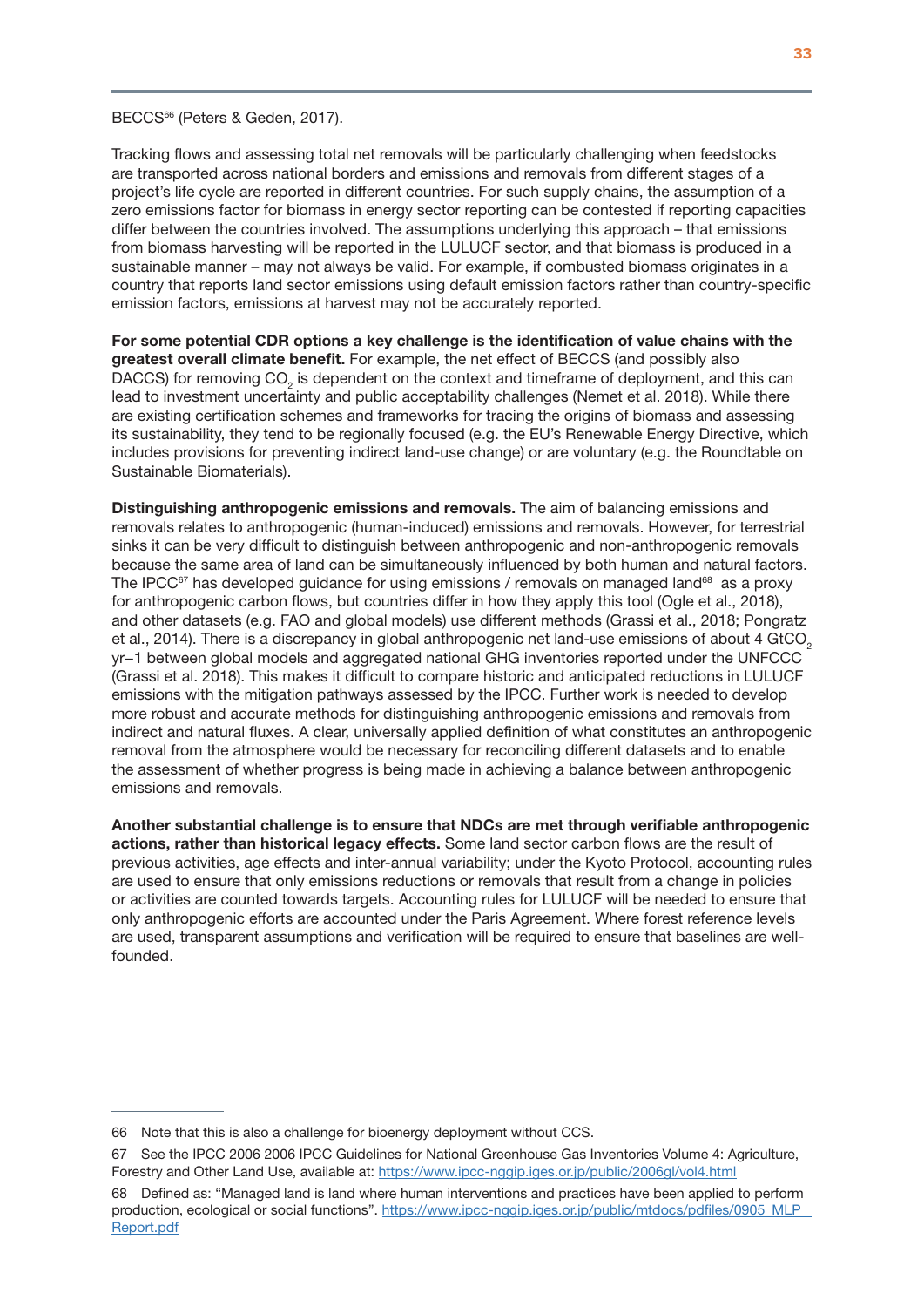## 6. Issues of storage: permanence, leakage and saturation

A key criterion for successful CDR deployment is that carbon removals are durable. Potential CDR options that store carbon in geological reservoirs and terrestrial reservoirs have different degrees of "**permanence**". Once CO<sub>2</sub> is captured in a geological reservoir, storage can be considered to be long-term (IPCC (2018) and Fuss et al., 2018). The risk of significant leakage is relatively low, and research has looked into enhancing monitoring, verification and leak detection for geological storage (Fuss et al., 2018). However, *for biological sequestration in soils and plants there is a considerable risk that sinks will be reversed through land management decisions or natural disturbances*. This risk is likely to increase over time, as climate change impacts are projected to exacerbate droughts, forest fires and other potential drivers of non-permanence (Ciais et al., 2013; Griscom et al., 2017; P. Smith et al., 2014, Anderegg et al., 2020).

Worryingly, the IPCC's recent special reports have found that many coastal and terrestrial ecosystems would experience high to very high risks of climate change impacts if warming levels reach 3°C, as currently projected under current government pledges (IPCC, 2018; IPCC, 2019; IPCC, 2019b). Nature-based solutions (NBS) that involve the restoration of such ecosystems can enhance their resilience to climate change impacts, but their efficacy for removing CO<sub>2</sub> durably will be severely limited if warming levels are not kept to 1.5°C. Any strategy that involves relying on these options for CDR must therefore also include deep emission reductions that are strictly compatible with limiting warming to 1.5°C.

Mechanisms for protecting and enhancing the resilience of terrestrial sinks and stores of carbon, and for compensating for (and insuring against) releases, will be essential for reducing the risk of sink reversal or loss of CO<sub>2</sub> from CO<sub>2</sub> storage reservoirs at both national and international levels. The issue of permanence is also important in the context of storage in products: the IPCC SR 1.5°C definition of CDR includes activities that durably store CO<sub>2</sub> in *products*. Here as well, mechanisms may be needed to monitor durability or to account for re-release over time.

Land-intensive CDR options are also subject to the risk of leakage. A/R or reduction in deforestation in one location can trigger increased deforestation and/or degradation or harvesting in another, cancelling out the overall benefits of carbon storage and forest restoration or protection. This dynamic can occur in connection with many mitigation actions in the land sector. There are existing governance mechanisms for addressing leakage in regional contexts, but their effectiveness has been questioned (IPCC, 2018).

Storage limits and saturation also limit removals. All CDR options have a limit to their maximum pace of deployment; for example, for BECCS and DACCS there will be physical limits to the amount of CO<sub>2</sub> that can be stored in a given geological reservoir (IPCC, 2018), though other factors (such as cost) may also prove to be a limiting factor. For biological sinks and related activities (e.g., A/R, soil sequestration) there is a limit to how much carbon can be removed from the atmosphere. Once a biological system reaches a state of "near" equilibrium it reduces its ability to remove carbon (Houghton et al., 2015). At least one recent study has indicated that the intact tropical carbon sink has already peaked; this saturation has significance for policies to stabilise the climate (Hubau et al., 2020). Anthropogenic warming has also set in motion a positive feedback loop with soil carbon; this soil-climate feedback will reduce the magnitude of the maximum sequestration potential of soils by an uncertain amount (Amundson & Beiardeau, 2018).

Therefore, while in the near-term there is a substantial potential for rapidly scaling-up activities that enhance terrestrial sinks, the role of such activities may decline over the longer-term. Focus would shift to preserving terrestrial stocks, and if further removals were needed then other forms of CDR would need to be identified. At present, storage limits and saturation are not a limiting factor, but these issues would need to be taken into account when planning long-term CDR deployment (Nemet et al., 2018), and could be further examined in the coming decades.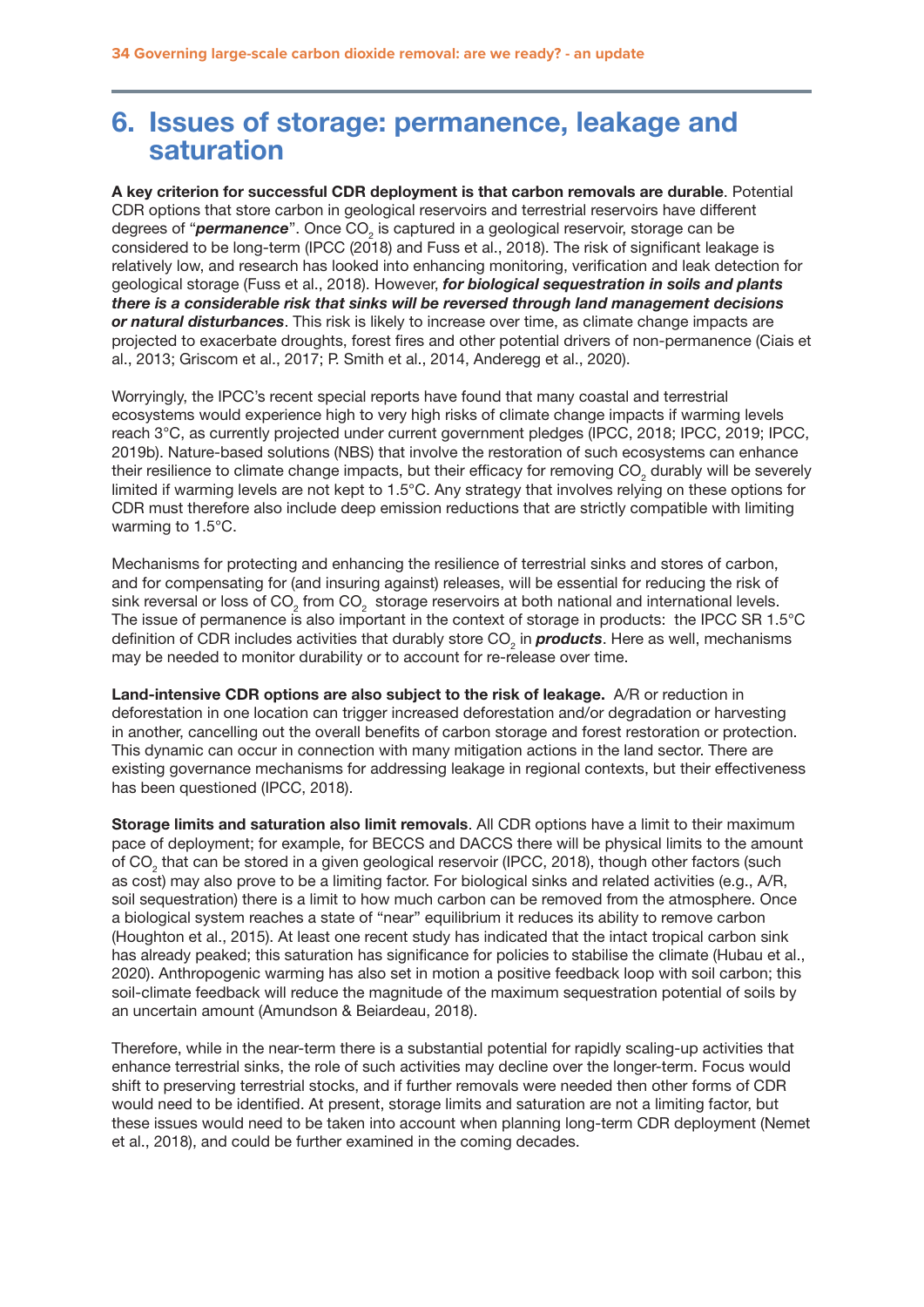# 7. Planning for and monitoring the biophysical effects of deployment

The deployment of land-based CDR options can have biophysical impacts beyond CO<sub>2</sub> removal that require consideration. Large-scale changes in how the land surface is used can change the reflectivity (albedo) of the Earth, which in turn affects how much of the sun's radiation heats the Earth and how much is reflected back into space. Large-scale land-use changes for BECCS, A/R or biochar deployment could lead to such an albedo effect, depending on the location and type of land used. For example, replacing grasslands with forests at high latitudes darkens the land surface, reducing albedo and leading to warming (Smith, 2016; Smith et al., 2015). Local water and heat fluxes can also be affected through changes in evapotranspiration and the surface roughness of the land (IPCC, 2019).

These various effects can counteract each other, and there is currently limited understanding of the net biophysical effect of bioenergy plantations or large-scale afforestation in different contexts. However, observational data shows that the darkening of the land surface through increasing tree cover at high latitudes can lead to local warming (IPCC, 2019 at 179), while in the tropics the higher evapotranspiration rate would lead to local cooling (Duveiller et al., 2018). Large scale afforestation would also modify the planetary albedo and thus slightly increase global mean temperature although this effect would be much less significant than the carbon sequestration benefits (Winckler et al., 2019).

The consequences of local land-use changes in one region for the climate in other regions remains uncertain, although current understanding suggests that changes in plant transpiration in one location can have consequences for regions located downwind (Zemp et al., 2017).

Appropriate regulations or safeguards will need to be put in place to prevent any large-scale CDR deployment that might negatively impact local or global climate. On the other hand, in cases where biophysical effects can lead to adaptation benefits (e.g. through increased rainfall or protection against erosion during heavy rainfall events), guidance or incentives may also be needed to ensure that in the design of CDR activities these local or global climate benefits are realised. A number of NDCs do include forest-based activities in the adaptation components of their current NDCs, indicating an openness to projects with co-benefits.

# 8. Liability and redress

Safeguards also need to be put into place to address physical risks and accounting risks related to reversals of removals and storage. Lessons can be learned from the Kyoto Protocol rules relating to land sector removals, e.g., RMUs and temporary Certified Emission Reductions (CERs) and rules establishing a framework for accounting for CCS as CDM project activities (described in section 3 above).

Kyoto Protocol land sector accounting rules explicitly take impermanence and the possibility of reversals into account, establishing removal units that cannot be carried forward to a subsequent commitment period, and tradable units from A/R CDM projects that are only temporary and must be replaced upon expiration.

Modalities and procedures for CCS as CDM project activities address both liability, in connection with physical leakage or seepage, and responsibility for accounting for net reversals.<sup>69</sup> Under those rules, The CCS rules also contain obligations for addressing non-permanence (any net reversal of storage) and for the transfer of liability from project participants to the host Party once site

<sup>69</sup> See Decision 10/CMP.7, Modalities and procedures for carbon dioxide capture and storage in geological formations as clean development mechanism project activities. "Liability" is defined as "the legal responsibility arising from the CCS project activity or the relevant geological storage site, with the exception of the obligations arising from a net reversal of storage …, but including all obligations related to the operation of the storage site (e.g., monitoring, remedial measures, etc.) to compensate for or remedy any significant damages, including damage to the environment, such as ecosystem damage, other material damages or personal injury".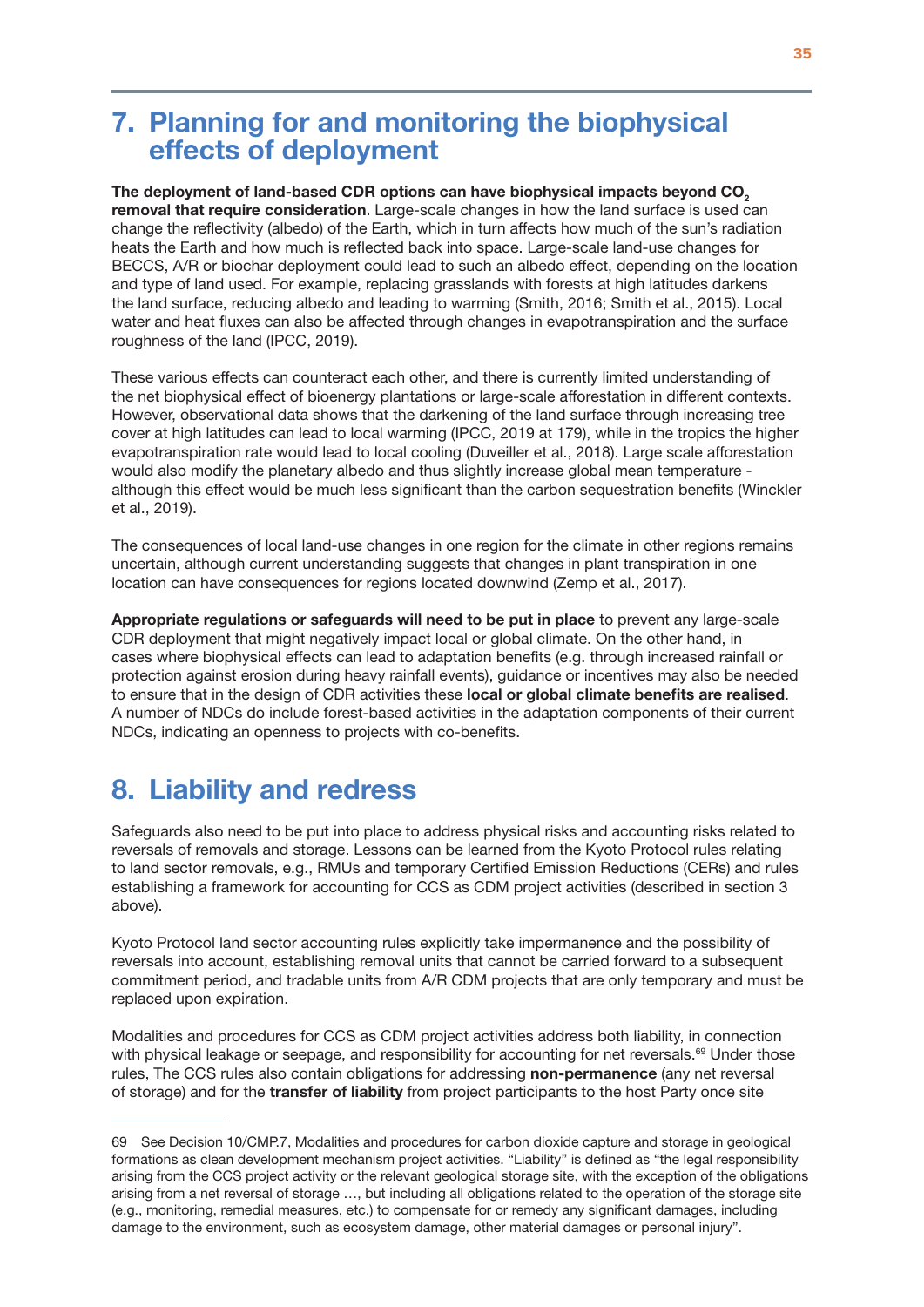monitoring has terminated. Host Parties are required to have a legal framework in place to address liability and to provide redress to affected entities, individuals and communities for damage, including environmental damage and damage to ecosystems, from CCS project activities.

## 9. Incentives for CDR deployment

Currently there are only very weak policy incentives in place for CDR, which will not be sufficient to deliver CDR at the pace and scale required for the Paris Agreement's long-term temperature goal (Nemet et al., 2018).

The absence of government regulatory support or a carbon price high enough to force through investments are well-known factors limiting the take-off of carbon removal. (Carton, et al.. 2020). To achieve the pace of upscaling anticipated in modelled scenarios, policy packages will be needed in the near-term so that those CDR options that are already mature or being demonstrated can be deployed as soon as possible. Policies will likely need to evolve as more CDR options become available (Lomax et al., 2015), and coordination across multiple policy domains (climate, energy, agriculture, water, forestry, environment, among others) will be needed so that CDR portfolios can be implemented effectively (Brack & King, 2020).

Further research is needed to improve understanding of how to incentivise early deployment, develop niche markets, and scale-up and maintain CDR activities (IPCC SR 1.5°C). Incentives will be difficult to fashion where CDR options are expensive or involve multiple players (as is the case for BECCS and DACCS in particular, but also for other options). For both BECCS and A/R, the design of incentives is particularly sensitive, because large-scale or poorly implemented deployment can be anticipated to entail trade-offs, with impacts on food security, biodiversity and fresh water supply (Hansson et al., 2019). Conversely, where benefits of a specific CDR option for sustainable development are identified — such as flood control or improved soil quality in the case of ecosystem restoration, or job creation for deploying and monitoring CDR — this could also provide an incentive for deployment.

Poorly designed incentives can also lead to poor outcomes for carbon removal, for example, where payments for afforestation perversely result in the replacement of more carbon rich and biodiverse land cover with plantations (Heilmayr et al., 2020). Incentives will also be challenging to design for BECCS where bioenergy feedstocks are exported from a developing country for combustion and CCS in an industrialised country (Lomax, et al., 2015; Nemet et al., 2018, Peters and Geden, 2017): both countries should be incentivised to ensure that the biomass production is sustainable, and that the overall supply chain has a benefit for the climate.

Lessons may be learned from other technologies that have already made the journey to commercialisation (Nemet et al., 2018). However, challenges will continue in the longer-term, even after commercialisation. Once country emissions begin to go net negative, further incentives will be needed to drive ongoing negative emissions.

## 10. Public awareness and acceptance

Public awareness and public acceptance will be important for the development and large-scale deployment of various CDR options. CDR deployment will take place in very real political, social, economic and cultural contexts and making space for public discussion and debate will be essential, Social and cultural challenges for deployment can rival physical and technical challenges (Amundson & Biardeau, 2018; Carton et al., 2020).

At the broadest level, public acceptance of CDR as a concept is influenced by ethical implications and the perceived risk of moral hazard (e.g., where and how is CDR to be pursued, who is responsible, who benefits and who bears what burdens, and whether the availability of CDR inappropriately takes pressure off emissions reductions activities) (McLaren, et al. 2016; Carton, et al, 2020; Climate Assembly UK, 2020). At the more local level, public acceptance depends on whether users of a CDR measure and those exposed to its risks and benefits see value in it (Nemet et al.,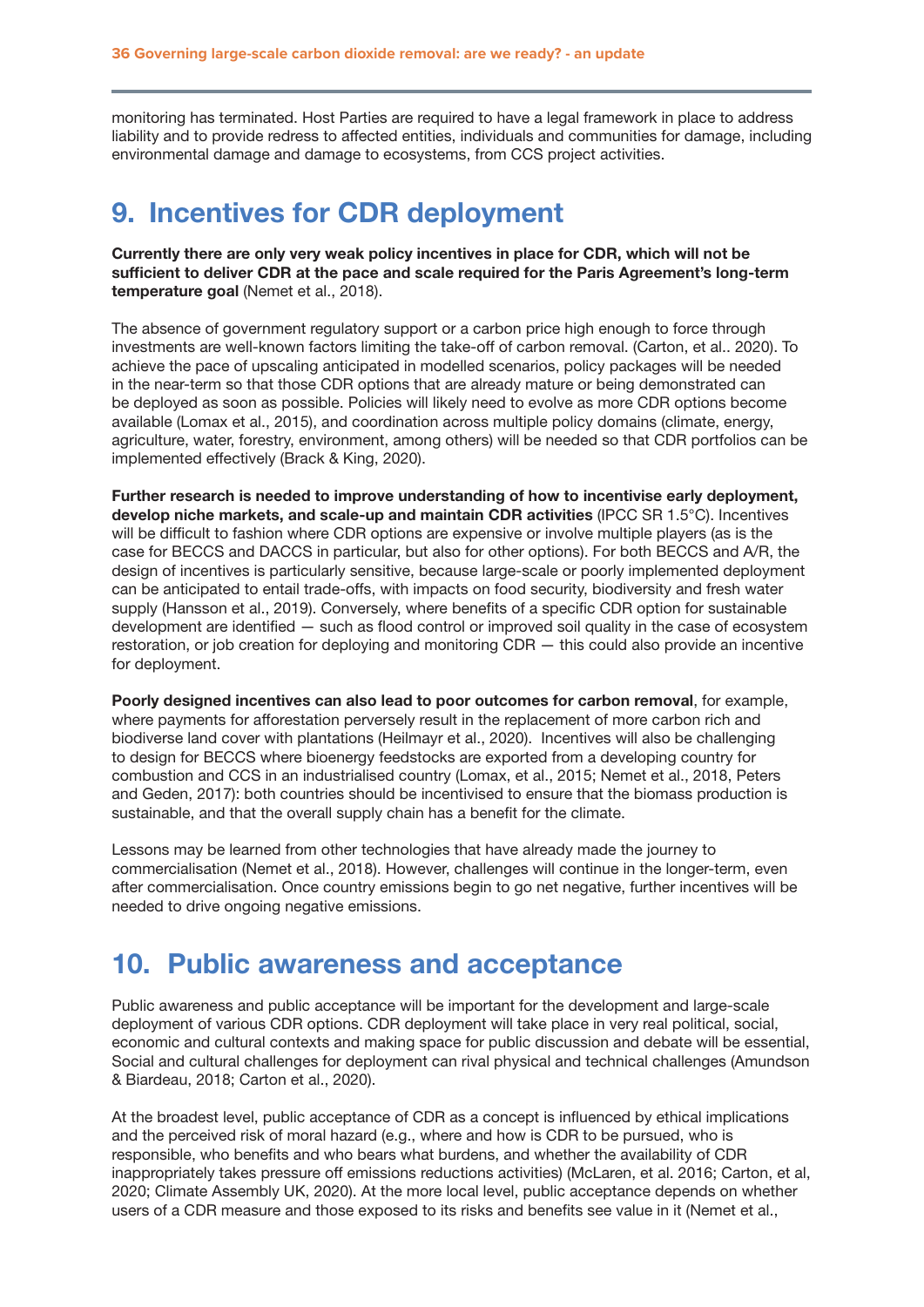### <span id="page-38-0"></span>2018).

Research on public perceptions in the UK and USA has found that, when discussed in the context of climate change urgency, CDR is seen as a response that is too slow, and that neither addresses the root cause of climate change, nor fits with a vision of a more sustainable future (Cox et al. 2019). The IPCC SR 1.5°C shows that any known model pathways consistent with 1.5°C require *CDR in addition* to a rapid drop in emissions, accelerated transitions in all sectors, and a phase-out of coal power generation by mid-century. Raising public awareness of these findings and emphasising that CDR does not and cannot offer a 'get out of jail free' card may help address concerns that CDR is being presented as a convenient way to protect the status quo, or to undermine ambitious climate change action by those most responsible (see, e.g., Carton et al., 2020; The Royal Society and Royal Academy of Engineering, 2018). This may enhance public acceptance.

Discussions on negative emissions, in particular discussions on A/R, BECCS and on issues around accounting for removals, have important parallels to earlier discussions on carbon sequestration and carbon sinks and important lessons need to be drawn about public engagement from previous controversies, successes and failures in these areas (Carton et al., 2020). Scientific and methodological choices, such as what counts as negative emissions and what assumptions underlie the choice of particular technologies and carbon accounting approaches, need to be exposed and made accountable to public debate (Carton et al, 2020).

It can be expected that the potential negative side effects of large-scale CDR deployment will create challenges for public acceptance. Nemet et al., (2018). BECCS faces a double challenge: both bioenergy and CCS suffer from a limited level of public acceptance (IPCC, 2018 at 343). Public concerns related to BECCS and DACCS have included sustainability, CO<sub>2</sub> leakage, mitigation deterrence and perceptions of tampering with nature (see, e.g, Climate Assembly UK, 2020; Wolske, 2019), among others<sup>70</sup>. As people gain familiarity with BECCS, the combination of CCS with bioenergy or direct air capture, rather than with fossil fuels, may make the option more acceptable (Nemet et al., 2018; Wallquist et al., 2012). However, at the local level, the need to transport large quantities of biomass and to install CO<sub>2</sub> pipelines may also affect acceptability. Soil carbon sequestration and biochar offer potential co-benefits for farmers which may increase their acceptance if these co-benefits can be made known, but the challenges of stakeholder engagement, even in wealthy countries, should not be underestimated (Amundson & Biardeau, 2018).

In general, there is little existing research on the public acceptance of most CDR options (Nemet et al., 2018), even though public acceptance may present a considerable barrier to deployment. Researchers and policy makers will need to consider how best to raise awareness of the risks and benefits of particular CDR options and portfolios of options in engaging with the public at local, national and international levels (Wolske et al., 2019). For this, a range of academic disciplines are relevant, including the social sciences, to enable inclusive and open discussions and questioning of actor-specific interests, and to identify a wide range of possible options and solutions (Carton et al, 2020).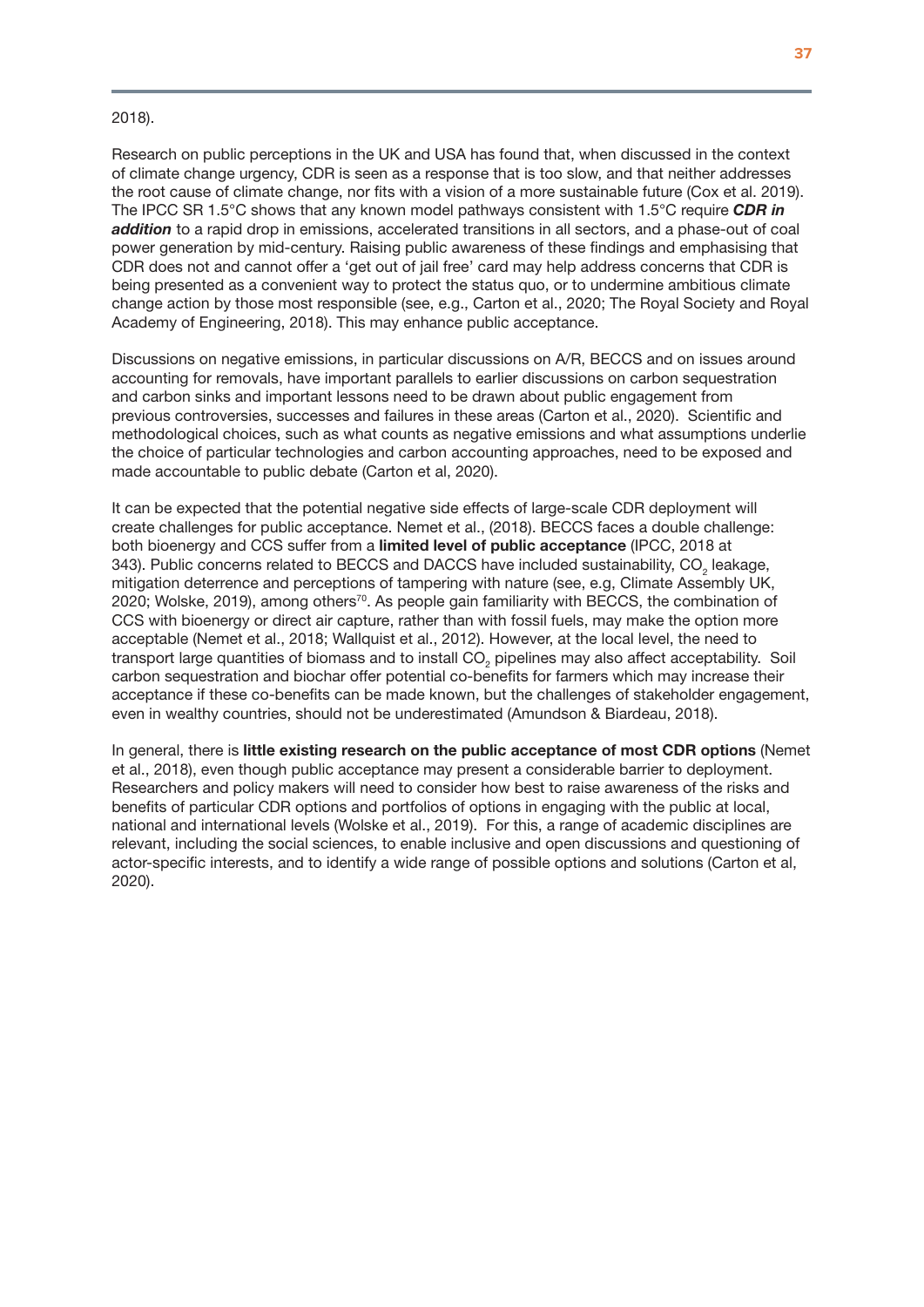# <span id="page-39-0"></span>4)What governance gaps and challenges could be addressed as a matter of priority?

A number of governance gaps, if addressed now, can help support informed decision-making on the necessary scale and portfolio of CDR options and lay the groundwork for upscaling relevant options. These governance gaps include the substantial gap in mitigation ambition, informational gaps, accounting gaps, research gaps, and incentive gaps.

We have identified priorities based on their significance for CDR scale and planning, their implications for Party accountability, and their near-term achievability. These priorities include:

- addressing the current 2030 mitigation gap to reduce the necessity for reliance on large-scale CDR options;
- improving inventory data and information management systems to improve accountability and support the tracking and assessment of aggregate CDR efforts;
- putting in place robust accounting rules to avoid double counting, including for the land sector;
- refining reporting and accounting rules for projects involving international transfers related to CCS and BECCS;
- creating incentives to support CDR research, investment and implementation;
- developing scenarios and value chains for specific CDR options and combinations of options; enhancing public awareness, and
- supporting the development of legal and planning frameworks at the national and international levels that can address large-scale CDR options.

Some of these elements may be addressed by policymakers and negotiators through the ongoing negotiating processes under the Paris Agreement; others will require decisions and interventions outside the UNFCCC process. We summarise these policy responses in Table 3 and suggest an allocation of possible responsibility for driving these efforts.

## 1. Narrow the mitigation gap to reduce possible future reliance on CDR options

Enhance mitigation ambition to 1.5°C-consistent emissions pathways - As explained in section 2 above, 2030 emission levels are a key indicator of the degree to which reliance on CDR will be necessary to meet Paris Agreement goals. Any acceleration of mitigation efforts will help reduce reliance on CDR. Paris Agreement Parties have been requested to bring forward new and updated NDCs by 2020 and these efforts need to move Parties onto a 1.5°C-consistent emissions pathway. Commitments by all Parties to raise the ambition of their NDCs in this current five-year cycle would help narrow the existing emissions gap and reduce future dependence on levels of CDR that might otherwise prove difficult or impossible to scale up in the necessary timeframe, or that may have substantial implications for sustainability (e.g., food security, resource availability, biodiversity, land tenure, social cohesion).

Adopt economy-wide NDCs - All Parties have been encouraged to move toward economy-wide NDCs. The adoption of economy-wide NDCs by a wider number of developing country Parties would facilitate consideration of the widest possible array of mitigation initiatives. As discussed in section 3 above, while developed countries have presented economy-wide NDCs, many developing countries currently have NDCs that cover only a subset of their inventory sectors. Developing countries could be encouraged to move to economy-wide emissions reduction or limitation targets in their new and updated NDCs.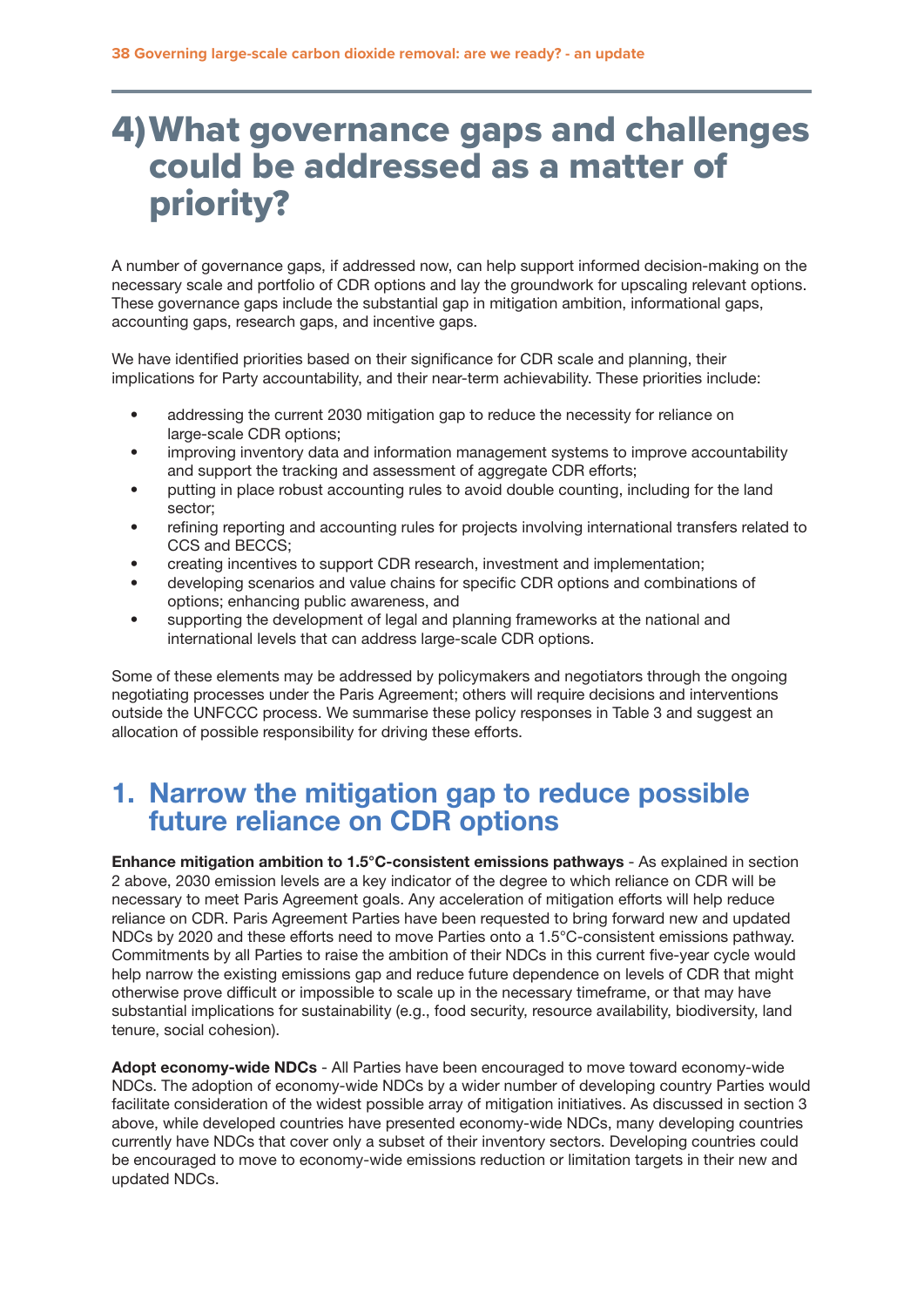Encourage distinct emission reduction targets for the land sector - Not all NDCs include mitigation efforts for the land sector. The establishment of distinct land sector targets within NDCs and within long term strategies will help clarify the planned contribution of the land sector (Fyson & Jeffery, 2019). Separate targets would also discourage the use of land sector removals to offset emissions in other sectors, in recognition that reductions are needed from all sectors to achieve the 1.5°C goal, and that carbon flows in the land sector are inherently more uncertain than those in other sectors (Crusius, 2020, Kachi et al, 2019, Jeffery et al. 2020).

Communicate 2050 long-term low GHG emission development strategies (LT-LEDS) -71 Policymakers have been requested to communicate LT-LEDS by 2020. Policymakers should be encouraged to present 2050 strategies that are 1.5°C-consistent, aim to phase out CO<sub>2</sub> by 2050, aim to achieve a balance between emissions and removals, and aim to achieve net negative emissions later in the century. As mentioned in section 4, above, a number of the countries that have

communicated 2050 strategies have begun to consider the role of CDR in these strategies.

Evolve a common understanding of "Net zero"- The balance to be achieved between emissions by sources and removals by sinks of GHGs can be read as both a collective and an individual Party goal. Because many different expressions of this goal seem to be in circulation, it will be important to evolve a shared understanding -- that achieving this balance over time at the national level (net-zero emissions) requires consideration of all gases and sectors, excludes reliance on international offsets, and needs to be accomplished through both rapid emissions reductions and the scaling-up of CDR.

Encourage targets for negative emissions – The explicit setting of distinct targets for emission reductions and for negative emissions has also been proposed as a way to ensure that negative emissions are used to supplement mitigation policy and emission reductions, rather than to replace these efforts or to allow increased emissions from other sectors (McLaren et al., 2019; Fyson & Jeffery, 2019; Jeffery et al. 2020). A number of NDCs already do contain targets for net removals (Herold & Böttcher 2018), and distinct targets warrant consideration in the context of future NDCs and LT-LEDS (von Hirschhausen, Herold & Oei 2012; Honegger, Michaelowa and Poralla 2019).

The UN Secretary-General is uniquely placed, using positive momentum from the IPCC SR 1.5°C, and deadlines set in 1/CP.21, to encourage more ambitious NDCs and the communication of LEDS - This effort will be aided by more recent research on countries' potential physical and financial losses due to a lack of climate action (Geiges et al. 2020; Wei et al, 2020) and recent science on accelerating climate impacts (IPCC, 2019b). In particular, raising awareness of the limits of NBS for removing carbon under higher levels of warming is important for enhancing understanding of why both urgent mitigation and CDR options development is needed

The UN Secretary-General and the UNFCCC Executive Secretary might also use this opportunity to sensitise policymakers and the public to the scale of the CDR implementation challenge if transformative mitigation action is delayed. Greater near-term mitigation efforts may be encouraged if the many sustainability and governance challenges inherent in large-scale reliance on potential CDR are made known, as most CDR options are currently of limited availability, high cost, resource intensive and/or unproven at scale. Improved understanding of who could be held responsible for deploying CDR – and how expensive this might be – if near-term mitigation efforts are not sufficient may also help in this regard (Fyson et al., 2020).

# 2. Improve inventory data and information management systems

Move toward a common format in the communication of new and updated NDCs - If Parties independently communicate their new and updated NDCs in a structure that responds directly to the Paris Agreement's new guidance on information necessary for clarity, transparency and understanding of NDCs and its new accounting guidance (Decision 4/CMA.1, Annexes I and II), this can facilitate the tracking of global progress towards a balance of anthropogenic emissions and removals. These rules are only mandatory for application to second NDCs, but expedited application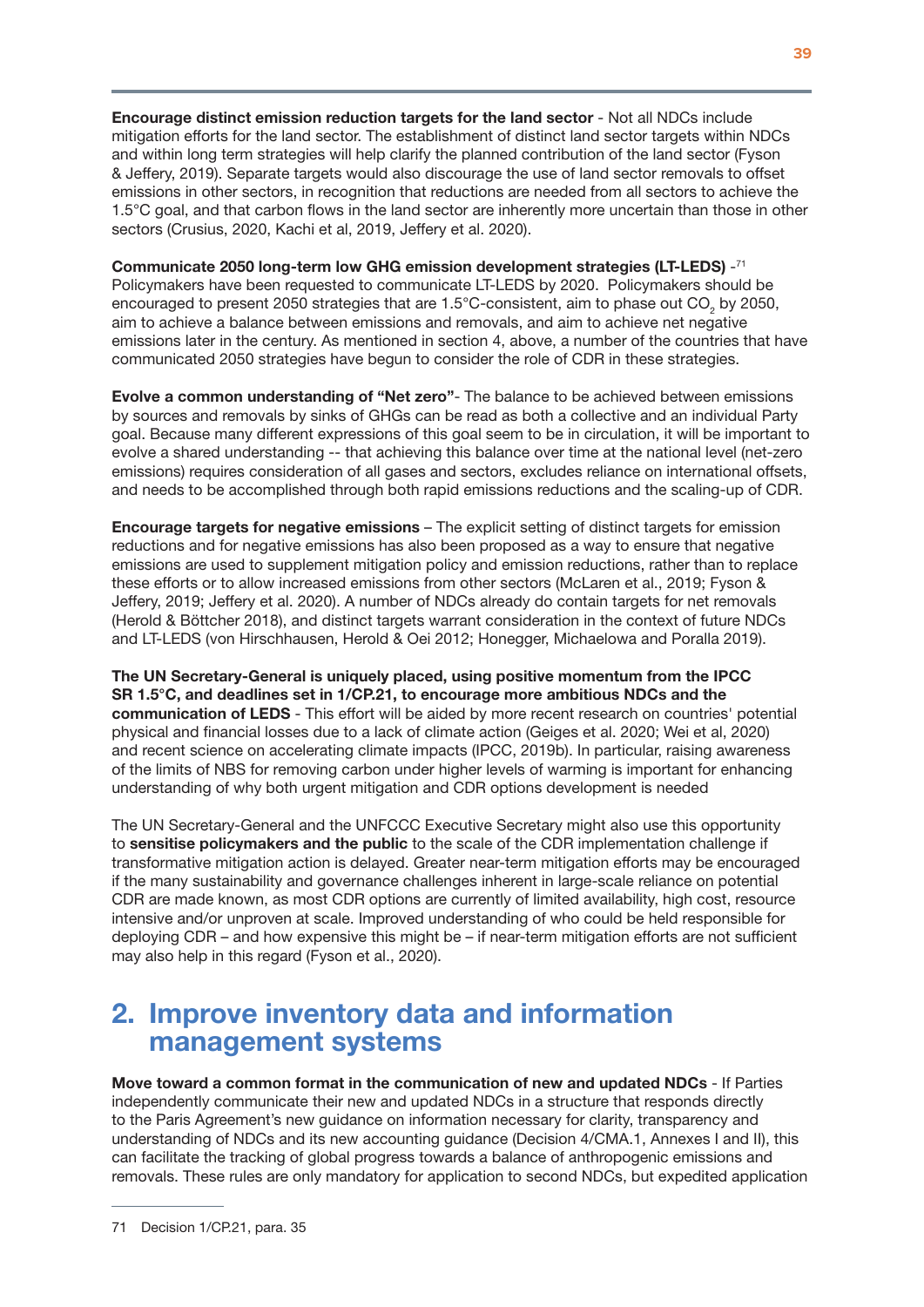by Parties to their first NDCs would bring greater clarity to the contribution of the land sector, clarify accounting approaches, data sources and assumptions, and help quantify the mitigation effect of Parties' planned efforts in advance of the 2023 Global Stocktake. This is particularly important for those NDCs that are not currently quantified or quantifiable.

Develop reporting systems for CDR under the Paris Agreement – ongoing negotiations on the common reporting tables that Parties will use to electronically report their GHG inventories, emissions projections and progress toward NDC achievement should consider how best to enable the tracking of CDR. For example, these tables could provide for the reporting of gross emissions and removals separately. GHG inventories could also be designed to enable detailed reporting on CDR initiatives. Inviting more granular and geo-referenced reporting with respect to A/R, BECCS, DACCS and other CDR options as best practice will help track the uptake and support the scaling up of these options. This would also enable the separate tracking of CCS used in combination with fossil fuel combustion (which does not contribute to CDR) from CCS used for BECCS and DACCS. Greater clarity on how / where removals from DACCS should be reported in GHG inventories (for example, in which sector) would also be helpful.

Build developing country reporting capacity - the substantial gaps remaining in many developing country inventories will become increasingly problematic in reporting on CDR options that involve the land sector or multi-national supply chains, such as BECCS. Many developing countries will need support to implement data collection and information systems, and systems for measuring, monitoring and reporting inventory information. Improved inventories, in turn, will support forward planning and facilitate assessment of progress toward net-zero emissions.

Encourage input from external sources to supplement and verify data - Intergovernmental organisations (IGOs), non-governmental organisations (NGOs), scientific institutions and civil society organisations can help fill data gaps and support greater accountability and transparency by providing external checks on UNFCCC inventory data and progress in NDC implementation. This might include: data from the IMO and ICAO related to the use of international bunker fuels and the use of CORSIA offsets, Montreal Protocol data related to GHGs, including Hydrofluorocarbons (HFCs); land cover and land use data from the Food and Agriculture Organization (FAO) and other satellite-derived datasets (e.g. Ceccherini et al. (2020), Global Forest Watch); and London Protocol data related to sub-seabed storage. Key data sets should remain in public domain, and cyber security concerns should be recognised. Moving towards a common definition of anthropogenic emissions and removals would also be helpful, to allow these different datasets to be compared.

## 3. Put in place robust accounting rules for the land sector and for Article 6 transfers

Move toward common accounting rules for the land sector – over time, a consistent approach for incorporating the land sector into NDCs will be essential to support robust accounting. In addition, because some land sector carbon flows are the result of previous activities, age effects and inter-annual variability, rules are needed for the establishment of baselines and reference levels, for accounting for impermanence and leakage, and for reporting on harvested wood products (HWP), natural disturbances, and the identification of managed land. While some flexibility will have to be provided in recognition of Parties' different circumstances and starting points, a common rule set will support transparency, consistency and comparability, avoid double counting, minimize the risk of asymmetric accounting, and ensure net removals are anthropogenic. Limits and safeguards under these rules could be designed to limit Parties' use of removals from the land sector to offset emissions in other sectors, recognising that land sector removals cannot be assumed to adequately compensate for continued emissions in other sectors (Carton et al., 2020)

Address the risk of reversals – Accounting systems will need to adequately address the risk of CDR reversals, in the context of both terrestrial sinks (for which reversal risks are substantial) and geological carbon storage (for which reversal risks are much lower, but still exist in the longer term). Lessons from the Kyoto Protocol related to A/R and CCS may be useful in informing the development of such systems as they directly address issues of impermanence.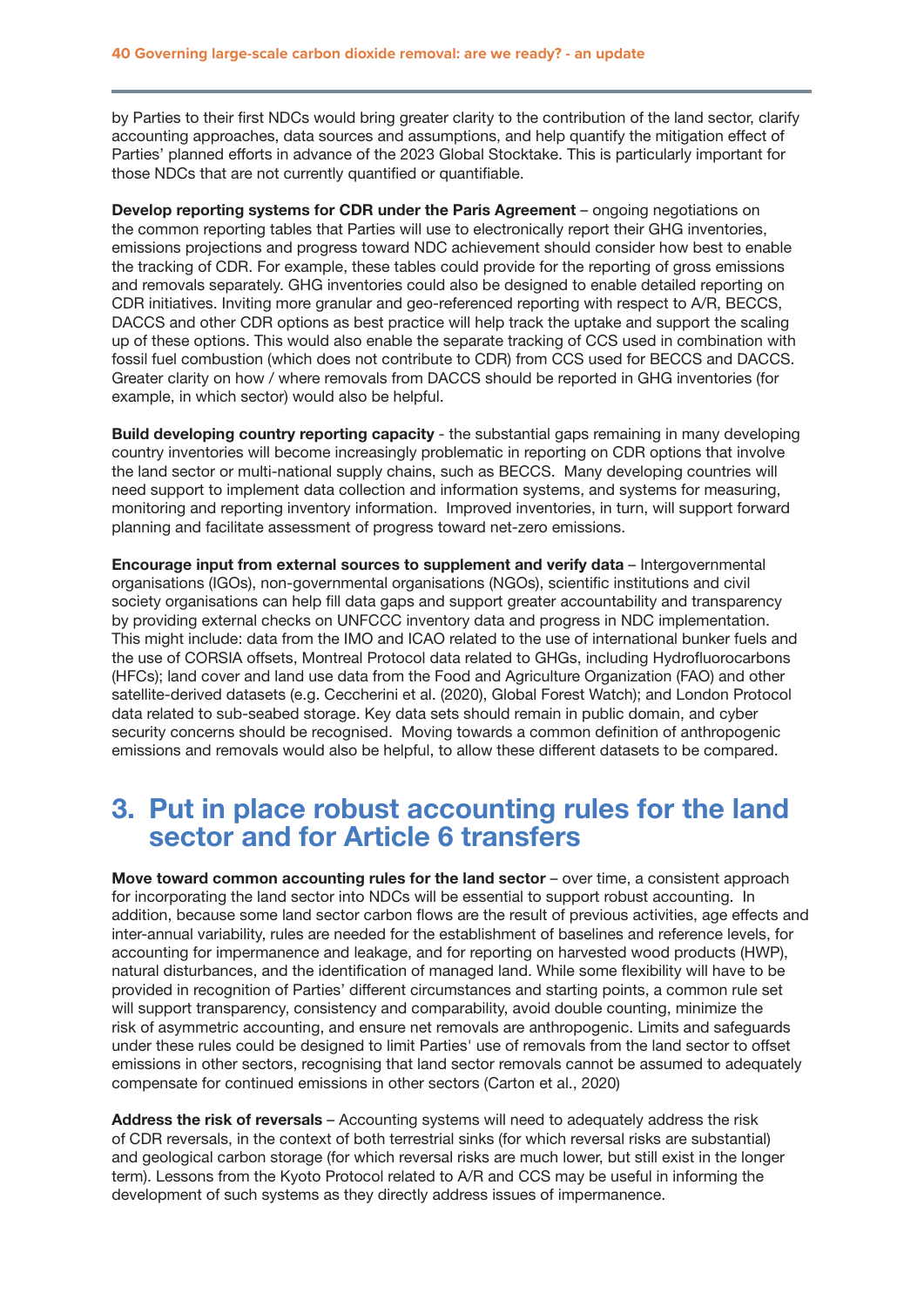Develop guidance on accounting for life cycle emissions involving multiple sectors and multiple countries – Lifecycle emissions are a challenge for land-based CDR options involving multi-sector and/or multi-national supply chains. Guidance for accounting lifecycle emissions should consider the risks of countries within a supply chain lacking emissions reporting capacities. The need to track progress at the global level should also be taken into account: the current lack of a common approach for accounting emissions from HWPs used for energy means that emissions from bioenergy feedstocks that cross borders for BECCS could go unaccounted – leading to an overstatement of negative emissions.

Develop robust accounting rules for transfers under Article 6 – Article 6 requires that Parties transferring mitigation outcomes make what are termed 'corresponding adjustments' to their NDCrelated emission balances, with one Party making an addition and the other a subtraction, reflecting respectively the transfer and use of these outcomes toward NDCs. Corresponding adjustments aim to avoid the double counting or use of the same outcomes by multiple Parties. If outcomes related to BECCS and DACCS are to be transferable under Article 6, systems will need to be in place to ensure that the underlying outcomes have themselves been fully accounted, and accounted in a symmetric manner where multiple Parties are involved, to ensure environmental integrity.

Consider excluding or limiting the use of international transfers of mitigation outcomes sourced from A/R and other biological removals (e.g., from soil sequestration, ecosystem restoration) toward NDCs – in view of their recognised environmental integrity challenges (difficulties in setting accurate baselines, impermanence, leakage and related difficulties for monitoring, reporting, verification and accounting) and the social, cultural and economic concerns these removals raise in the context of a market-based system that runs the risk of favouring least cost removals and that requires the transfer of their ownership. Fundamentally, biological removals are not equivalent to permanent reductions achieved through reductions in fossil fuel emissions and any 'assumed commensurability' or equivalence has been thoroughly challenged, together with the substantial issues of ethics and intergenerational equity that follow (Carton, et. al. 2020; Jeffery et al., 2020; Kachi et al., 2019).

## 4. Create incentives to accelerate research, investment and implementation

Develop policy packages that enable mature CDR options or those in the development stage to be deployed as soon as possible – A raft of policy options could drive CDR deployment. These include direct regulation (e.g., a requirement that fossil fuel companies deploy or finance CDR), economic incentives, subsidies for deployment, government support to reduce investment risks, direct funding of CDR options, or the adaptation of existing policy mechanisms (e.g. use of agricultural policy to incentivise soil carbon sequestration or biochar) (Lomax et al 2015; Nemet et al. 2018). Domestic emission trading systems can also create important incentives through pricing signals, in a regulatory environment that contains sustainable development safeguards for large scale projects, including impact assessments and enforceable systems to monitor, track and address reversals.

Provide direct financial and capacity building support for low cost no-regrets CDR options with known co-benefits (e.g., A/R, soil carbon sequestration, ecosystem restoration) - Simply increasing public awareness of the co-benefits of some CDR options may be sufficient to overcome barriers to deployment in some contexts. In other contexts, for example in developing countries, direct financial support and capacity building can help overcome barriers. Financial support through results-based payments (e.g. from the Green Climate Fund for REDD), or through international voluntary carbon market programmes that have no expectation of transferable emission reduction credits, can allow for the test driving of positive, no-regrets CDR initiatives in interested developing countries, while at the same time building up capacity for monitoring, reporting and verifying carbon stocks. This can help address questions over whether land-based programmes can be successful in protecting environmental integrity over the long-term (Carton et al., 2020).

Reserve market-based cooperative approaches under Article 6 for reductions that are clearly permanent, additional and readily measurable and verifiable. Market-based transfers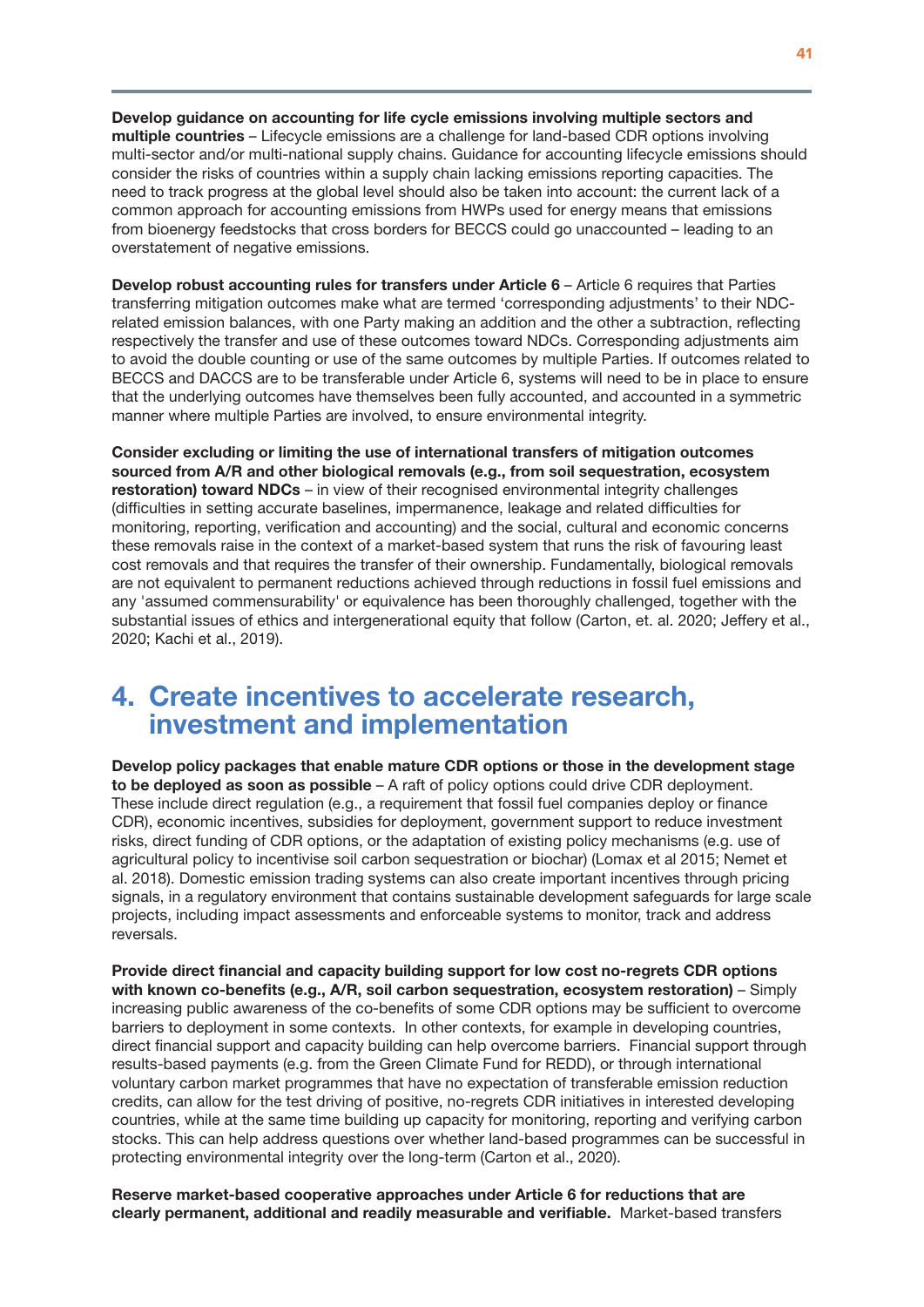are most appropriate where the mitigation outcomes transferred clearly represent permanent, additional, and readily verifiable emission reductions and where robust accounting systems are in place. Accordingly, negative emission technologies involving geological sinks are more suited to international approaches than those involving biological sinks (i.e., DACCS rather than A/R). Article 6 transfers require the relinquishing of rights by host countries to use the emission reductions achieved toward their own NDCs. For this reason, while the land sector offers least-cost mitigation opportunities in many developing countries, it may not be equitable to create incentives for the transfer of these reductions, leaving developing countries with relatively more expensive domestic mitigation options, new accounting challenges and long-term reversal risks that few are institutionally prepared to address.

Prioritise CDR measures with positive outcomes for sustainable development, biodiversity and climate change adaptation. The sustainable development co-benefits of specific CDR options can provide incentives and/or additional rationales for funding or deployment, provided regulations and safeguards are in place to prevent any large-scale CDR deployment that might negatively impact local communities, biodiversity, food and water security, and even climate. Over the longer term, a comprehensive approach to land-use policy that integrates all types and drivers of land-use change to minimise emissions, maximise removals and avoid negative impacts will be necessary (Daioglou et al., 2020, Dooley et al. 2020).

Support consideration of ways to share risks and responsibilities for research and development of less mature options equitably – a number of governments and companies are already funding innovation in carbon removal technologies, but different national circumstances and cumulative emission profiles offer opportunities for an equitable division of responsibility in accelerating CDR upscaling. Open discussion among governments, companies and other non-state actors on how risks and responsibility can be shared equitably may accelerate the commercialisation of promising CDR options (Fyson et al. 2020).

Provide direct financial support for expensive CDR options - BECCS and DACCS are relatively more expensive CDR options. For BECCS, further incentives may not be needed on the demand side, where bioenergy is already economic for commercial use and importing countries benefit by being able to record negative emissions (BECCS). But there may be a need to incentivise inputs for BECCS on the supply side. Direct support or subsidisation of the development and commercialisation of BECCS and DACCS will likely be needed to drive emissions below zero at the international level.

## 5. Engage the research community in scoping specific CDR options and necessary incentives

The necessary scaling up of CDR options will be facilitated by efforts from the research community to build scenarios around specific CDR options, their associated value chains and their sustainability implications (e.g., BECCS linked to existing and new CCS sites, DACCS linked to renewable energy). This applies equally to those options that have not yet seen widespread consideration in modelbased analysis.

### Research initiatives might include:

- Modelling specific CDR options and portfolios of options at scale, to identify linkages between potential options and implications for the SDGs;
- Performing bottom-up studies at the local or regional level to identify sustainable potentials, potential socio-economic impacts, and governance needs;
- Identifying potential locations for implementation of large-scale CDR initiatives, in view of related sustainability concerns;
- Identifying potential near-term and niche options that could be rapidly and sustainably expanded
- Identifying measures capable of incentivising different CDR portfolios in different settings;
- Piloting projects through public/private partnerships that can employ existing plans and infrastructure (e.g., CCS storage facilities);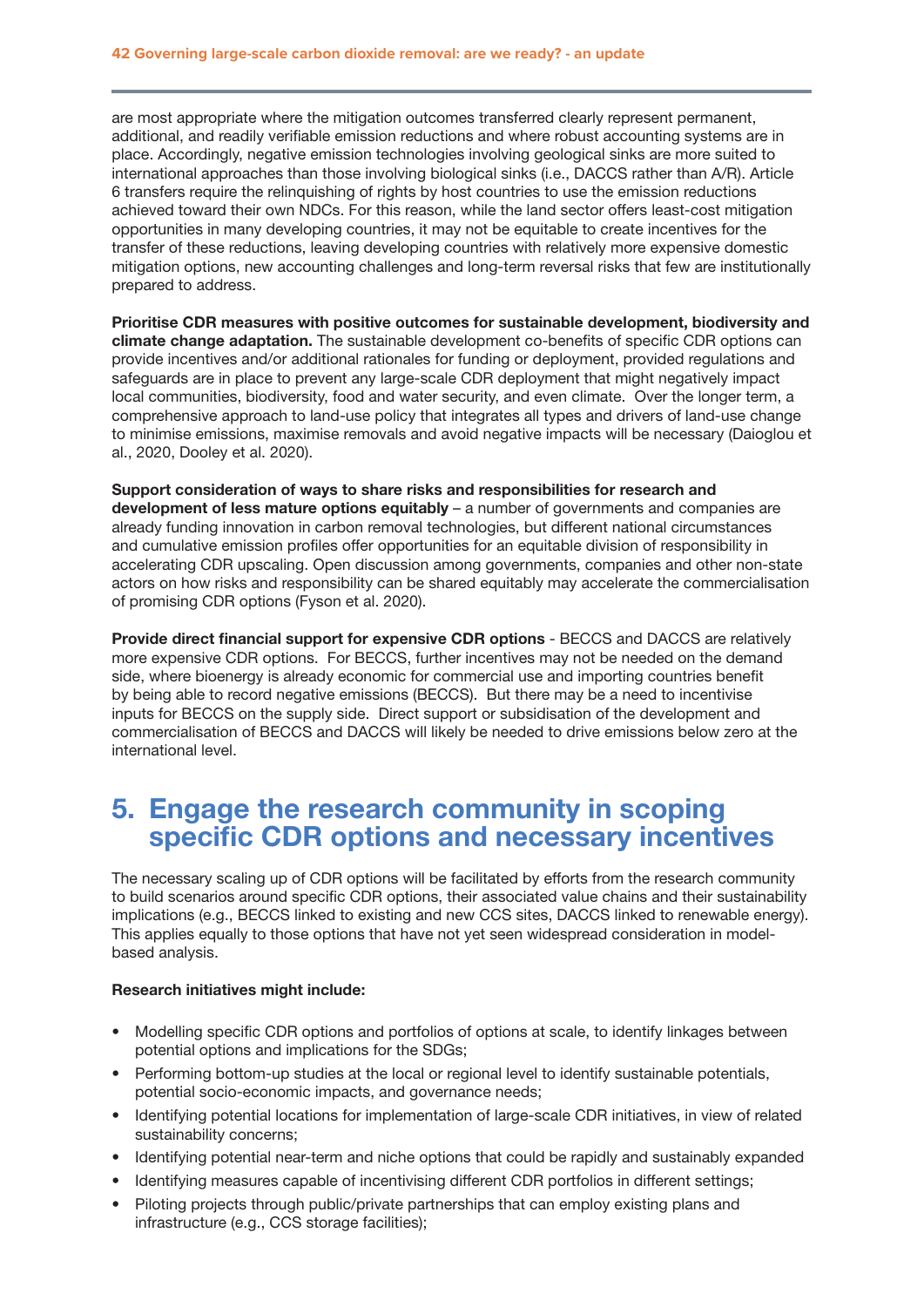- Identifying pathways for collaboration, cooperation, cost sharing and benefit sharing, as well as options for the allocation of responsibilities and liability;
- Identifying safeguards that can prevent adverse impacts of potential CDR options on sustainable development at local, regional and global scales;
- Identifying mechanisms to monitor negative and positive impacts in an open and transparent manner, in order to allow for public access to information and accountability;
- And, public awareness and acceptance surveys of identified CDR options.

Where research reveals low cost options that have clear co-benefits (e.g., soil carbon enhancement, erosion prevention, habitat restoration, income generation) and that can be immediately deployed at large-scale (taking into consideration relative maturity, known trade-offs, sustainability challenges, cumulative impacts and interactions between CDR options), these options can be targeted for early implementation.

Focused research on the range of contexts in which different potential CDR activities might be sustainably deployed will bring more clarity on how much each option could contribute to future CDR needs. In the case of BECCS, for example, niche options for bioenergy deployment at the local level may have a greater likelihood of achieving synergies with sustainable development (IPCC, 2018; IPCC, 2019), but the feasibility of combining such small-scale operations with CCS would depend on costs, supply chain and infrastructure requirements.

## 6. Improve public awareness of potential CDR options, risks and trade-offs in planning processes

Engage a wide range of stakeholders in planning processes – Reliance on CDR options to meet Paris Agreement goals will be inevitable, even if 2030 NDCs improve dramatically. Engaging a wide range of stakeholders in planning processes for NDCs and LT-LEDS can help reinforce the need for urgent emission reductions and enhanced removals to achieve Paris goals. Citizen assemblies can increase public awareness of cost, risks, uncertainties, sustainability challenges and trade-offs associated with various CDR options at different scales, consider the potential role of these options in delivering net-zero targets, and open the door to consideration of other solutions (e.g., lifestyle changes) (Carton et al, 2020. Ghambir & Tavoni; UK Climate Assembly).

Identify areas or facilities with potential to accommodate large-scale CDR options – Land use and land sector planning documents at various levels (local, regional, national) might consider land set asides for A/R, recognising standards for sustainability and the need to protect communities from land grabs (The Royal Society and Royal Academy of Engineering, 2018).

Establish a registry of CDR initiatives and projects - IGOs or NGOs might be invited to develop a registry of ongoing existing BECCS, CCS, DACCS initiatives and projects to track deployment of negative emission technologies in tonnes removed and sequestered, to increase public awareness and track transparency related issues (e.g., their funding sources, whether they are being used to compensate for emissions, and whether sustainable development is being adequately safeguarded).

Increase public awareness of co-benefits - increasing awareness of the co-benefits of A/R, soil carbon sequestration and ecosystem restoration may assist in mobilising investment and improving public acceptance.

## 7. Improve international collaboration and cooperation

Enhance collaboration between international treaty bodies: Enhancing collaboration in connection with the measurement, monitoring, reporting and management of emissions and removals, and on issues related to responsibility and liability in connection with CDR options, can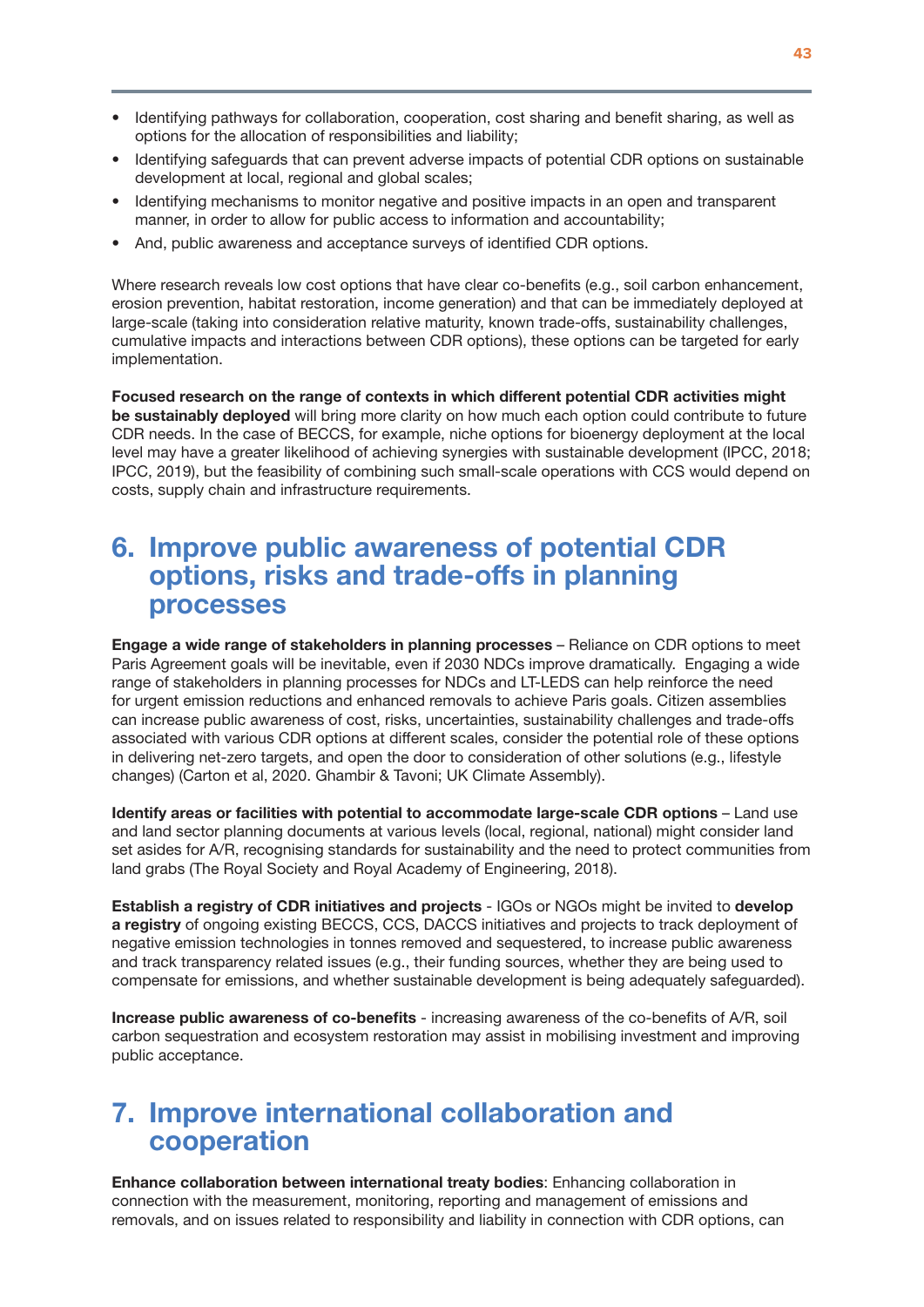help treaty bodies (CBD, UNFCCC, MP, London Protocol, ICAO, IMO, FAO, WMO) avoid working at cross-purposes. It will also help maintain and improve the information base needed to support sound policy-making. For example, while the UNFCCC process generates GHG inventory data, as noted above, this data suffers from gaps and consistency challenges. IGOs, NGOs and other civil society organisations (CSOs) can help fill gaps and support greater accountability and transparency by supplementing and verifying UNFCCC GHG inventory data and information on emission flows, thereby contributing to a fuller understanding of emissions and removals in country contexts and in aggregate. This collaboration could be supported by the UN Secretary General working with the UNFCCC Executive Secretary.

Develop mutually-reinforcing research agendas – Collaboration can help target support to research, development and commercialisation of prioritised CDR options, and to research initiatives that solicit stakeholder input and reflect local community concerns and needs regarding sustainability. As consensus grows on optimal mixes of CDR options and physical locations for the implementation of these options, international collaboration and cooperation can help identify the most effective incentives for deployment and mobilise resources to support this deployment.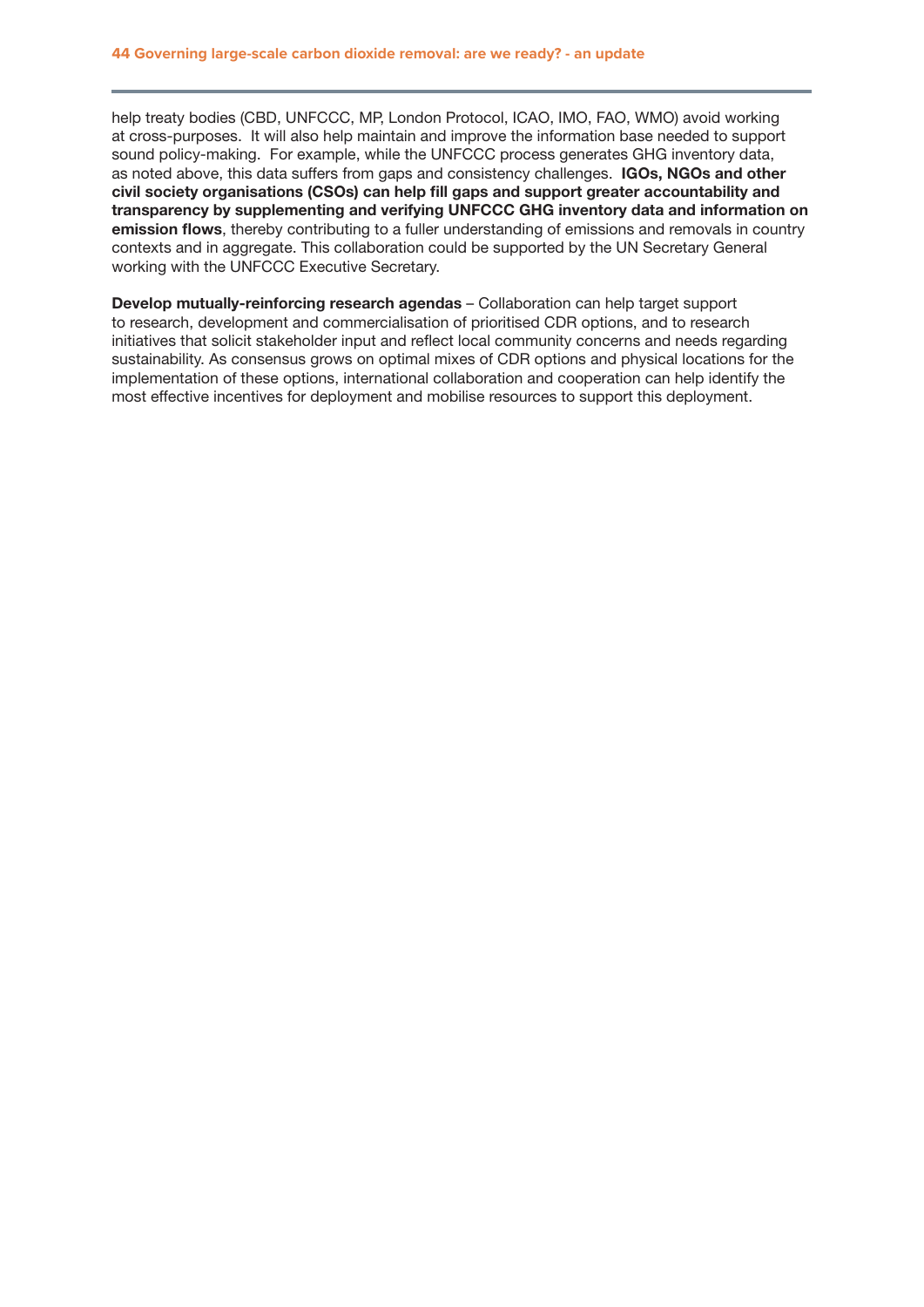# <span id="page-46-0"></span>Conclusion

The issue of CDR presents the global community with a dilemma. On the one hand, the science is clear that a substantial scale of CDR will be needed to limit warming to 1.5°C, and CDR deployment will be needed soon in order to reach such a scale in the coming decades. On the other hand, CDR is not 'a get out of jail free' card, and the global community has an interest in ensuring that its ultimate deployment and use are as low as feasibly possible. Deployment of CDR at scale, whether it is based on the land sector, on biomass energy with CCS, or on new approaches such as DACCS, will have serious challenges in the sustainability domain. Use of CDR should never be used as an excuse to postpone early reductions, or particularly to delay the necessary fossil fuel phase out

2030 targets must be improved dramatically, if they are not, the international community will need to rely heavily on CDR options that are as yet unproven at scale, to meet the Paris Agreement's 1.5°C temperature limit. Even with improvements in current policies and NDCs, significant, if not substantial, CDR will be needed to meet the Paris agreement's long-term temperature goal. The next decade really is critical — emissions levels in 2030 will determine the scale of CDR options that may be needed. If Parties bring forward new and updated NDCs by 2020 that are substantially more ambitious in the reductions they deliver for 2030, this can reduce future reliance on CDR to a scale that may be economically feasible and avoid jeopardising sustainable development.

More work is needed to develop an appropriate portfolio of CDR approaches that can maximise synergies with sustainable development and minimise trade-offs. Investment is needed for research and for commercialisation of promising technologies, and this work is really just beginning.

This report shows that the global community is far from ready to provide incentives for the deployment of CDR, and that there are many gaps in the governance systems that will be needed to manage CDR at scale. In this report, we have begun to ask questions such as:

- Is the international community prepared for the implementation of large-scale CDR options?
- Can the sustainability challenges, risks and trade-offs inherent in large-scale CDR efforts be managed?
- What governance tools need to be in place for an urgent development and upscaling of possible CDR options?
- Can current provisions under the climate change regime support implementation at scale or are further provisions and incentives needed?

Some biological options, such as A/R, and other land management activities, are available at relatively low cost and provide positive co-benefits: these approaches should be pursued as soon as possible. As the scale of these activities grow there will need to be an important strengthening of governance.

To ramp up CDR to the scale needed will require substantial lead time, planning and resources, and governance tools to ensure that CDR can be deployed sustainably, and that progress in achieving net-zero — and ultimately net negative emissions — can be monitored effectively.

In this report we identify key priority governance challenges and gaps at the international level for the development and potential deployment of CDR at a scale consistent with the Paris Agreement goals. These gaps include mitigation gaps, information gaps, accounting gaps, knowledge gaps, and incentive gaps, some of which can be addressed under the ongoing negotiating processes under the Paris Agreement, while others will require decisions and interventions outside the UNFCCC process.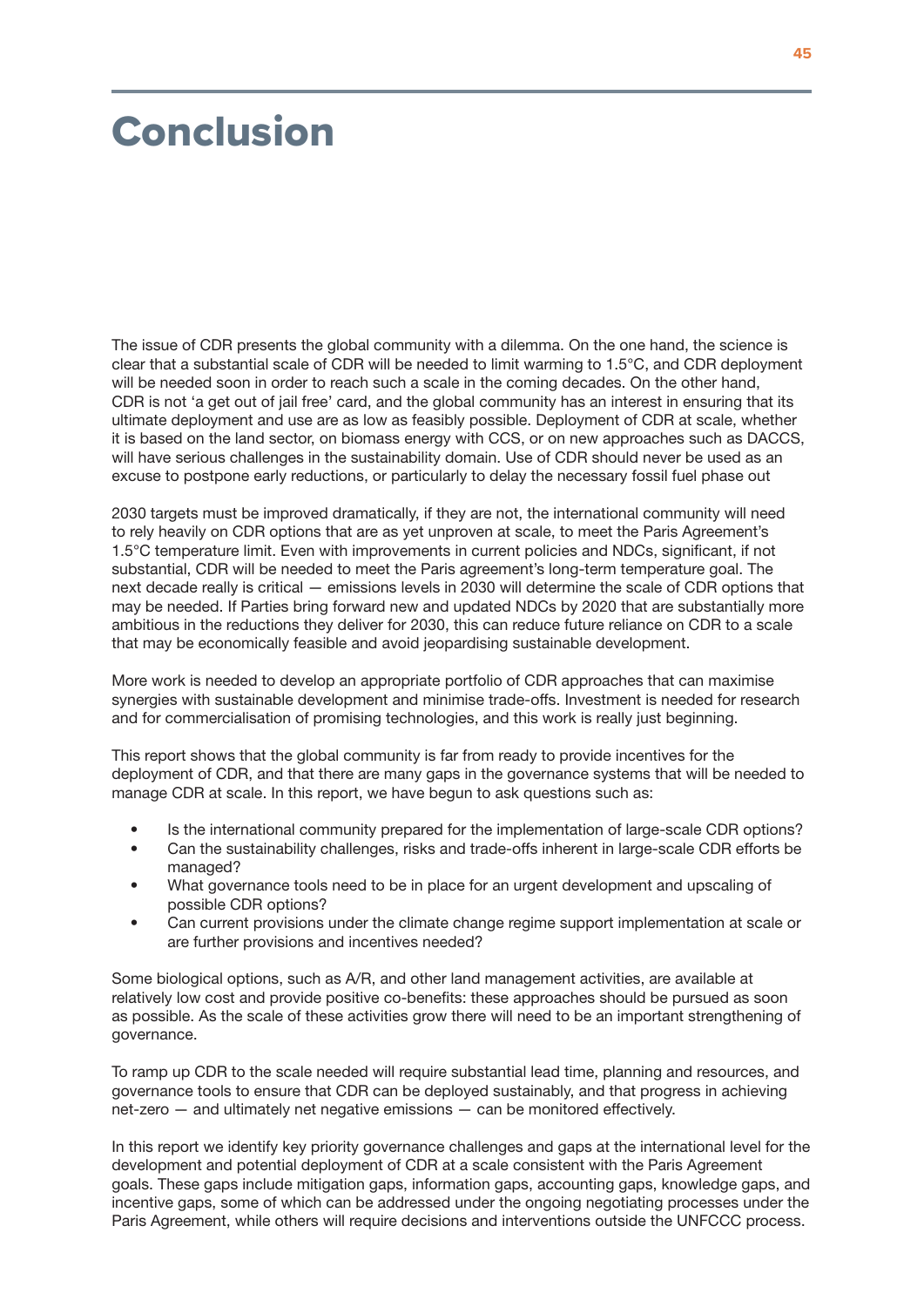The table below summarises the key governance challenges and gaps that can be addressed in the near-term, priority responses for addressing them, and who could be involved.

| <b>Governance challenges and gaps</b>                                                       | <b>Entity or entities</b>         | <b>Options for adressing them</b>                                                                                                                                                                                                                                                                                                                                                                                 |
|---------------------------------------------------------------------------------------------|-----------------------------------|-------------------------------------------------------------------------------------------------------------------------------------------------------------------------------------------------------------------------------------------------------------------------------------------------------------------------------------------------------------------------------------------------------------------|
| 1. Narrow the mitigation gap to<br>reduce possible future reliance on<br><b>CDR</b> options | <b>UN Secretary General</b>       | Maintain momentum from<br>the IPCC SR 1.5°C by raising<br>awareness of climate impacts<br>and risks at low levels of<br>temperature change<br>Encourage new and updated                                                                                                                                                                                                                                           |
|                                                                                             | <b>UNFCCC Executive Secretary</b> | NDCs in this 5-year cycle, with<br>far more ambitious emission<br>reduction targets for 2025 and<br>2030<br>• Encourage communication of<br>2050 strategies, consistent with<br>1.5°C pathways<br>• Encourage shift to economy-<br>wide NDCs<br>• Facilitate greater collaboration<br>between treaty Secretariats<br>• Encourage distinct land sector<br>targets<br>• Encourage targets for negative<br>emissions |
|                                                                                             | Parties                           | Enhance 2030 NDC ambition, to<br>avoid extreme reliance on CDR<br>options<br>Communicate 2050 Low Emission<br>Strategies (LT-LEDS) including<br>consideration of targets for<br>negative emissions, options and<br>needs<br>Evolve a common understanding<br>of "net zero" (all sectors,<br>all gases, no reliance on<br>international units)                                                                     |

### Table 3: Key governance challenges identified in this report, and options for addressing them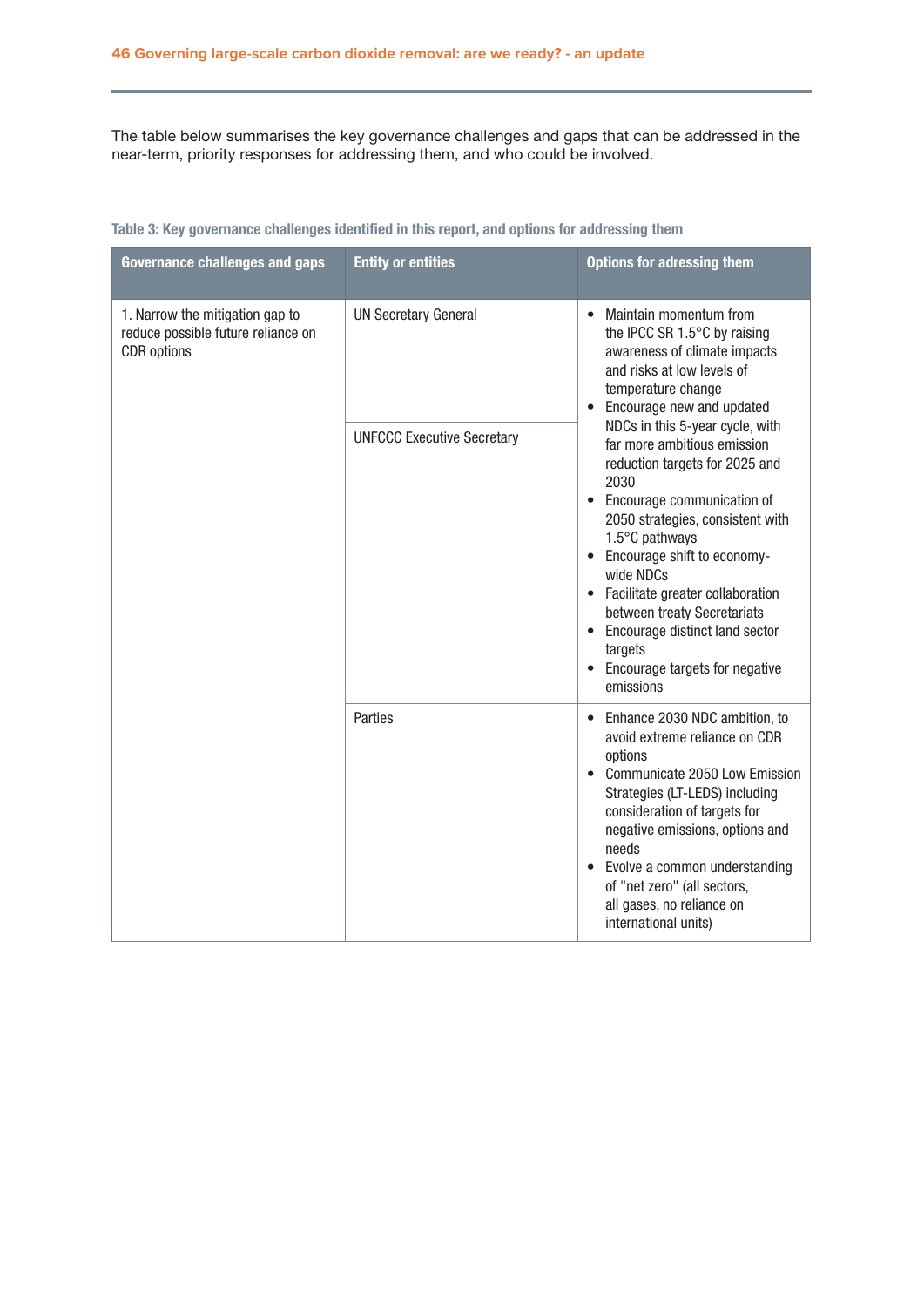| 2. Improve inventory data and<br>information management systems | <b>IPCC</b><br>IGOs, NGOs, CSOs   | Develop IPCC Guidance on<br>biomass energy lifecycle<br>emissions for inclusion in national<br>emissions inventories<br>Develop IPCC Guidance on<br>emission inventory and reporting<br>for DACCS<br>Explore how external datasets<br>can be used to verify sectoral                                                                                                                                                                   |
|-----------------------------------------------------------------|-----------------------------------|----------------------------------------------------------------------------------------------------------------------------------------------------------------------------------------------------------------------------------------------------------------------------------------------------------------------------------------------------------------------------------------------------------------------------------------|
|                                                                 |                                   | emissions data (e.g. through<br>atmospheric measurements)<br>Support capacity building<br>initiatives                                                                                                                                                                                                                                                                                                                                  |
|                                                                 | Parties                           | Provide information necessary<br>for clarity, transparency and<br>understanding of existing NDCs<br>in Decision 4/CMA.1 for first and<br>subsequent NDCs<br>Shift to economy-wide NDCs<br>Apply common accounting rules<br>in Decision 4/CMA.1 for first and<br>subsequent NDCs<br>Present distinct land sector<br>targets<br>• Present negative emission targets<br>Adopt common GHG reporting<br>formats that facilitate aggregation |
| 3. Put in place robust accounting<br>rules                      | Parties                           | Move toward common accounting<br>rules for the land sector (e.g. for<br>Harvested Wood Products, Natural<br>Disturbances)<br>Develop robust rules for Article<br>6 transfers under Article 6.2 and<br>6.4                                                                                                                                                                                                                              |
|                                                                 | <b>UNFCCC Executive Secretary</b> | Collaborate with IMO, ICAO,<br><b>CORSIA and Montreal Protocol to</b><br>enable sharing of emissions data,<br>to ensure no double counting of<br>emission reductions and ensure<br>work is not at cross-purposes                                                                                                                                                                                                                       |
|                                                                 | <b>IPCC</b>                       | Develop guidance on accounting<br>for life cycle emissions involving<br>multiple sectors and multiple<br>countries                                                                                                                                                                                                                                                                                                                     |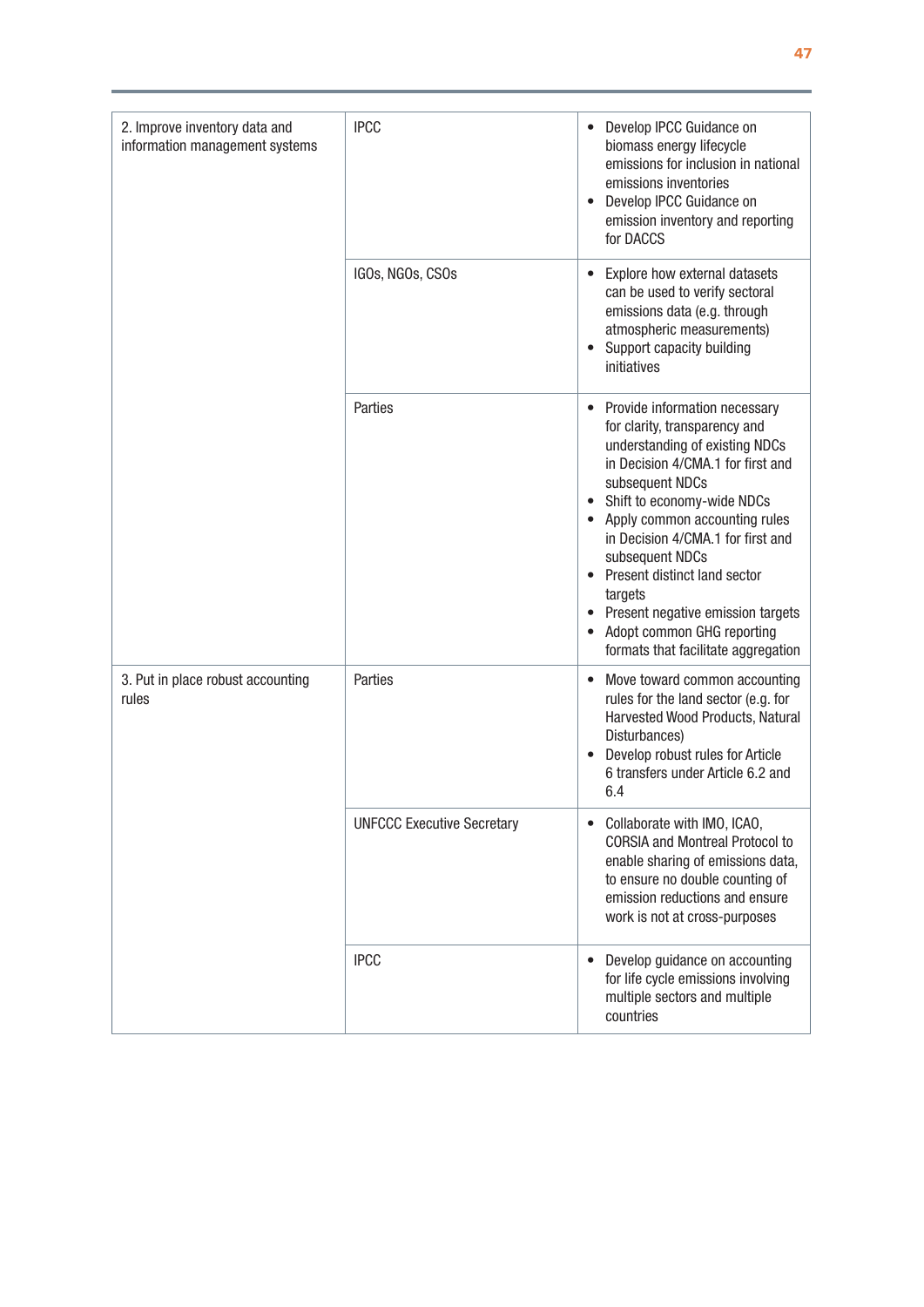| 4. Create incentives to accelerate<br>research, investment and<br>implementation                | Research community | Develop policy packages to<br>$\bullet$<br>support accelerated deployment<br>Identify inexpensive no-<br>$\bullet$<br>regrets options for immediate<br>implementation<br>Consider ways to share risks<br>and responsibilities for research<br>and development of less mature<br>options (e.g., public / private<br>partnerships, particularly where<br>existing infrastructure and plans<br>can be utilised)                                                                                                                                                                                                                                                                                                                                                            |
|-------------------------------------------------------------------------------------------------|--------------------|-------------------------------------------------------------------------------------------------------------------------------------------------------------------------------------------------------------------------------------------------------------------------------------------------------------------------------------------------------------------------------------------------------------------------------------------------------------------------------------------------------------------------------------------------------------------------------------------------------------------------------------------------------------------------------------------------------------------------------------------------------------------------|
|                                                                                                 | Parties            | Develop policy packages to<br>$\bullet$<br>support accelerated deployment<br>Provide direct financial and<br>capacity building support for<br>low cost no-regrets CDR options<br>with known co-benefits (A/R,<br>soil sequestration, ecosystem<br>restoration)<br>Reserve market based<br>cooperative approaches under<br>Article 6.2 and 6.4 for reductions<br>that are clearly permanent,<br>additional and readily measurable<br>and verifiable<br>Consider ways to share risks<br>$\bullet$<br>and responsibilities for research<br>and development of less mature<br>options (e.g., public / private<br>partnerships, particularly where<br>existing infrastructure and plans<br>can be utilised)<br>Provide direct financial support<br>for expensive CDR options |
| 5. Engage the research community<br>in scoping specific CDR options and<br>necessary incentives | Research community | Build scenarios around specific<br>$\bullet$<br>CDR options, value chains and<br>their sustainability implications<br>(e.g., BECCS linked to existing<br>and new CCS sites, DACCS linked<br>to renewable energy, other land-<br>based options with sustainability<br>benefits)<br>Research environmental aspects<br>$\bullet$<br>of CDR options and portfolios,<br>including storage permanence<br>and leakage<br>Support regional, bottom up<br>$\bullet$<br>studies to identify realistic,<br>sustainable removal potential in<br>given locations<br>Identify pathways for<br>$\bullet$<br>collaboration, cost-sharing<br>and benefit sharing, as well<br>as options for the allocation of<br>responsibilities and liability                                          |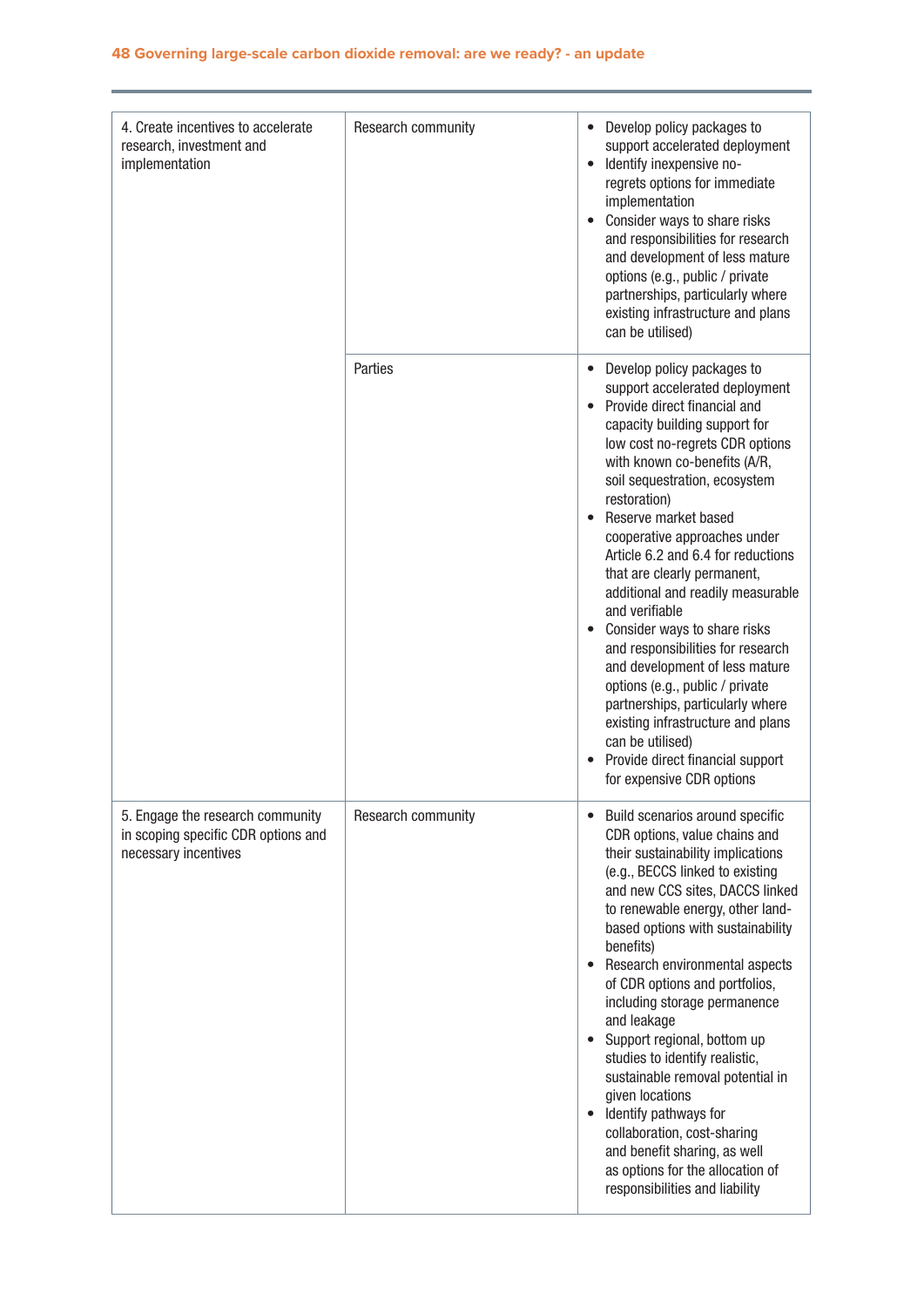| 6. Improve public awareness of<br>potential CDR options, risks and<br>trade-offs in planning processes | IGOs, NGOs, CSOs   | Increase public awareness of co-<br>benefits<br>• Engage a wide range of<br>stakeholders in planning<br>processes<br>Identify areas or facilities with<br>potential to accommodate large-<br>scale CDR options<br>Establish a registry of CDR<br>initiatives and projects, including<br>information on scale and location<br>Provide information from external<br>datasets to facilitate tracking<br>of CDR deployment, e.g. on<br>forest cover, clearing, natural<br>disturbances, from satellite data |
|--------------------------------------------------------------------------------------------------------|--------------------|---------------------------------------------------------------------------------------------------------------------------------------------------------------------------------------------------------------------------------------------------------------------------------------------------------------------------------------------------------------------------------------------------------------------------------------------------------------------------------------------------------|
| 7. Improve international collaboration<br>and cooperation                                              | ICAO and IMO       | Enhance data sharing and<br>collaboration with UNFCCC<br>Develop long-term vision for zero<br>emissions in all sectors                                                                                                                                                                                                                                                                                                                                                                                  |
|                                                                                                        | <b>IPCC</b>        | Evaluate the implications of<br>geophysical feedbacks and other<br>issues for emission pathways<br>and CDR needs consistent the<br>Paris agreement long-term<br>temperature goal, for inclusion<br>in assessment reports that will<br>inform the Global Stocktake                                                                                                                                                                                                                                       |
|                                                                                                        | Research community | Emissions-reduction tracking<br>initiatives: expand tracking of<br>NDCs and current policies to<br>include CDR deployment                                                                                                                                                                                                                                                                                                                                                                               |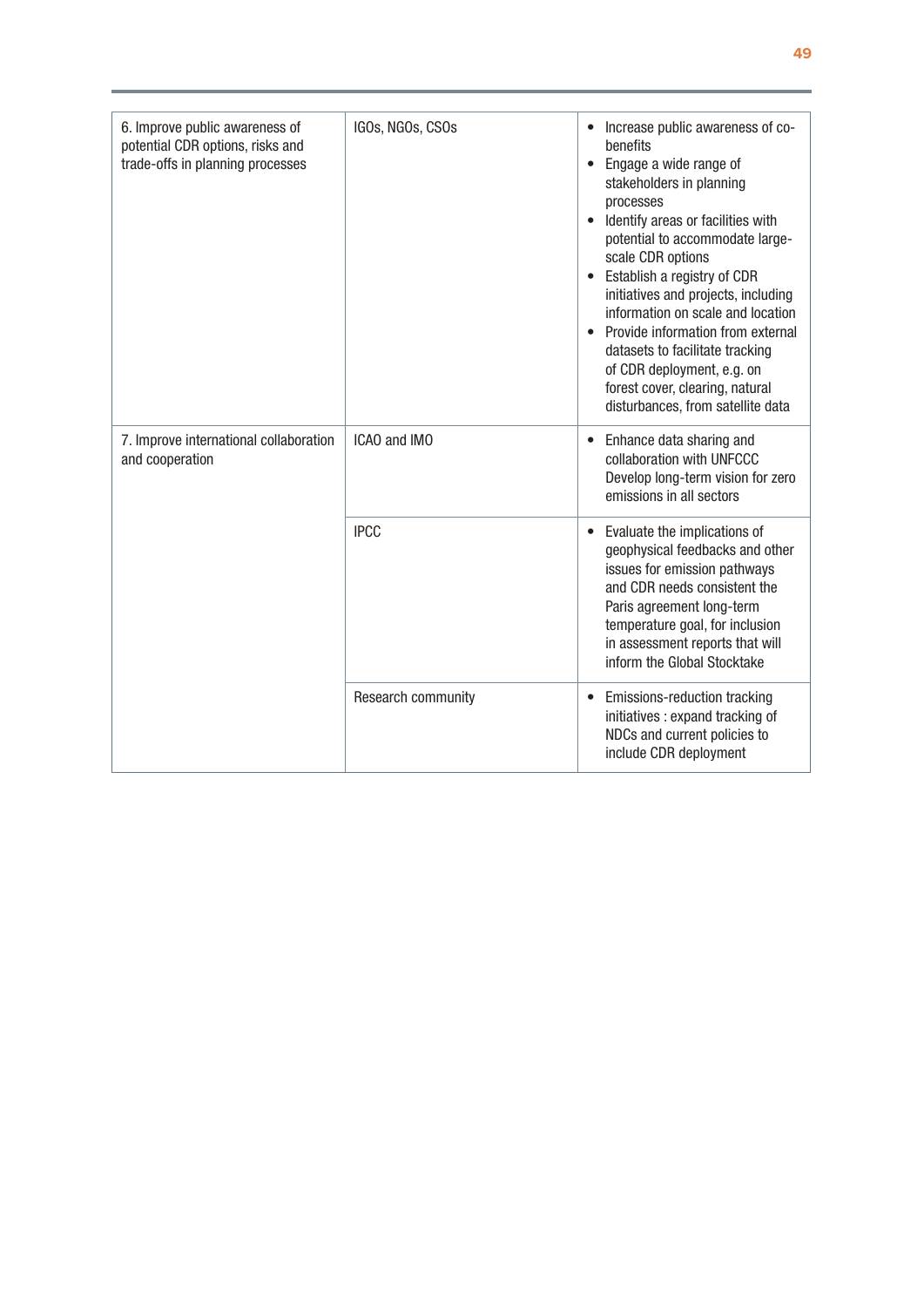# **References**

Amundson, R. & Beiardeau, L.(2018). Opinion: Soil carbon sequestration is an elusive climate mitigation goal. *Proceedings of the National Academy of Sciences,* 115(46). [https://doi.or/10.1073/](https://doi.or/10.1073/pnas.1815901115 ) [pnas.1815901115](https://doi.or/10.1073/pnas.1815901115 )

Anderegg, W.R.L, Truggman, A.T., Badgley, G., et al., (2020). Climate Driven risks to the climate mitigation potential of forests. *Science* 368, 1327.

Beerling, D., Kantzas, E.,Lomas, M., et al (2020). Potential for large-scale CO2 removal via enhanced rock weathering with croplands. *Nature*, 583(July). [https://doi.org/10.1038/s41586-020-2448-9](https://doi.org/10.1038/s41586-020-2448-9 )

Brack, D. & King, R. (2020). Managing Land-based CDR: BECCS, Forests and Carbon Sequestration. *Glob. Policy* doi:10.1111/1758-5899.12827

Carton, W., Asiyanbi, A., Beck, S., Buck, H.J. and Lund, J.F. (2020). Negative emissions and the long history of carbon removal. *WIREs Clim Change*. 2020;e671, [https://doi.org/10.1002/wcc.671](https://doi.org/10.1002/wcc.671 )

CBD. (2012). UNEP/CBD/COP/DEC/XI/20 5 December 2012, Decision adopted by the Conference of the Parties to the Convention on Biological Diversity at its Eleventh Meeting, XI/20. Climate-related geoengineering. Retrieved from <https://www.cbd.int/doc/decisions/cop-11/cop-11-dec-20-en.pdf>

CBD. (2016). CBD/COP/DEC/XIII/14 8 December 2016, Decision adopted by the Conference of the Parties to the Convention on Biological Diversity at its Thirteenth Meeting, XIII/14. Climate-related geoengineering. Retrieved from [https://www.cbd.int/doc/decisions/cop-13/cop-13-dec-14-en.pdf](https://www.cbd.int/doc/decisions/cop-13/cop-13-dec-14-en.pdf )

Ceccherini, G., Duveiller, G., Grassi, G., Lemoine, G., Avitabile, V., Pilli, R., & Cescatti, A. (2020). Abrupt increase in harvested forest area over Europe after 2015. Nature, 583(July). [https://doi.](https://doi.org/10.1038/s41586-020-2438-y ) [org/10.1038/s41586-020-2438-y](https://doi.org/10.1038/s41586-020-2438-y )

Ciais, P., Sabine, C., Bala, G., Bopp, L., Brovkin, V., Canadell, J., et al. (2013). C*arbon and Other Biogeochemical Cycles. In: Climate Change 2013: The Physical Science Basis. Contribution of Working Group I to the Fifth Assessment Report of the Intergovernmental Panel on Climate Change Coordinating Lead Authors: Lead Authors: Contributing Authors*. Retrieved from [http://www.ipcc.ch/](http://www.ipcc.ch/ pdf/assessment-report/ar5/wg1/WG1AR5_Chapter06_FINAL.pdf )  [pdf/assessment-report/ar5/wg1/WG1AR5\\_Chapter06\\_FINAL.pdf](http://www.ipcc.ch/ pdf/assessment-report/ar5/wg1/WG1AR5_Chapter06_FINAL.pdf )

Climate Assembly UK (2020). The path to net zero. available at [https://www.climateassembly.uk/](https://www.climateassembly.uk/report/ ) [report/](https://www.climateassembly.uk/report/ )

Comyn-Platt, E., Hayman, G., Huntingford, C., Chadburn, S. E., Burke, E. J., Harper, A. B., et al. (2018). Carbon budgets for 1.5 and 2 °C targets lowered by natural wetland and permafrost feedbacks. *Nature Geoscience*, 1. [https://doi.org/10.1038/s41561-018-0174-9](https://doi.org/10.1038/s41561-018-0174-9 )

Cox, E., Spence, E. & Pidgeon, N. (2020). Public perceptions of carbon dioxide removal in the United States and the United Kingdom. *Nat. Clim. Chang*. 10, 744–749.

Daioglou, V., Doelman, J. C., Stehfest, E., Müller, C., Wicke, B., Faaij, A., & van Vuuren, D. P. (2017). Greenhouse gas emission curves for advanced biofuel supply chains. *Nature Climate Change*. [https://doi.org/10.1038/s41558-017-0006-8](https://doi.org/10.1038/s41558-017-0006-8 )

Dixon, T., Leamon, G., Zakkour, P., & Warren, L. (2013). CCS projects as Kyoto Protocol CDM activities Selection and/or peer-review under responsibility of GHGT. *Energy Procedia*, 37, 7596– 7604. <https://doi.org/10.1016/j.egypro.2013.06.704>

Dooley, K., Harrould-Kolieb, E. & Talberg, (2020). A. Carbon dioxide Removal and Biodiversity: A Threat Identification Framework. *Glob. Policy* 1758-5899.12828. doi:10.1111/1758-5899.12828

Duveiller, G., Hooker, J., & Cescatti, A. (2018). The mark of vegetation change on Earth's surface energy balance. *Nature Communications*, 9(1). [https://doi.org/10.1038/s41467-017-02810-8](https://doi.org/10.1038/s41467-017-02810-8 )

Fasihi, M., Efimova, O. and Breyer, C., (2019) Techno-economic assessment of CO2 direct air capture plants, Journal of Cleaner Production 224, 957-980 [https://doi.org/10.1016/j.jclepro.2019.03.086](https://doi.org/10.1016/j.jclepro.2019.03.086 )

Fyson, C.L. and Jeffery, M.L. (2019). Ambiguity in the Land Use Component of Mitigation Contributions Toward the Paris Agreement Goals. Earth's Futur. 7, 873–891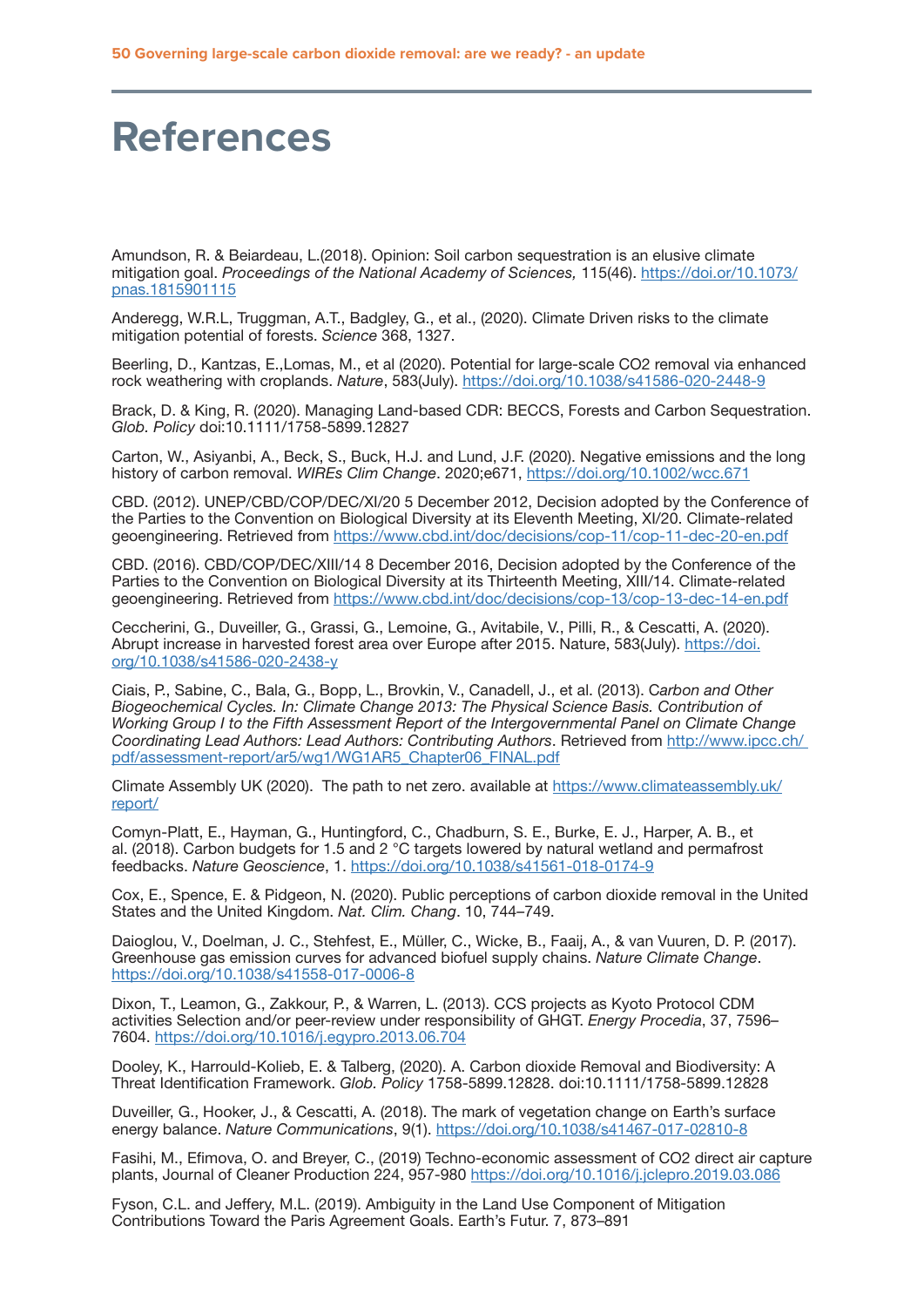Fyson, C.L., Baur, S., Gidden, M. & Schleussner, C.-F. (n.d.). Fair share carbon dioxide removal increases major emitter responsibility. Nature Climate Change, In press.

Fuss, S., Lamb, W. F., Callaghan, M. W., Hilaire, J., Creutzig, F., Amann, T., et al. (2018). Negative emissions—Part 2: Costs, potentials and side effects. *Environmental Research Letters,* 13(6), 063002. [https://doi.org/10.1088/1748-9326/aabf9f](https://doi.org/10.1088/1748-9326/aabf9f )

Gambhir, A. and Tavoni, M. (2019). Direct Air Carbon Capture and Sequestration: How it Works and How it Could Contribute to Climate-Change Mitigation, *One Earth* 1, 405-409. [https://doi.](https://doi.org/10.1016/j.oneear.2019.11.006 ) [org/10.1016/j.oneear.2019.11.006](https://doi.org/10.1016/j.oneear.2019.11.006 )

Geiges, A., Nauels, A., Parra, P.Y., Andrijevic, M., Hare, W., Pfleiderer, P., Schaeffer, M., and Schleussner, C.F. (2020). Incremental improvements of 2030 targets insufficient to achieve the Paris Agreement goals, Earth Syst. Dynam., 11, 697-708, 2020 [https://doi.org/10.5194/esd-11-697-2020](https://doi.org/10.5194/esd-11-697-2020 )

Global Carbon Project (2019). Available at [https://www.globalcarbonproject.org/carbonbudget/19/](https://www.globalcarbonproject.org/carbonbudget/19/files/GCP_CarbonBudget_2019.pdf ) [files/GCP\\_CarbonBudget\\_2019.pdf](https://www.globalcarbonproject.org/carbonbudget/19/files/GCP_CarbonBudget_2019.pdf )

Global Forest Watch. Forest Monitoring, Land Use & Deforestation Trends | Global Forest Watch. Available at: [https://www.globalforestwatch.org/.](https://www.globalforestwatch.org/.  ) 

Grassi, G., House, J., Dentener, F., Federici, S., den Elzen, M., & Penman, J. (2017). The key role of forests in meeting climate targets requires science for credible mitigation. *Nature Climate Change*, 7(3), 220–226. [https://doi.org/10.1038/nclimate3227](https://doi.org/10.1038/nclimate3227 )

Grassi, G., House, J., Kurz, W. A., Cescatti, A., Houghton, R. A., Peters, G. P., et al. (2018). Reconciling global-model estimates and country reporting of anthropogenic forest CO2 sinks. *Nature Climate Change*, 8(10), 914–920. [https://doi.org/10.1038/s41558-018-0283-x](https://doi.org/10.1038/s41558-018-0283-x )

Griscom, B. W., Adams, J., Ellis, P. W., Houghton, R. A., Lomax, G., Miteva, D. A., et al. (2017). Natural climate solutions. *Proceedings of the National Academy of Sciences*, 114(6), 1–6. [https://doi.](https://doi. org/10.1073/pnas.1710465114 )  [org/10.1073/pnas.1710465114](https://doi. org/10.1073/pnas.1710465114 )

Grubler, A., Wilson, C., Bento, N., Boza-Kiss, B., Krey, V., McCollum, D. L., et al. (2018). A low energy demand scenario for meeting the 1.5°C target and sustainable development goals without negative emission technologies. *Nature Energy*, 3(6), 515–527. [https://doi.org/10.1038/s41560-018-0172-6](https://doi.org/10.1038/s41560-018-0172-6 )

Hansson, A. et al. (2019). Preconditions for bioenergy with carbon capture and storage (BECCS) in sub-Saharan Africa: the case of Tanzania. *Environ. Dev. Sustain*. 1–25. doi:10.1007/s10668-019- 00517-y

Hanssen, S. V. et al. (2020). The climate change mitigation potential of bioenergy with carbon capture and storage. *Nat. Clim. Chang*. 1–7. doi:10.1038/s41558-020-0885-y

Heilmayr, R., Echeverría, C. & Lambin, E. F. (2020). Impacts of Chilean forest subsidies on forest cover, carbon and biodiversity. *Nature Sustainability*, 1–9. [https://doi.org/10.1038/s41893-020-0547-](https://doi.org/10.1038/s41893-020-0547-0 ) [0](https://doi.org/10.1038/s41893-020-0547-0 )

Herold, A. & Böttcher, H. (2018). Accounting of the land-use sector in nationally determined contributions (NDCs) under the Paris Agreement. Retrieved from [https://www.](https://www.transparency-partnership.net/system/files/document/Guide Accounting of land-use sector in NDCs%28vf%29_20181010.pdf ) [transparency-partnership.net/system/files/document/Guide Accounting of land-use sector in](https://www.transparency-partnership.net/system/files/document/Guide Accounting of land-use sector in NDCs%28vf%29_20181010.pdf )  [NDCs%28vf%29\\_20181010.pdf](https://www.transparency-partnership.net/system/files/document/Guide Accounting of land-use sector in NDCs%28vf%29_20181010.pdf )

Herold, A., Siemons, A. & Herrmann, L. M. (2018). *Is it possible to track progress of the submitted nationally determined contributions under the Paris Agreement?* Retrieved from [www.oeko.de](http://www.oeko.de)

Honegger, M., Michaelowa, A. & Poralla, M. (2019). *Net-Zero Emissions The role of Carbon Dioxide Removal in the Paris Agreement Perspectives extended briefing report on the practicalities of netzero emissions targets and the role of carbon dioxide removal in (sub-)national mitigation action.* 

Houghton, R. A., Byers, B. & Nassikas, A. A. (2015). A role for tropical forests in stabilizing atmospheric CO 2. Nature Publishing Group, 5. [https://doi.org/10.1038/nclimate2869](https://doi.org/10.1038/nclimate2869 )

Hubau, W., et al. (2020). Asynchronous carbon sink saturation in African and Amazonian tropical forests, Nature 579, 80–87. [https://doi.org/10.1038/s41586-020-2035-0](https://doi.org/10.1038/s41586-020-2035-0 )

IPCC. (2018). Global warming of 1.5°C. An IPCC Special Report on the impacts of global warming of 1.5°C above pre-industrial levels and related global greenhouse gas emission pathways, in the context of strengthening the global response to the threat of climate change, sustainable development, and efforts to eradicate poverty [V. Masson-Delmotte, P. Zhai, H. O. Pörtner, D. Roberts, J. Skea, P.R. Shukla, A. Pirani, W. Moufouma-Okia, C. Péan, R. Pidcock, S. Connors, J. B.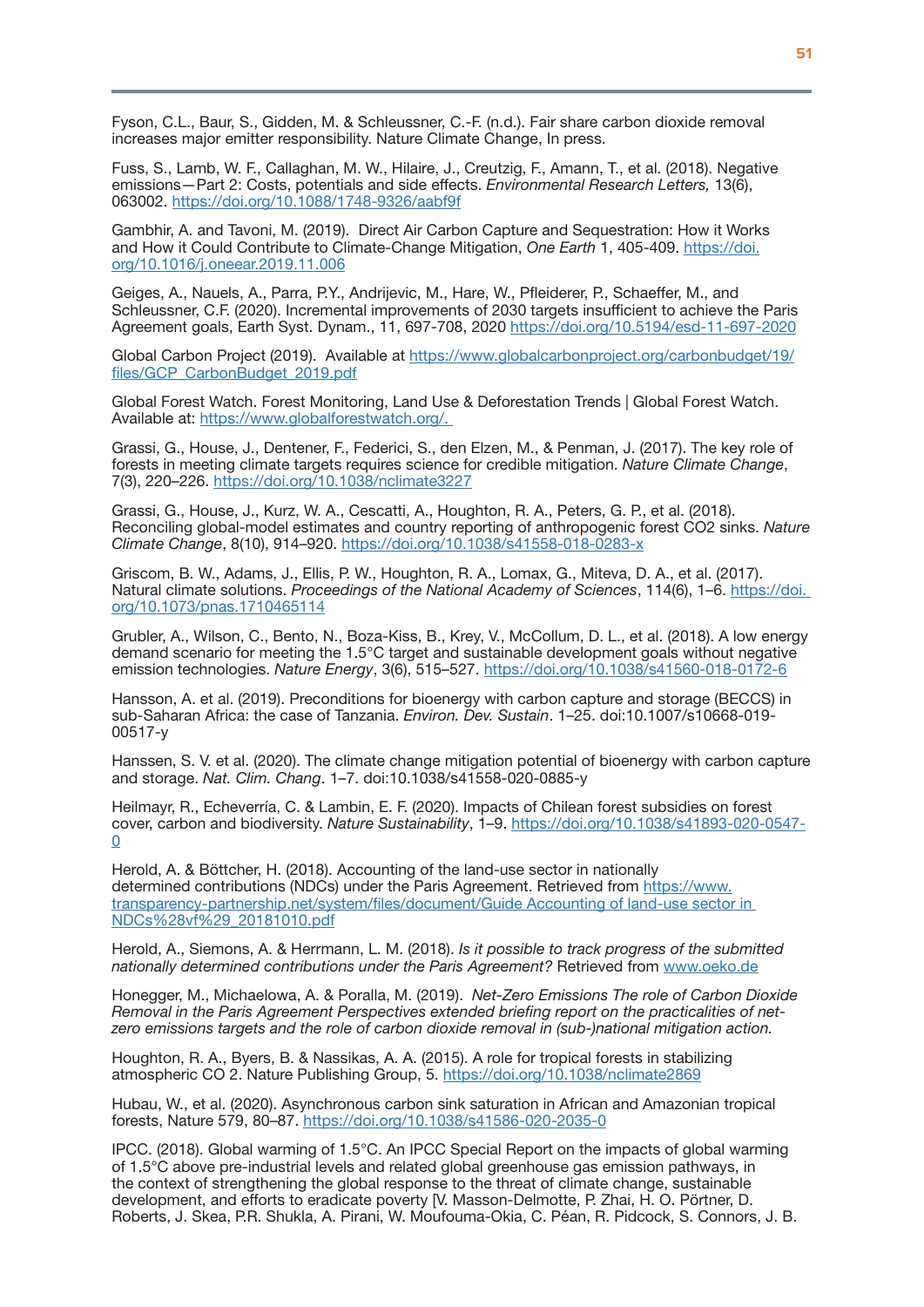R. Matthews, Y. Chen, X. Zhou, M. I. Gomis, E. Lonnoy, T. Maycock, M. Tignor, T. Waterfield (eds.)].

IPCC. (2019). Climate Change and Land: an IPCC special report on climate change, desertification, land degradation, sustainable land management, food security, and greenhouse gas fluxes in terrestrial ecosystems [P.R. Shukla, J. Skea, E. Calvo Buendia, V. Masson-Delmotte, H.-O. Pörtner, D. C. Roberts, P. Zhai, R. Slade, S. Connors, R. van Diemen, M. Ferrat, E. Haughey, S. Luz, S. Neogi, M. Pathak, J. Petzold, J. Portugal Pereira, P. Vyas, E. Huntley, K. Kissick, M. Belkacemi, J. Malley, (eds.)].

IPCC. (2019b). Summary for Policymakers. In: IPCC Special Report on the Ocean and Cryosphere in a Changing Climate[H.-O. Pörtner, D.C. Roberts, V. Masson-Delmotte, P. Zhai, M. Tignor, E. Poloczanska, K. Mintenbeck, A. Alegría, M. Nicolai, A. Okem, J. Petzold, B. Rama, N.M. Weyer (eds.)].

Iversen, P., Lee, D., Rocha, M., Canaveira, P., Davis, G., Elias, P., et al. (2014). Understanding Land Use in the UNFCCC.

Jeffery. L., Höhne, N., Moisio, M., Day, T., Lawless, B. (2020). Options for supporting Carbon Dioxide Removal. Available at [https://newclimate.org/wp-content/uploads/2020/07/Options-for-supporting-](https://newclimate.org/wp-content/uploads/2020/07/Options-for-supporting-Carbon-Dioxide-Removal_July_2020.pdf )Carbon-Dioxide-Removal July 2020.pdf

Kachi, A, Warnecke, C., Höhne, N. (2019). The role of international carbon markets in a decarbonising world: Aligning Article 6 with long-term strategies. Available at [https://newclimate.](https://newclimate.org/wp-content/uploads/2019/11/Article-6-and-LTS_01Oct2019_fin.pdf ) [org/wp-content/uploads/2019/11/Article-6-and-LTS\\_01Oct2019\\_fin.pdf](https://newclimate.org/wp-content/uploads/2019/11/Article-6-and-LTS_01Oct2019_fin.pdf )

Köberle, A. C. (2019). The Value of BECCS in IAMs: a Review. Curr. Sustain. Energy Reports 6, 107–115.

Krug, J. H. A. (2018). Accounting of GHG emissions and removals from forest management: a long road from Kyoto to Paris. *Carbon Balance and Management*, 13(1), 1. [https://doi.org/10.1186/](https://doi.org/10.1186/ s13021-017-0089-6 )  [s13021-017-0089-6](https://doi.org/10.1186/ s13021-017-0089-6 )

Lauderdale, J.M., Braakman, R., Forget, G., Dutkiewicz, S. and Follows, M. (2020). Microbial feedbacks optimize ocean iron availability, PNAS March 3, 2020 117 (9) 4842-4849; first published February 18, 2020.

Le Quéré, C., Andrew, R. M., Friedlingstein, P., Sitch, S., Pongratz, J., Manning, A. C., et al. (2018). Global Carbon Budget 2017. *Earth Syst. Sci. Data,* 10, 405–448. [https://doi.org/10.5194/essd-10-](https://doi.org/10.5194/essd-10- 405-2018 )  [405-2018](https://doi.org/10.5194/essd-10- 405-2018 )

Lenzi, D., Lamb, W. F., Hilaire, J., Kowarsch, M., & Minx, J. C. (2018). Don't deploy negative emissions technologies without ethical analysis. Nature, 561(7723), 303–305. [https://doi.org/10.1038/](https://doi.org/10.1038/ d41586-018-06695-5 ) [d41586-018-06695-5](https://doi.org/10.1038/ d41586-018-06695-5 )

Lomax, G., Lenton, T. M., Adeosun, A., & Workman, M. (2015). Investing in negative emissions. *Nature Climate Change*, 5(6), 498–500. [https://doi.org/10.1038/nclimate2627]( https://doi.org/10.1038/nclimate2627 )

LP (2013). Resolution LP.4(8) (Adopted on 18 October 2013) on 2013 Amendment to the 1996 Protocol to the Convention on the Prevention of Marine Pollution by Dumping of Wastes and other Matter, 1972 to Regulate Marine Geoengineering

Mace, M. J. (2016). Mitigation Commitments Under the Paris Agreement and the Way Forward. Climate Law, 6, 21–39. [https://doi.org/10.1163/18786561-00601002](https://doi.org/10.1163/18786561-00601002 )

McLaren, D., Parkhill, K., Corner, A., Vaughan, N.E., Pidgeon, N.F.(2016). Public conceptions of justice in climate engineering: Evidence from secondary analysis of public deliberation, Global Environmental Change, Vol. 41, 2016, Pages 64-73, [https://doi.org/10.1016/j.gloenvcha.2016.09.002](https://doi.org/10.1016/j.gloenvcha.2016.09.002 )

McLaren, D. P., Tyfield, D. P., Willis, R., Szerszynski, B. & Markusson, N. O. (2019). Beyond "Net-Zero": A Case for Separate Targets for Emissions Reduction and Negative Emissions. *Front. Clim*. 1, 4. [https://doi.org/10.3389/fclim.2019.00004](https://doi.org/10.3389/fclim.2019.00004  ) 

Mclaren, D. (2020). Quantifying the potential scale of mitigation deterrence from greenhouse gas removal techniques. *Climatic Change.* doi:10.1007/s10584-020-02732-3

Metz, B., Davidson, O., de Coninck, H., Loos, M., & Meyer, L. (2005). *IPCC Special Report on Carbon Dioxide Capture and Storage.*

Ming, T., & Richter, R. De. (2016). Fighting global warming by greenhouse gas removal : destroying atmospheric nitrous oxide thanks to synergies between two breakthrough technologies. *Environ Sci Pollut Res*, 6119–6138. [https://doi.org/10.1007/s11356-016-6103-9](https://doi.org/10.1007/s11356-016-6103-9 )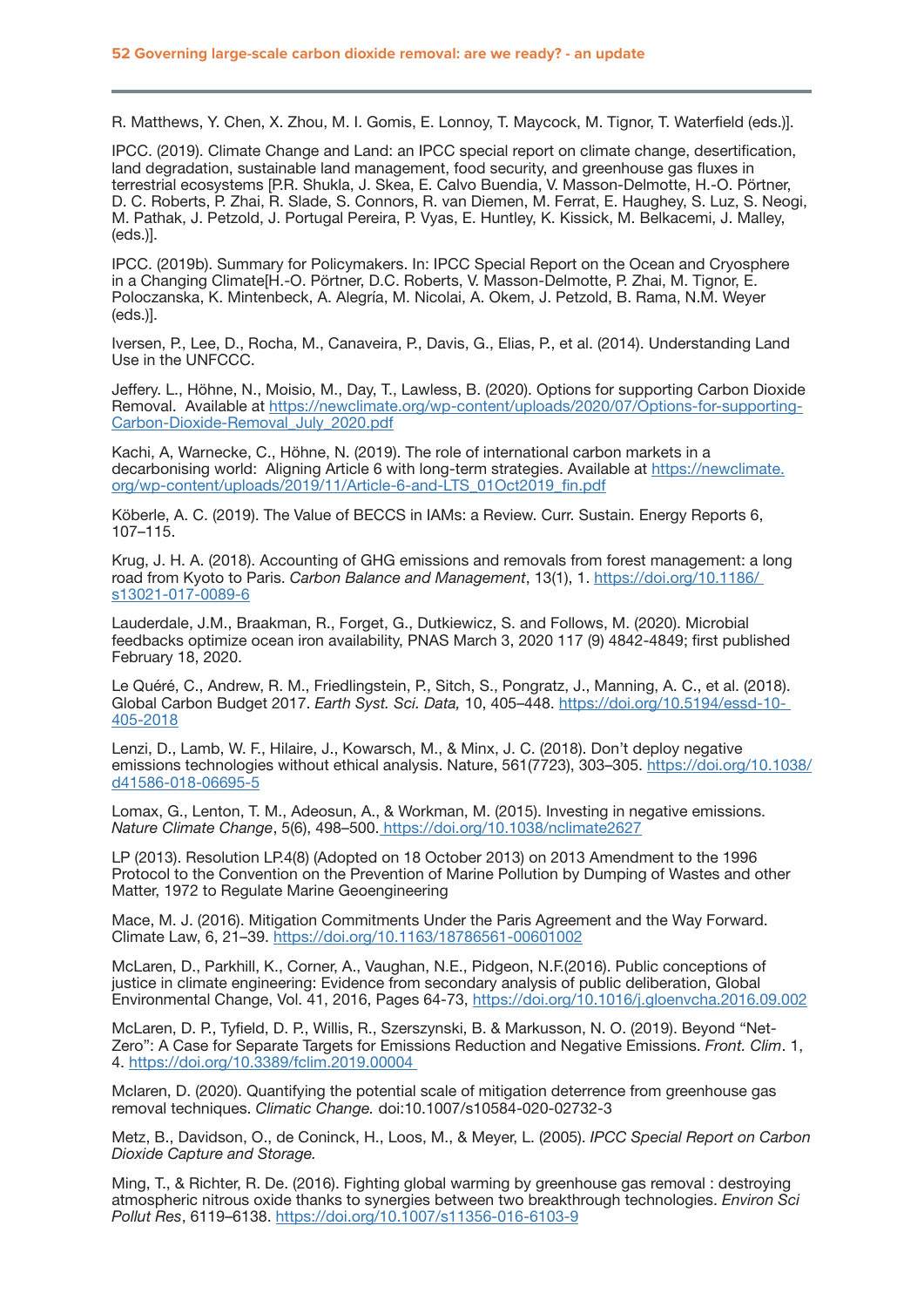Minx, J. C., Lamb, W. F., Callaghan, M. W., Fuss, S., Hilaire, J., Creutzig, F., et al. (2018). Negative emissions—Part 1: Research landscape and synthesis. *Environmental Research Letters*, 13(6), 063001. [https://doi.org/10.1088/1748-9326/aabf9b](https://doi.org/10.1088/1748-9326/aabf9b )

Nemet, G. F., Callaghan, M. W., Creutzig, F., Fuss, S., Hartmann, J., Hilaire, J., et al. (2018). Negative emissions—Part 3: Innovation and upscaling. *Environmental Research Letters,* 13(6), 063003. [https://](https:// doi.org/10.1088/1748-9326/aabff4 )  [doi.org/10.1088/1748-9326/aabff4](https:// doi.org/10.1088/1748-9326/aabff4 )

Ogle, S. M., Domke, G., Kurz, W. A., Rocha, M. T., Huffman, T., Swan, A., et al. (2018). Delineating managed land for reporting national greenhouse gas emissions and removals to the United Nations framework convention on climate change. *Carbon Balance and Management*, 13(1). [https://doi.](https://doi. org/10.1186/s13021-018-0095-3 )  [org/10.1186/s13021-018-0095-3](https://doi. org/10.1186/s13021-018-0095-3 )

Peters, G. P., & Geden, O. (2017). Catalysing a political shift from low to negative carbon. *Nature Climate Change*. [https://doi.org/10.1038/nclimate3369](https://doi.org/10.1038/nclimate3369 )

Pongratz, J., Reick, C. H., Houghton, R. A., & House, J. I. (2014). Terminology as a key uncertainty in net land use and land cover change carbon flux estimates. *Earth Syst. Dynam*, 5, 177–195. [https://](https:// doi.org/10.5194/esd-5-177-2014 )  [doi.org/10.5194/esd-5-177-2014](https:// doi.org/10.5194/esd-5-177-2014 )

Pozo, C., Galán-Martín, Á., Reiner, D. M., Mac Dowell, N., & Guillén-Gosálbez, G. (2020). Equity in allocating carbon dioxide removal quotas. *Nature Climate Change.* https://doi.org/10.1038/s41558- 020-0802-4Rogelj, J., Fricko, O., Meinshausen, M., Krey, V., Zilliacus, J. J. J., & Riahi, K. (2017). Understanding the origin of Paris Agreement emission uncertainties. *Nature Communications, 8,* 15748.<https://doi. org/10.1038/ncomms15748>

Rogelj, J., Popp, A., Calvin, K. V., Luderer, G., Emmerling, J., Gernaat, D., et al. (2018). Scenarios towards limiting global mean temperature increase below 1.5°C. *Nature Climate Change*, 8(4), 325–332. [https://doi.org/10.1038/s41558-018-0091-3](https://doi.org/10.1038/s41558-018-0091-3 )

Rogelj, J, Huppmann, D., Krey, V., et al. (2019). A new scenario logic for the Paris Agreement longterm temperature goal. *Nature* 573, 357–363.

Sato, A. and Nojiri, Y. (2019). Assessing the contribution of harvested wood products under greenhouse gas estimation: accounting under the Paris Agreement and the potential for doublecounting among the choice of approaches. *Carbon Balance Manage* 14:15 (2019). [https://doi.](https://doi.org/10.1186/s13021-019-0129-5. ) [org/10.1186/s13021-019-0129-5.](https://doi.org/10.1186/s13021-019-0129-5. )

Schleussner, C. F., Rogelj, J., Schaeffer, M., Lissner, T., Licker, R., Fischer, E. M., et al. (2016, September 25). Science and policy characteristics of the Paris Agreement temperature goal. *Nature Climate Change*. [https://doi.org/10.1038/nclimate3096](https://doi.org/10.1038/nclimate3096 )

Schneider, L., Warnecke, C., Day, T. and Kachi, A. (2018). Operationalising an 'overall mitigation in global emissions' under Article 6 of the Paris Agreement. Available at [https://newclimate.org/wp](https://newclimate.org/wp-content/uploads/2018/11/Operationalising-OMGE-in-Article6.pdf )[content/uploads/2018/11/Operationalising-OMGE-in-Article6.pdf](https://newclimate.org/wp-content/uploads/2018/11/Operationalising-OMGE-in-Article6.pdf )

Schneider, L. and Warnecke, C. (2019). How could the concept of an "overall mitigation in global emissions" (OMGE) be operationalized under the Paris Agreement? Available at [https://newclimate.](https://newclimate.org/wp-content/uploads/2019/06/FAQs-on-OMGE.pdf ) [org/wp-content/uploads/2019/06/FAQs-on-OMGE.pdf](https://newclimate.org/wp-content/uploads/2019/06/FAQs-on-OMGE.pdf )

Shue, H. (2018). Climate Surprises: Risk Transfers, Negative Emissions, and the Pivotal Generation. SSRN Electronic Journal. <https://doi.org/10.2139/ssrn.3165064>

Smith, P. (2016). Soil carbon sequestration and biochar as negative emission technologies. *Global Change Biology,* 22(3), 1315–1324. [https://doi.org/10.1111/gcb.13178](https://doi.org/10.1111/gcb.13178 )

Smith, P., Bustamante, M., Ahammad, H., Clark, H., Dong, H., Elsiddig, E. A., et al. (2014). Chapter 11 Agriculture , Forestry and Other Land Use ( AFOLU). In O. Edenhofer, R. Pichs-Madruga, Y. Sokona, E. Farahani, S. Kadner, K. Seyboth, et al. (Eds.), *Climate Change 2014: Mitigation of Climate Change*. Cambridge Univ Press.

Smith, P., Davis, S. J., Creutzig, F., Fuss, S., Minx, J., Gabrielle, B., et al. (2015). Biophysical and economic limits to negative CO2 emissions. *Nature Climate Change* (December). [https://doi.](https://doi. org/10.1038/nclimate2870 )  [org/10.1038/nclimate2870](https://doi. org/10.1038/nclimate2870 )

The Royal Society and Royal Academy of Engineering. (2018). *Greenhouse gas removal*. Retrieved from [https://www.raeng.org.uk/publications/reports/greenhouse-gas-removal](https://www.raeng.org.uk/publications/reports/greenhouse-gas-removal )

Voskian, S. and Hatton, T.A. (2019). Faradaic electro-swing reactive adsorption for CO2 capture. *Energy & Environmental Science*; DOI: 10.1039/C9EE02412C